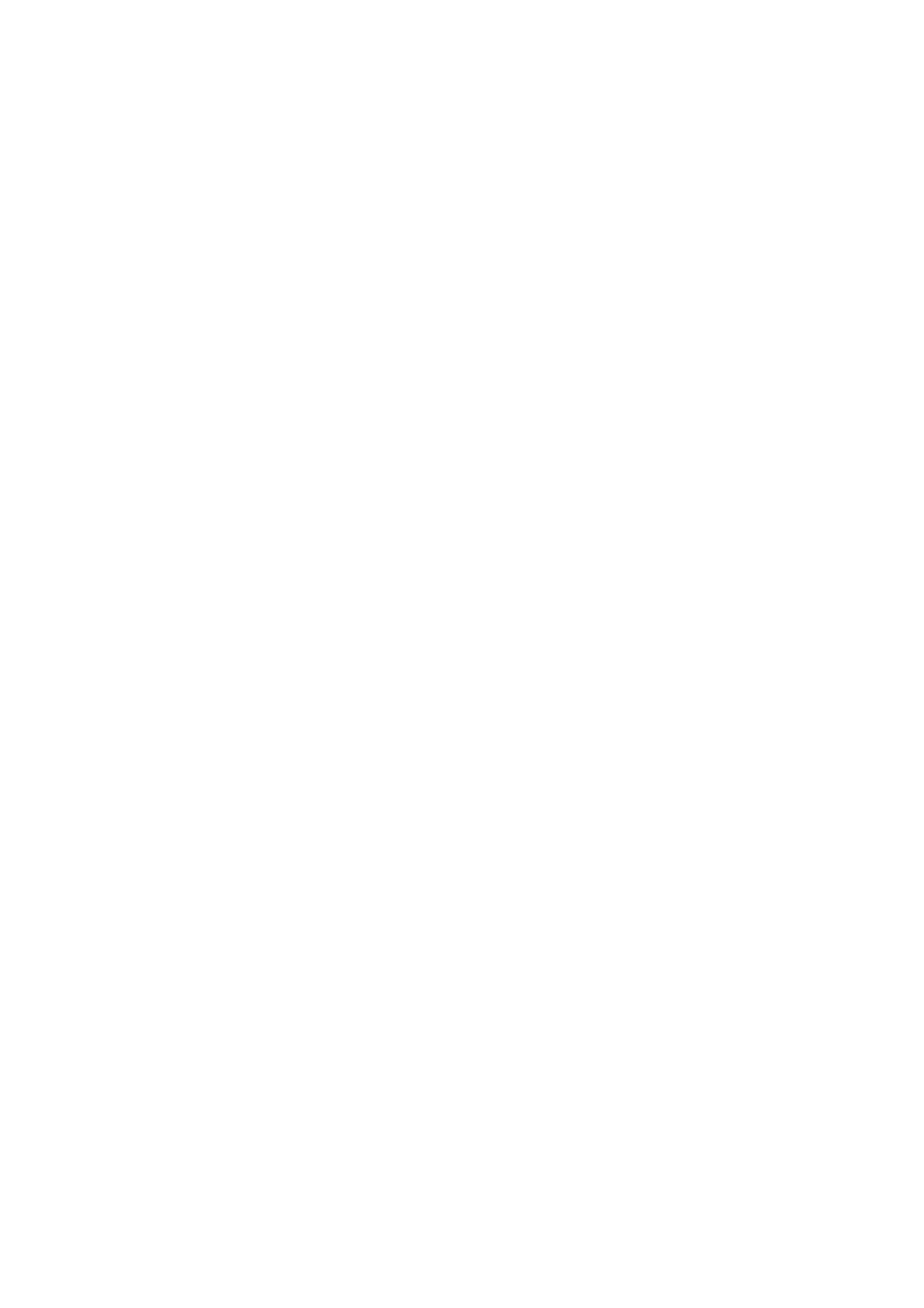## **EUROPEAN UNIVERSITY INSTITUTE DEPARTMENT OF ECONOMICS**

*Does Publicity Affect Competition? Evidence from Discontinuities in Public Procurement Auctions*

**DECIO COVIELLO and MARIO MARINIELLO**

EUI Working Paper **ECO** 2008/04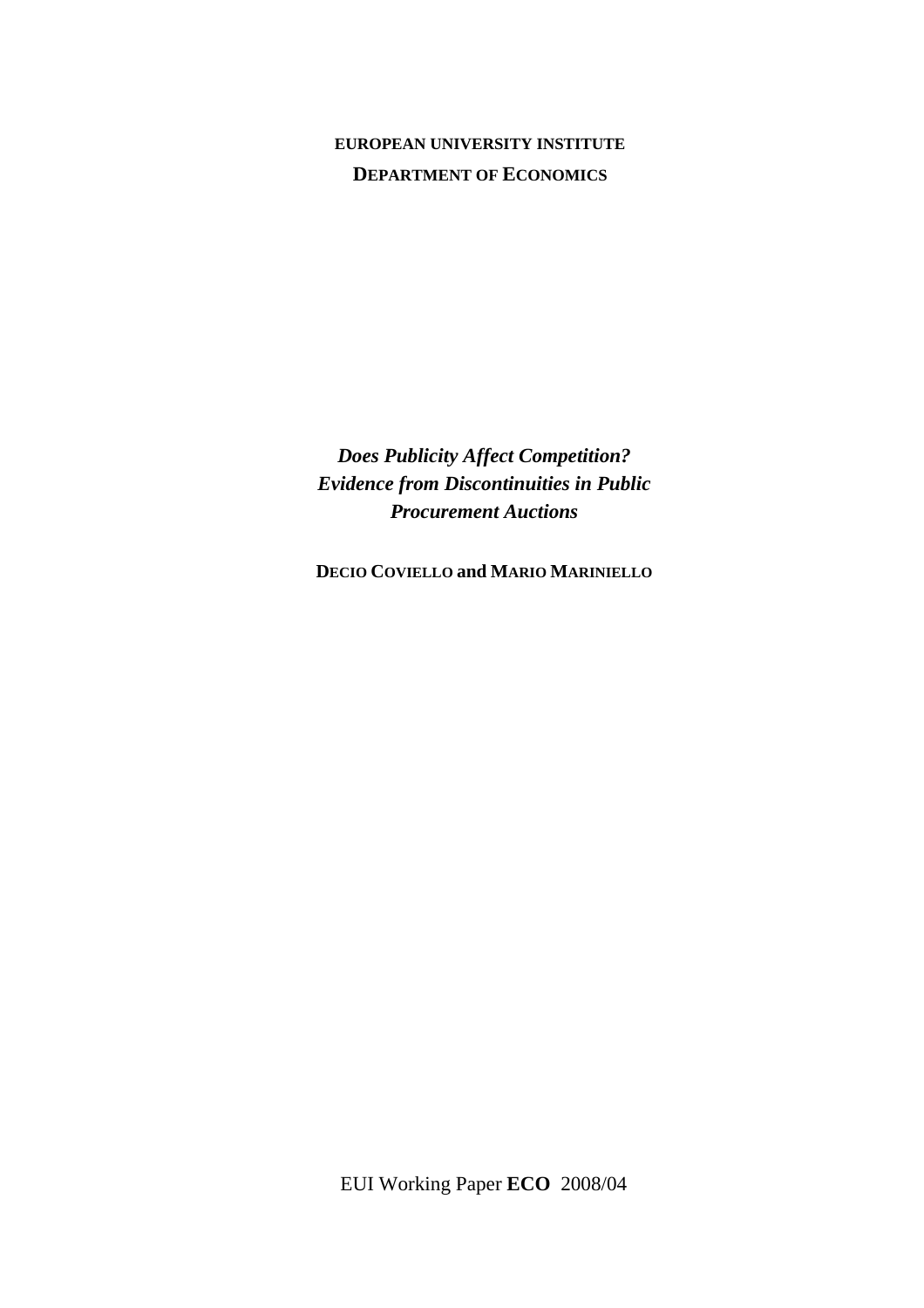This text may be downloaded for personal research purposes only. Any additional reproduction for other purposes, whether in hard copy or electronically, requires the consent of the author(s), editor(s). If cited or quoted, reference should be made to the full name of the author(s), editor(s), the title, the working paper or other series, the year, and the publisher.

The author(s)/editor(s) should inform the Economics Department of the EUI if the paper is to be published elsewhere, and should also assume responsibility for any consequent obligation(s).

ISSN 1725-6704

© 2008 Decio Coviello and Mario Mariniello

Printed in Italy European University Institute Badia Fiesolana I – 50014 San Domenico di Fiesole (FI) Italy

> http://www.eui.eu/ http://cadmus.eui.eu/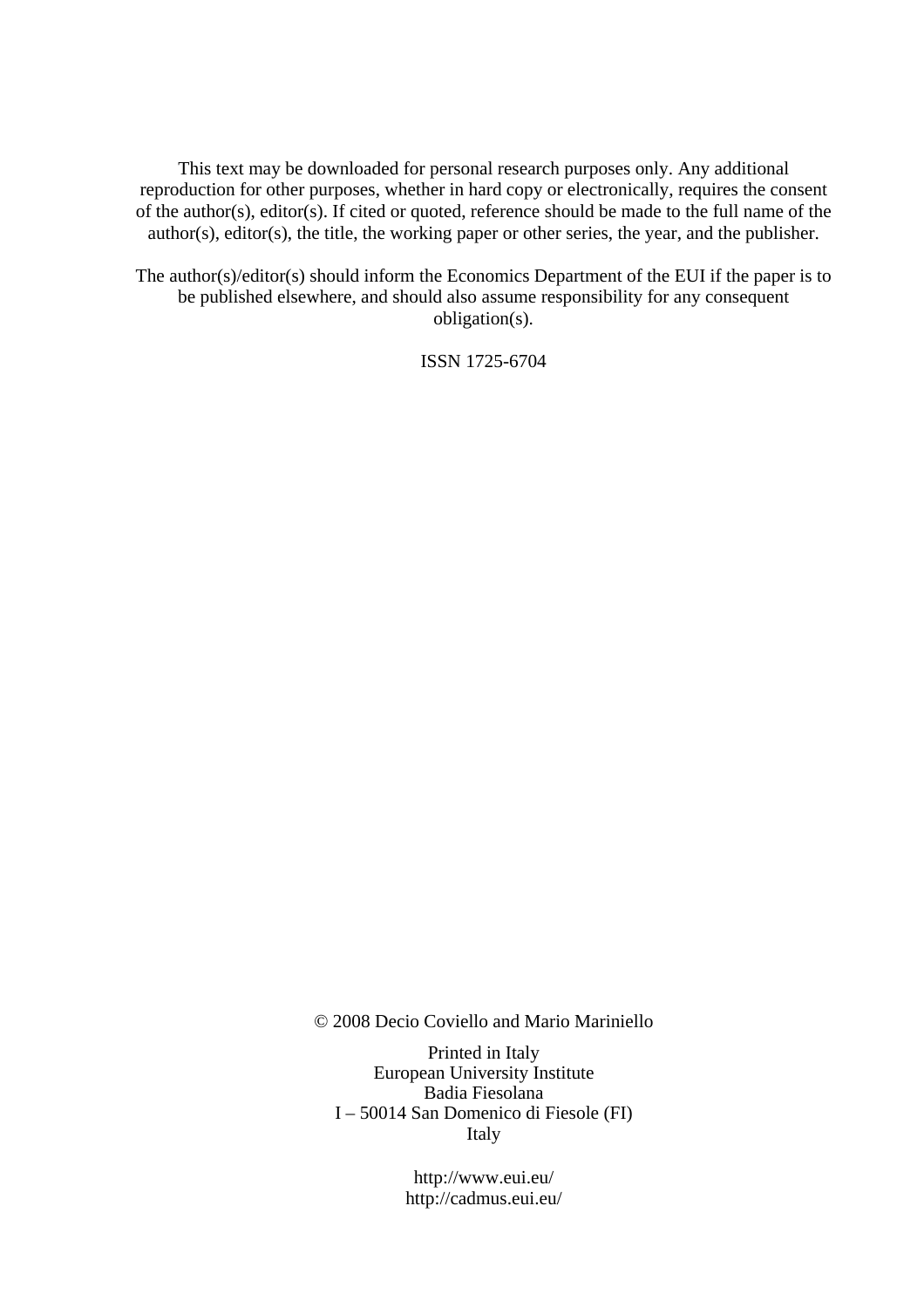# Does Publicity Affect Competition? Evidence from Discontinuities in Public Procurement Auctions<sup>∗</sup>

Decio Coviello eui, csef, university of Salerno.

Mario Mariniello european university institute

January 12, 2008

#### Abstract

Calls for tenders are the natural devices to inform bidders, thus to enlarge the pool of potential participants. We exploit discontinuities generated by the Italian Law on tender's publicity to identify the effect of enlarging the pool of potential participants on competition in public procurement auctions. We show that most of the effects of publicity are at regional and European level. Increasing tenders' publicity from local to regional determines an increase in the number of bidders by 50% and an extra reduction of 5% in the price paid by the contracting authority; increasing publicity from national to European has no effect on the number of bidders but it determines an extra reduction of 10% in the price paid by the contracting authority. No effect is observed when publicity is increased from regional to national. Finally, we relate measures of competition to ex-post duration of the works finding a negative correlation between duration and the number of bidders or the winning rebate.

JEL-Code: D02, D44, C31, L11. Keywords: Public Procurement Auctions, Publicity, Regression Discontinuity, Duration Analysis.

<sup>∗</sup>Mario Mariniello is also member of the Chief Economist Team at the Directorate-General for Competition. The views expressed are those of the author and do not reflect those of DG COMP or the European Commission. The authors wish to thank G. Albano, E. Battistin, P. Courty, L. Filistrucchi, M. Fort, L. Guiso, A. Ichino, F. Menezes, M. Motta, M. Pagnozzi, N. Persico, G. Pica, E. Rettore, K. Schlag, G. Spagnolo, P. Vanin, F. Vella, and ASSET2007, CSEF, CONSIP, EUI, University of Bologna, Padova, Naples, Siena, and Villa La-Pietra Mondragone seminar participants, for useful comments. A special thanks goes to A. Bertocchini, B. Lasagni, P. Lattarulo who gave us the possibility to access the data for Tuscany. A. Leggio and R. Oliva of the "Autorita' per La Vigilanza sui Lavori Pubblici" for the entire dataset. The usual disclaimer applies. Address correspondence to: decio.coviello@eui.eu; mario.mariniello@eui.eu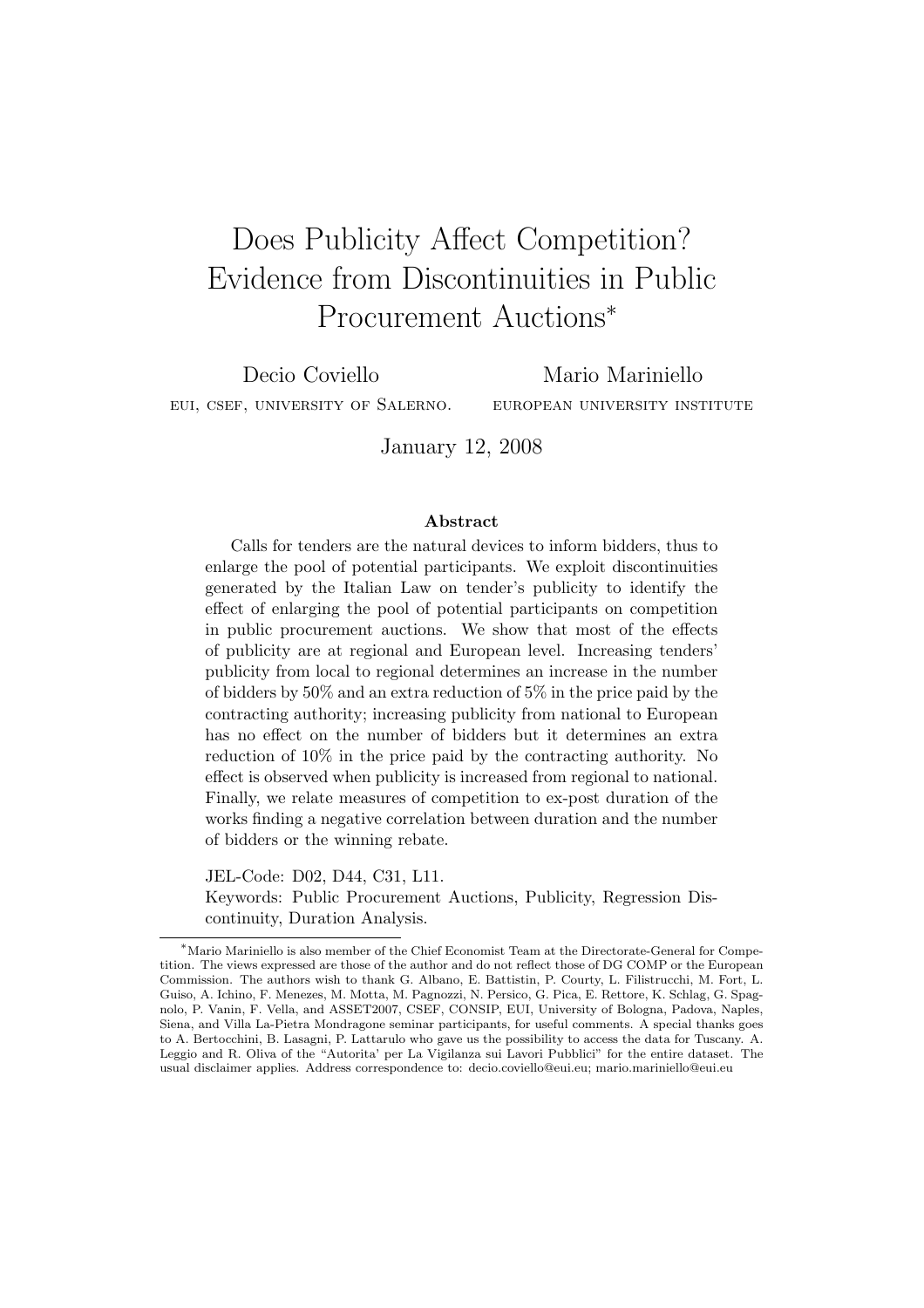## 1 Introduction

Public procurement contracts in Member States amount to a huge slice of the European Union's GDP: 16 % in 2002. Only 16.2 % of the Union's public procurement is published in the European Official Journal, though.<sup>1</sup> Member States and the European Commission are pushing to increase the use of advertising policies by the contracting authorities considering it as the natural device to improve the performance of public procurement markets. For instance, Directive 2004/18/CE stresses the importance of an extensive use of advertising in order to foster the participation of European firms in tenders taking place within the European Market. Surprisingly, however, no consensus in the theoretical and empirical literature exists on the effects of increasing the pool of potential participants on the outcome of public procurement auctions.

In this paper we use regression discontinuity methods (Angrist and Lavy, 1999; Hahn,Todd and van der Klaauw, 2001) to test for the effects of enlarging the pool of potential participants (i.e. of advertising a tender) on the level and nature of competition in public procurement auctions in Italy. Furthermore, we report evidence of the benefits of competition for the ex-post duration of the works.

Assessing the benefits of publicity in public procurement auctions requires going through the following steps: first, one should ask whether, and to what extent, advertising influences competition; second, one should ask how competition, as it is influenced by advertising policy, affects the price paid by the auctioneer to the winning bidder, i.e. it determines the auctioneer's rent. As for the first point, notice that a firm can join an auction only if the firm

<sup>1</sup>European Commission, 2004.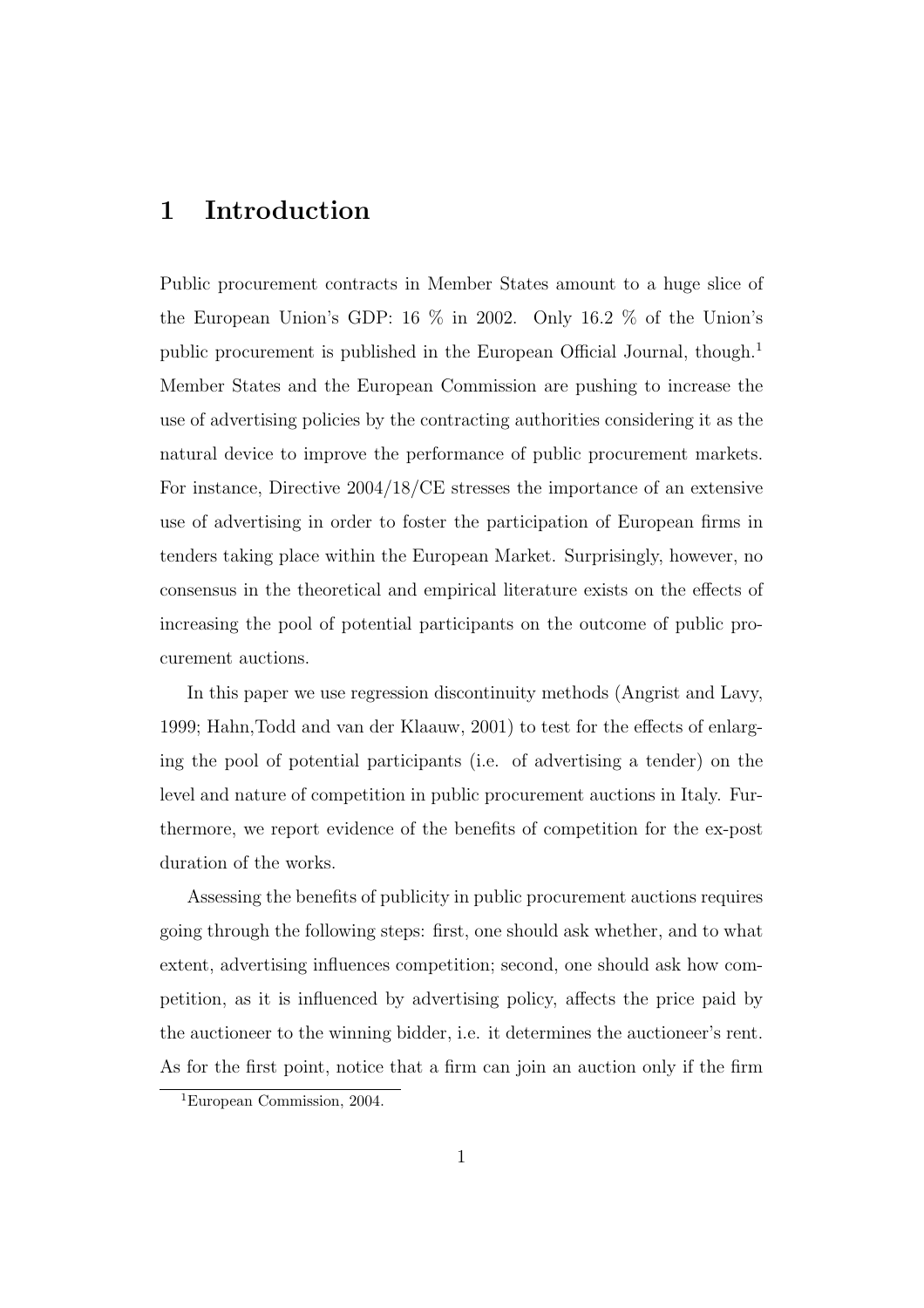knows that the auction exists. Since participating in an auction requires sustaining some fixed cost, however, a firm might decide not to participate if it thinks that competition will be too harsh.<sup>2</sup> As for the second point, it is well accepted that an increase in the number of participants increases the auctioneer's rent: firms are pushed to bid more aggressively if the number of bids is increased.<sup>3</sup> Beyond that, advertising can affect participants' characteristics, by stimulating entry of outsiders (i.e. those firms which are located outside the region where the auction is taking place). Outsiders might decrease the likelihood of collusion, since local firms find it more difficult to coordinate, having fewer contacts with competitors.<sup>4</sup> Outsiders can even have a different cost structure: firms located far from the auctioneer participate only if their costs to operate at distance are very low. On the other hand, wide publicity may discourage entry of local firms since, ceteris paribus, the incentive to participate is lower when more firms are applying. Local firms may have a deeper knowledge of the procedure implemented and of the work's features and they can exploit scale economies by dealing with the same authority more than once. It turns out that if local firms are driven out of the market, there can be an efficiency loss. It is not clear, then, what is the magnitude

<sup>&</sup>lt;sup>2</sup>Indeed, suppose you are an entrepreneur and that yours is one of the few companies which know that the tender is taking place. When deciding whether to participate or not in the auction, you will take into account that the number of competitors that you will face is small and that the likelihood of submitting a winning bid is high. As a result, your incentives to join the auction are likely to be very high. Now, suppose that one day you open your favorite national newspaper and realize that another contracting authority is advertising a similar tender. If the agency did not advertise the tender, surely you would not have participated: you actually would not have any clue that tender was taking place. However, your incentives to participate are now smaller: since the tender is advertised on a national newspaper, you expect competition to be harsh. You might then decide not to participate because your expected profits (which are a function of the probability of submitting a winning bid) are not enough to offset your participation costs. In other words, increasing the number of potential participants has an ambiguous effect on auction's outcome.

<sup>3</sup>See, for example, Brannman et al. (1987) and Klemperer (2002).  $4$ See Compte et al.  $(2005)$ .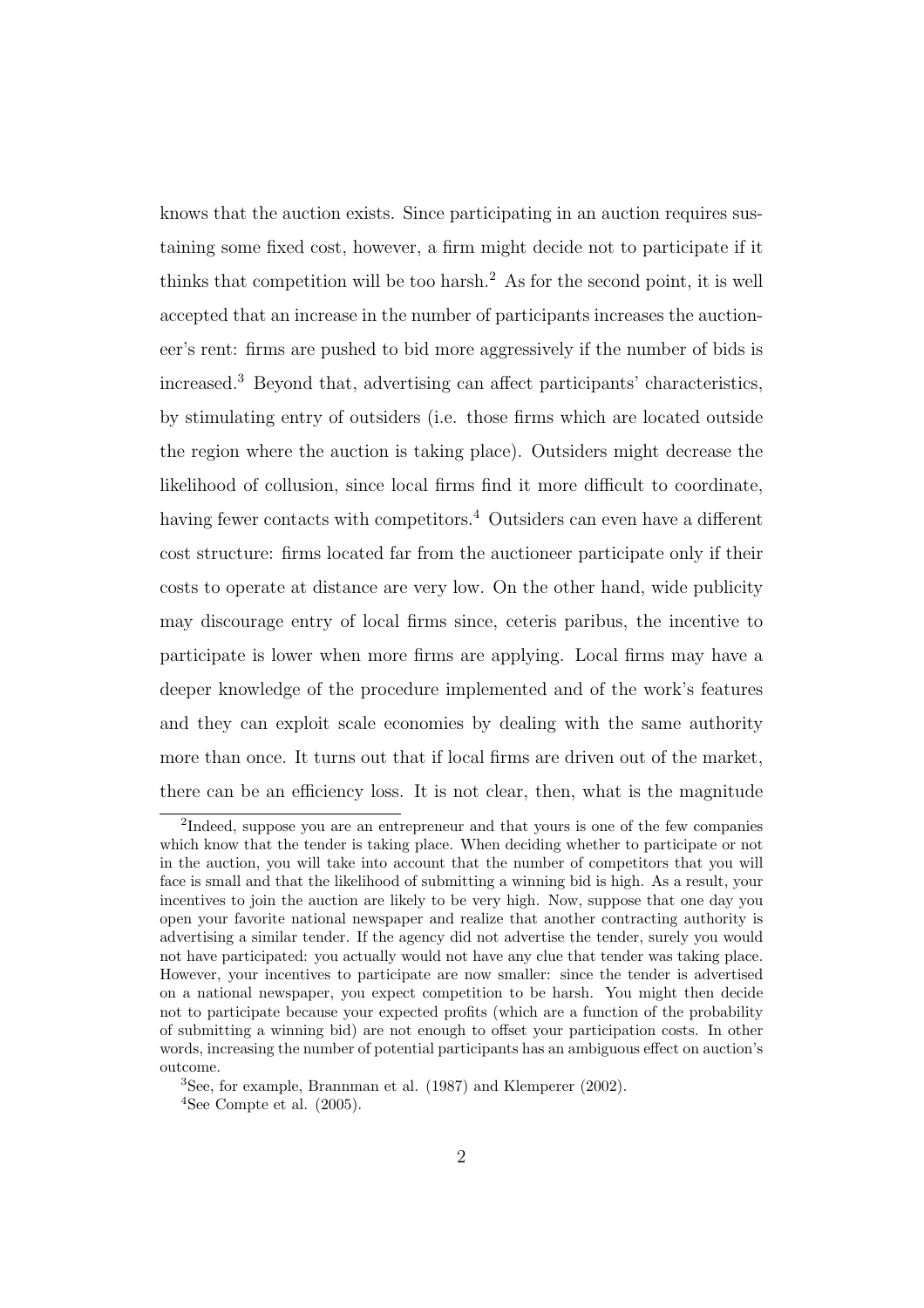of the effect on auctioneers' rent which is associated to publicity and its selective effect rather than to its direct effect, on the number of participants. Figure (1) offers a graphical representation of these simple concepts.

To analyze this issue, we introduce a simple model of first price sealed bid auctions with participation costs where the number of bidders is endogenously determined. Under certain assumptions (namely: that publicity reduces firms' searching costs), we show that the optimal level of publicity can be below its maximum possible level, independently of its cost. It turns out that a rule forcing contracting authorities to a certain publicity level may reduce the revenues of the auctioneer and thus reduce welfare, in a context of public procurement auctions. Next, we empirically test the effect of publicity on competition exploiting the discontinuities generated by the Italian law on public procurement which imposes different levels of publicity according to the auction's starting value. Italian law prescribes that every public procurement auction should be advertised at 1 of the 4 different available publicity levels (Local, Regional, National, European) on the basis of their starting value.<sup>5</sup> Our empirical analysis is based on a unique administrative data set from the Italian Authority for Surveillance of Public Procurement ("Autorita' per La Vigilanza sui Lavori Pubblici", AVLP). The Authority collects data on the universe of Italian public procurement auctions, for tenders starting value greater or equal to  $\epsilon$  150,000 (we had access to the data referring to the period 2000-2005). A Regression Discontinuity Design (RDD), a quasi-experimental setting, can then be used to compare the outcomes of auctions with starting value immediately above or below each discontinuity threshold. Auctions above and below the thresholds

<sup>&</sup>lt;sup>5</sup>In particular see Law n. 109 del 11 February 1994, so called "Legge Merloni"; "Legge quadro in materia di lavori pubblici"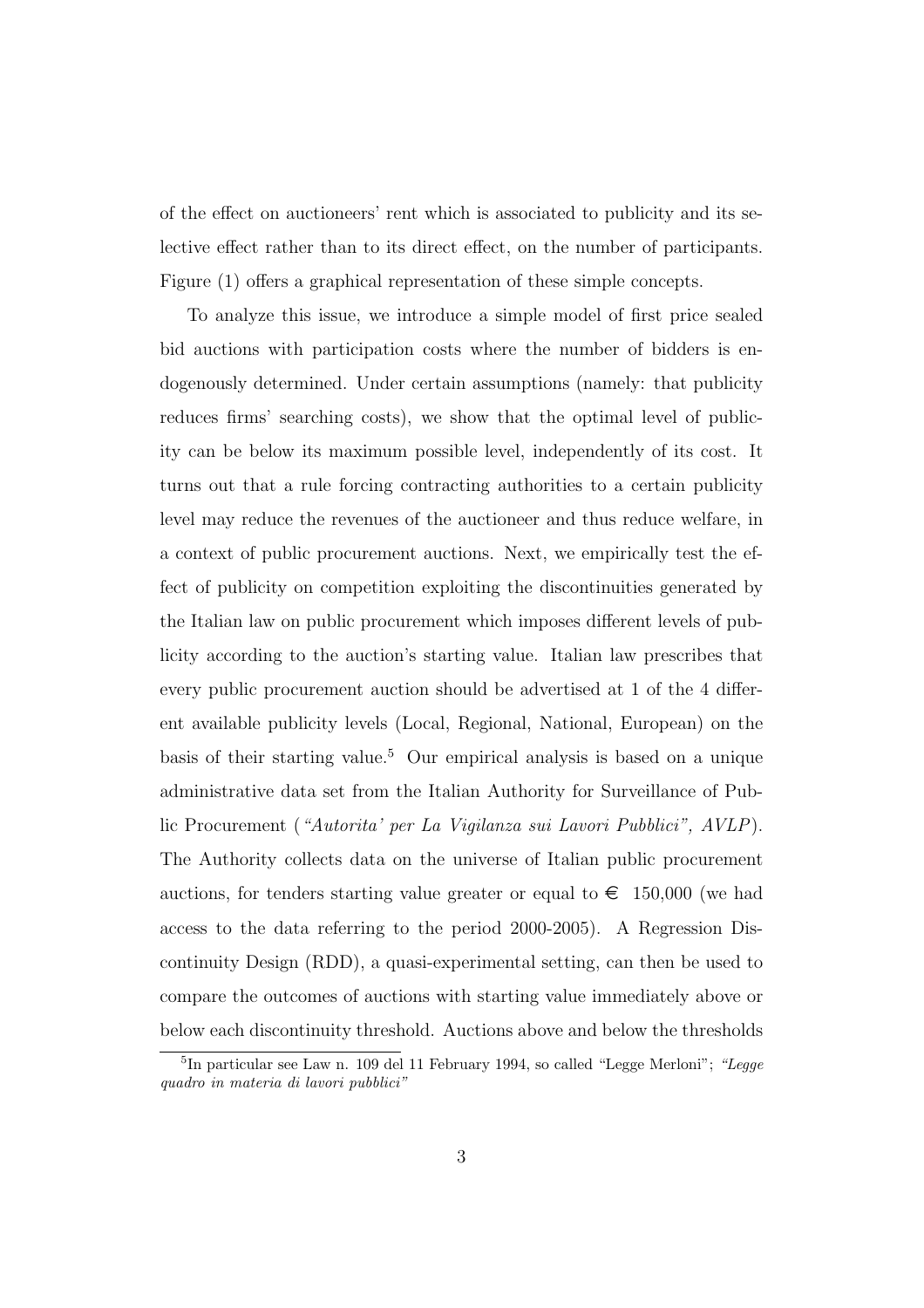have different publicity levels, but should otherwise be identical in terms of observable and unobservable characteristics determining the outcome of interest, which in our case are: the number of bidders and the winning rebate. Using this source of identification of the causal effect we show that increasing tenders' publicity from local to regional determines an average increase of 19 percentage points in the number of bidders with respect to a sample average of 38, and an average increase in the winning rebate of 4.9 percentage points with respect to a sample average of 16  $\%$ . A back of the envelope calculation suggests that if all the auctions that by law are published at local level were published at regional level then average revenues would have been increased by  $\in$  25,000 for tenders with average starting value of  $\in$  516,000, provided that the average cost of publishing at regional level is  $\epsilon \neq 1,000$ . In contrast to the regional effect, we observe no effect on the number of bidders and the winning rebate when publicity is increased from regional to national level.<sup>6</sup> Interestingly, on the other hand, we observe that an increase in publicity from national to European level has no effect on the number of bidders but it determines an increase in the winning rebate of 10 percentage points. This suggests that selection of the bidders via advertisement plays a major role when the auction has an European relevance.

Further, we analyze the relationship between competition in auctions and the time to accomplish the works after the auction has taken place. It might be, indeed, that a substantial increase in the number of participants encourages firms to over-bid inducing a non sustainable commitment for the winner.<sup>7</sup> Using duration analysis models, we report evidence of a negative and statistically significant correlation between the time it takes for the win-

 $6$ As Table (5) shows, the effect on the number of bidders would be negative, if any, at a 10% significance level

<sup>7</sup>This is the well known winner's curse phenomenon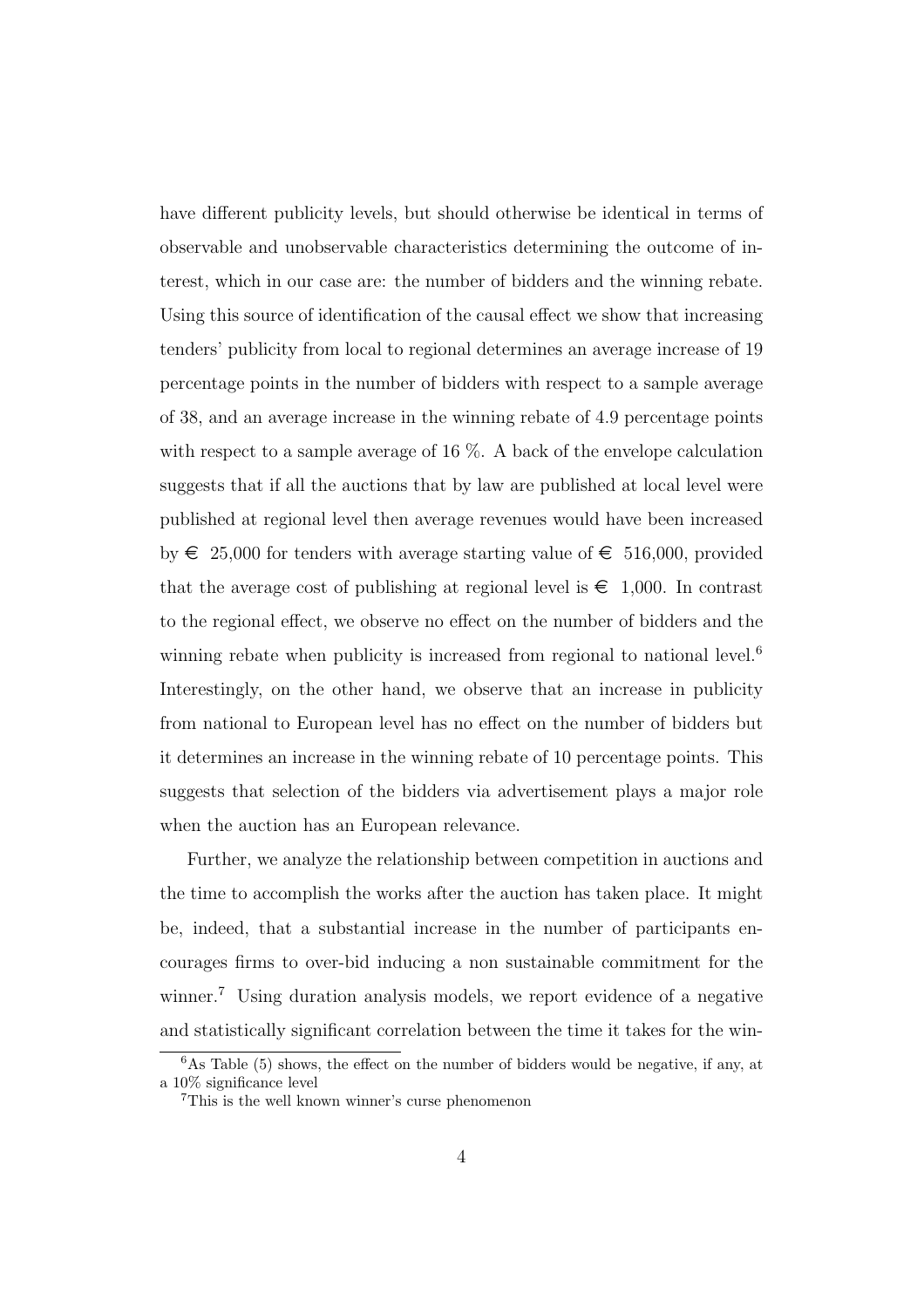ner to accomplish the tendered works and the number of participants or the winning rebate.

The rest of the paper is organized as follows. In section (2) we describe the related literature, in Section (3) we introduce the theoretical model, Section (4) describes the institutional framework; Section (5) reports the empirical analysis. Conclusions and policy implications are discussed in Section (7).

## 2 Related Literature

The literature looking at what fosters competition in public procurement auctions is large. In this paper we mainly draw from the theoretical contributions of Levin and Smith (1994) and Menezes and Monteiro (1996, 2000) and we consider the link between publicity and competition in a stylized model of endogenous entry to auctions where entry is costly and advertising tenders decreases firms' search costs. Both Levin and Smith (1994) and Menezes and Monteiro (1996, 2000) consider a mechanism by which firms decide whether or not to participate in an auction. They differ, though, in the timing dimension of their models: in Levin and Smith (1994) firms incur a fixed cost of entry before seeing their values for the object while in Menezes and Monteiro (1996, 2000) firms learn their values prior to incurring bid preparation costs. Their conclusions are thus different: Levin and Smith (1994) suggest that the seller should not limit entry through a restriction policy (e.g. an entry fee) while Menezes and Monteiro (1996, 2000) find that entry fees may be optimal for the seller since they help to screen low valuation bidders when increased competition reduces the seller's expected revenue. Our model follows the one used by Menezes and Monteiro (1996, 2000) and integrates it with the possibility for the seller to advertise the tender.

From an empirical point of view, the effect of advertising tenders on com-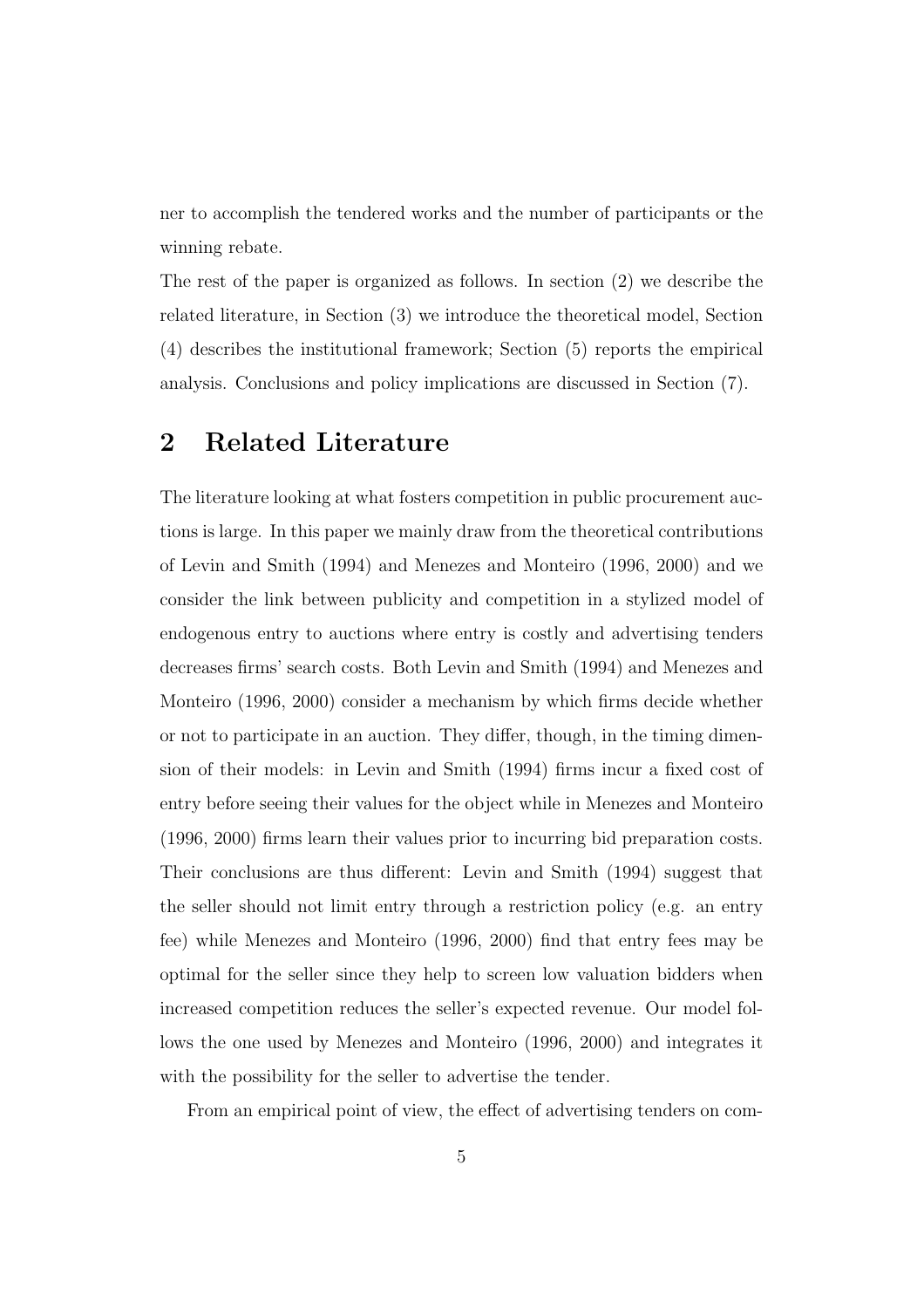petition has never been directly tested. Bajari and Hortacsu (2003) use a structural analysis to test the model of Levin and Smith (1994) with a dataset of E-Bay coin auctions. They find that the expectation of one additional bidder decreases bids by 3.2% in a representative auction. In addition, they find that the value of the object is among the main determinants of entry. They do not consider advertising, though. Lundberg (2005) investigates the choice of procurement procedure in public auctions in Sweden where the contracting entity may choose one among several available mechanisms which are linked with different restrictions on entry. Indeed, since publicity is a tool used to favor entry, the choice of advertising an auction may be seen as the choice of relaxing entry restrictions. Lundberg's (descriptive) results do not show any significant impact from contract specifications and municipality characteristics on the probability that the contracting authority does not restrict entry. Finally Leslie and Zoido (2007) study how markets can provide private incentives to increase the provision of information in public procurement auctions. They find evidence that the introduction of an 'information entrepreneur', i.e. an entrepreneur who collects and sells announcements about forthcoming auctions, causes a 2.9 % decrease in the cost for drug procurement in public hospitals in Buenos Aires, Argentina.

Our paper aims at supplementing this literature with empirical results based on (quasi-) experimental evidence.

## 3 Theoretical Framework

In this section we introduce a theoretical framework for the question tested by our empirical analysis. The model described below is a tool which allows to grasp the economic phenomenon underlying the issue tackled by this paper i.e. the effect of an increase in tender's advertisement level. The empirical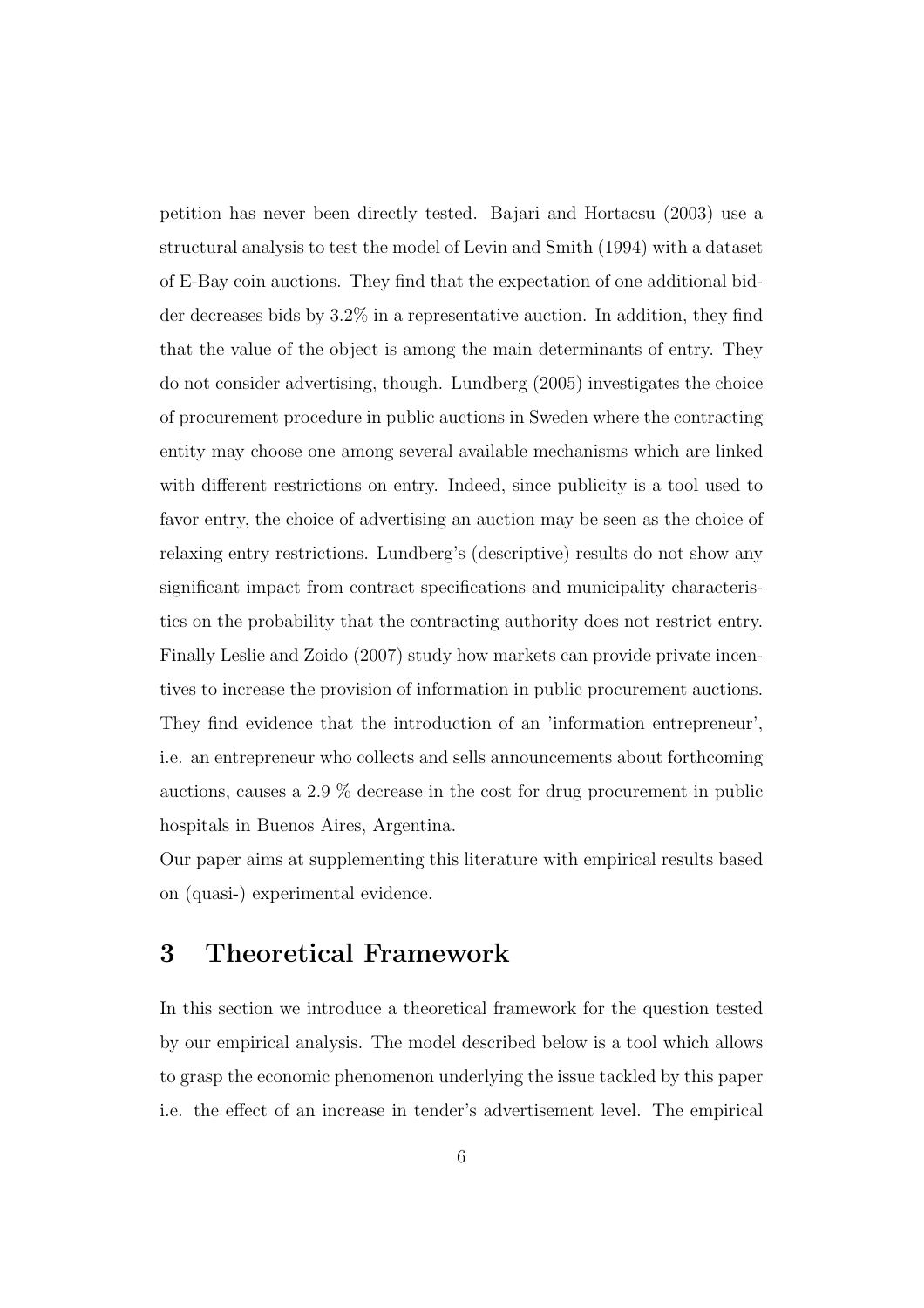analysis, though, is not supposed to test the predictions of the model. Indeed, as described in the following section, the auctions included in our database show some similarities with the traditional first price auction model but cannot be properly considered as such, since they implement a complex model of selection of the bids. While a specific model capable to capture this complexity would go beyond the scope of this paper, the model described below lets us achieve a main result, reported in proposition 1, which we believe to hold also in the context of the data used in the empirical analysis.

Following Menezes and Monteiro (2000) - henceforth (MM) - we model a public procurement auction as a first price sealed bid auction where the number of bidders is endogenous. A single contract is put out to tender. The auctioneer is assumed to have zero reserve price. Firms bid a rebate b on the auction's starting amount for which they would be willing to do the works. Bidder i knows her own value  $v_i$  of the contract and the distribution  $F(v_i), \forall i \neq j$  of other n bidders' values.  $F(.)$  is continuous with support  $[0, \overline{v}]$ . Participating to the auction requires sustaining a fixed cost c plus some searching cost  $\delta$  which for the moment are assumed to be 0.<sup>8</sup> Each bidder decides whether to submit a bid before knowing how many competitors will participate in the auction. Assuming that everyone else except  $i$  use the same strategy  $b$ , we have that i's expected profits are:

$$
\pi_i(v_i, b_i, b) = (v_i - b_i)(F(\max\{b^{-1}(b_i), v_\rho\}))^{n-1} - c
$$

where  $v_{\rho}$  solves  $v_{\rho} F(v_{\rho})^{n-1} - c$  and it is such that  $\pi_i(v_{\rho}, b^*) = 0$  i.e.  $v_{\rho}$  is the cut-off value when all bidders use the same equilibrium strategy  $b^*$ . The optimal bidding strategy which maximizes  $i$ 's expected profits is then given

 $8$ You may well think about c as the cost of preparing a project and submit a bid, while  $\delta$  is the cost of looking around for existing tenders.

<sup>&</sup>lt;sup>9</sup>(MM) show that such strategy exists. Notice that for any  $c < 1$ ,  $v'_{\rho}(n) < 0$ .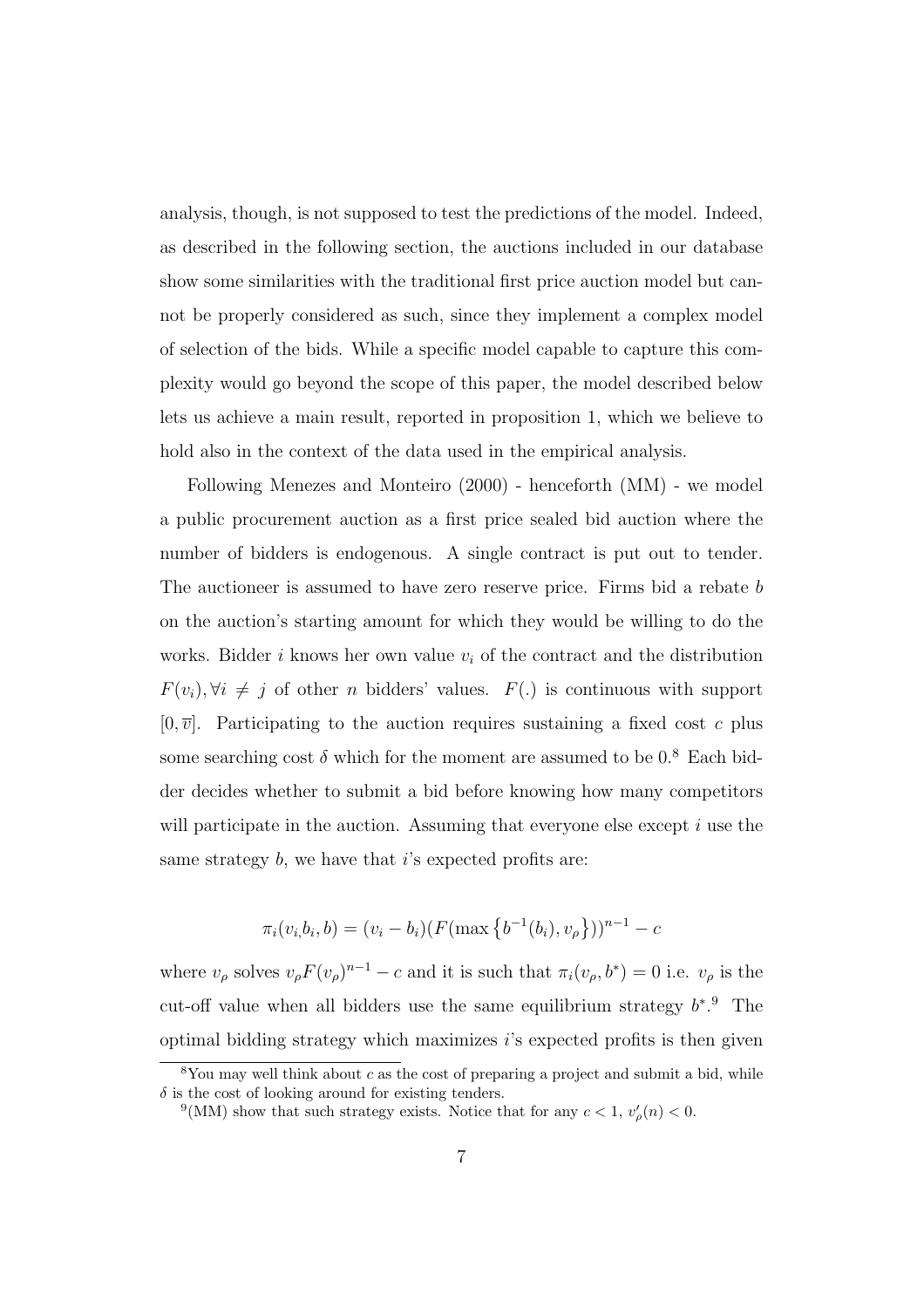by:

$$
b^*(v) = \begin{cases} \frac{\int_{v_\rho}^v (n-1)xF(x)^{n-2}f(x)dx}{F(v)^{n-1}}, v \ge v_\rho\\ 0, v < v_\rho \end{cases}
$$
(1)

Equation (1) is crucial. It tells us that increasing the number of potential participants has two opposite effects on the optimal bidding strategy. On the one hand, since the cut-off value  $v<sub>\rho</sub>$  value is increasing in n (provided that  $c < 1$ , it decreases the probability that a player i participates to the auction (since that happens only if  $v_i > v_\rho$ ). On the other hand, it increases the equilibrium bid, since participating players take into account that, in equilibrium, other bidders participate only if their value is greater than  $v_{\rho}$ .

The expected revenue generated by the auction is then given by the highest bid among those submitted:

$$
R = \int_{v_{\rho}}^{\overline{v}} b^*(x) n F^{n-1}(x) f(x) dx
$$

MM then show that the revenue generated by a first price sealed bid auction is equivalent to that generated by a second price sealed bid auction when the number of potential players is fixed and participation is endogenous. It turns out that  $R$  can be rewritten as follows:

$$
R = n(n-1) \int_{v_{\rho}}^{\overline{v}} (1 - F(x)) x(F(x))^{n-2} f(x) dx
$$

Now suppose that the auctioneer is able to control the number of participants in order to maximize her revenue. MM uses a variable  $\delta \in (-c, 1-c)$  which represents an entry fee (if positive) or a subsidy (if negative). In our context,  $\delta$  represents firms' searching cost, which are assumed to be decreasing in the level of publicity. Let us introduce a new continuous variable  $p \in [0, \delta]$  which is directly correlated with the auctioneer's advertising effort. Let us assume that a marginal increase in p is translated in an equivalent reduction in  $\delta$ at a cost  $\frac{p^2}{2}$  $\frac{\partial^2}{\partial z^2}$   $\lambda z$ , where z is the advertising cost (e.g. the cost of publishing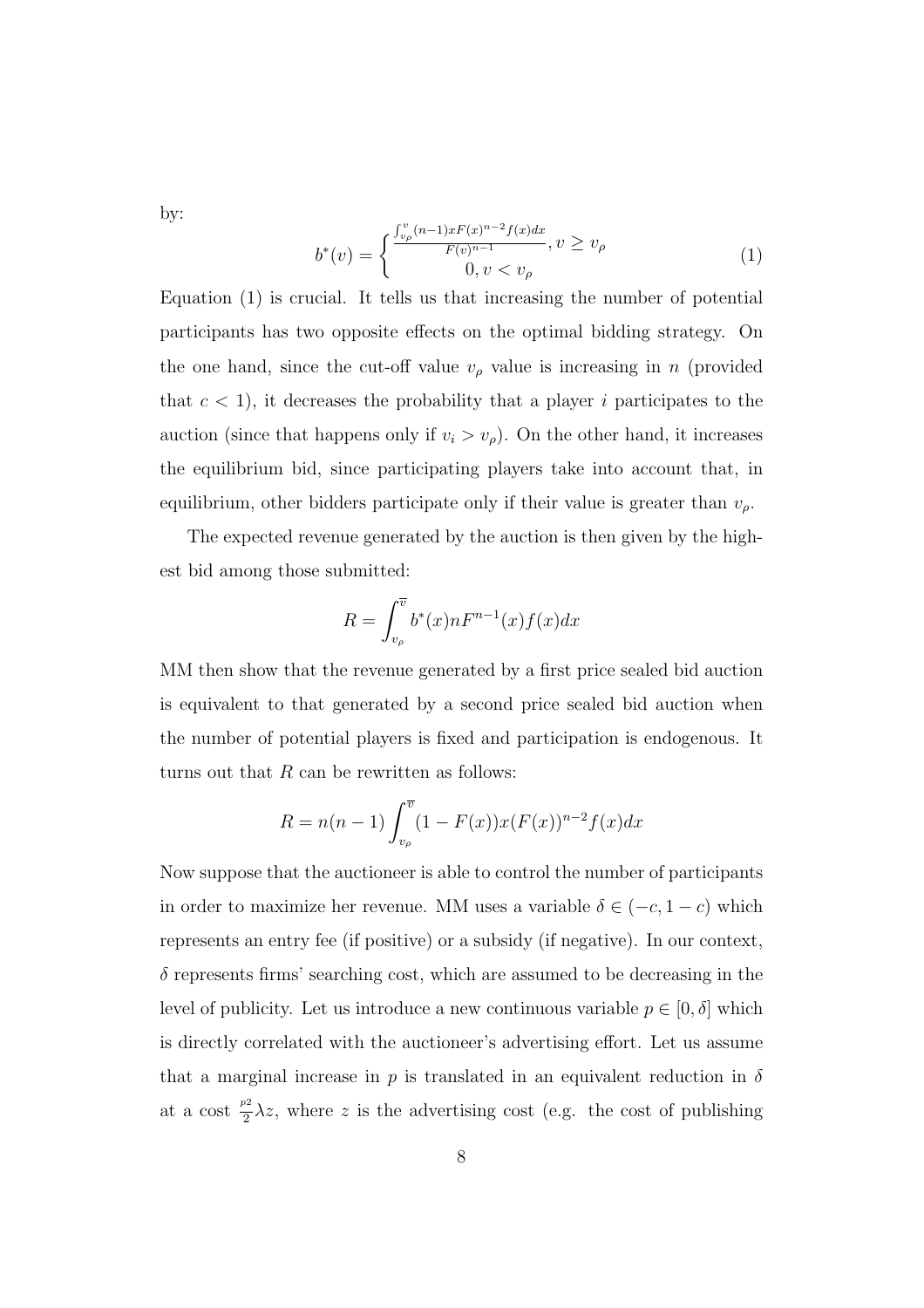the tender on a national newspaper) and  $\lambda$  is the shadow cost of public expenditure.

Thus, total revenue can be maximized by:

$$
\varphi(\widehat{\delta}) = \max_{p} \left( n(n-1) \int_{v_{\rho}(\delta - p)}^{\overline{v}} (1 - F(x)) x(F(x))^{n-2} f(x) dx - \frac{p^2}{2} \lambda z \right)
$$

which yields:

$$
\varphi'(\delta - p^*) = -n(n-1)(1 - F(v_{\rho}(\delta - p^*)))v_{\rho}(\delta - p^*)
$$
  
 
$$
\cdot (F(v_{\rho}(\delta - p^*)))^{n-2} f(v_{\rho}(\delta - p^*))v_{\rho}'(\delta - p^*) - p^*\lambda z = 0
$$
 (2)

which implicitly defines the optimal level of publicity  $p^*$ .

Equation (2) has a simple and powerful implication: the optimal level of publicity may be lower than its maximum possible level even if its cost is zero i.e.  $z = 0 \Rightarrow p^* = \delta$ . In other words, it might be optimal for the auctioneer not to increase the number of potential bidders in order to increase its revenue, even if it did not spend anything to do so. The intuition comes directly from equation (1). Indeed, to show that this is the case, it is sufficient to find at least one case in which the optimal level of  $\delta$  is positive notwithstanding  $z = 0$ . The following example illustrates this possibility.<sup>10</sup>

Example 1 Assume that the n players are represented by random draws from the distribution  $F(x) = x^4$  and  $p = z = 0$ . Expected revenue is then:

$$
R = 4n(n-1)\left(\frac{1-c-\delta}{4n-3} - \frac{1-(c+\delta)^{\frac{4n-1}{4n+3}}}{4n+1}\right)
$$

Assume further that  $n = 20$  and  $c = 0.1$ . It turns out that the level of  $\delta$ which maximizes R is positive and it is  $\delta = 0.031$ .

<sup>10</sup>Example 1 is similar to example 4 of MM.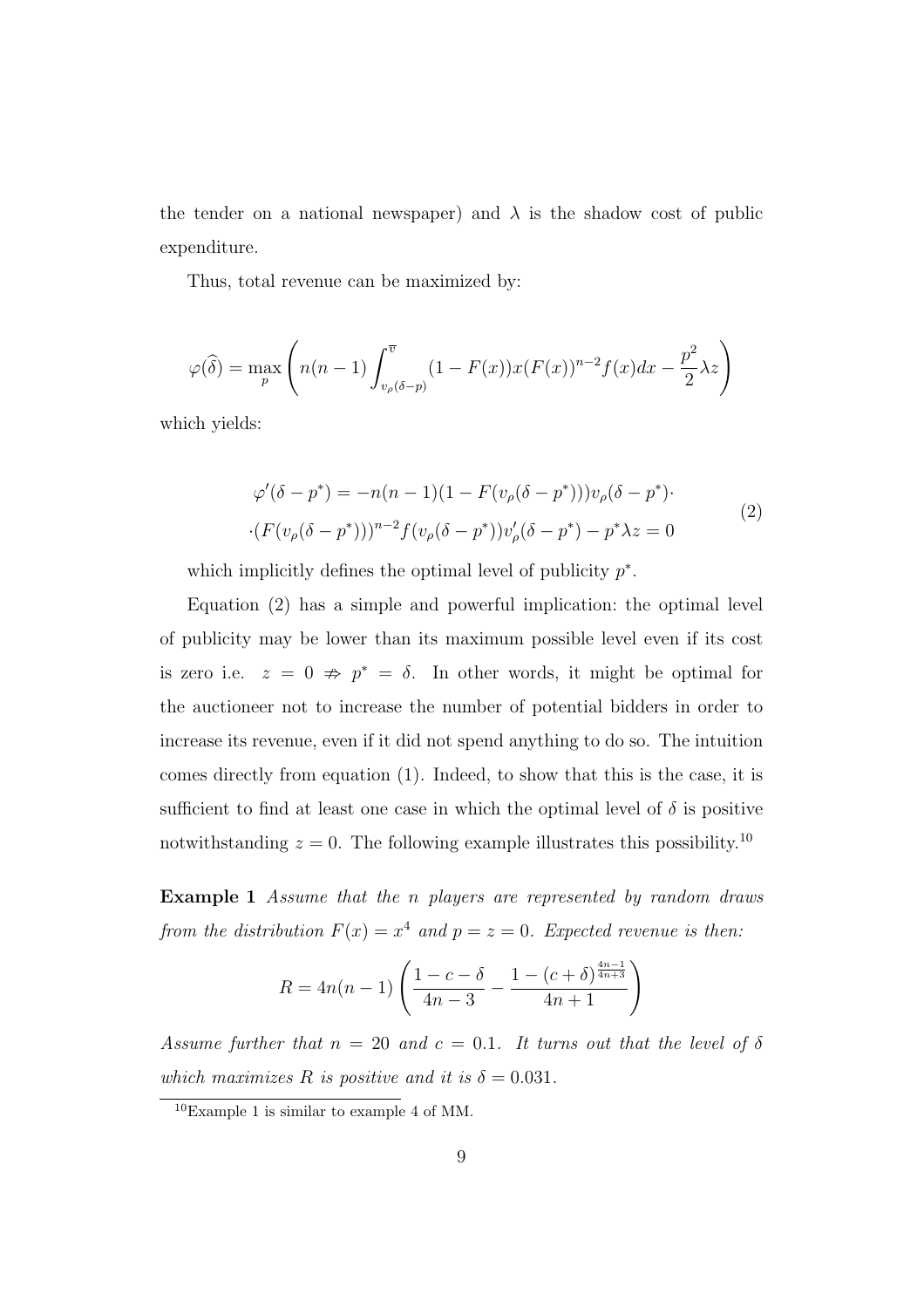We can then state the following proposition:

Proposition 1 Independently of its cost, the optimal level of publicity can be below its maximum possible level.

**Proof.** It follows directly from example 1.  $\blacksquare$ 

From a policy point of view Proposition (1) suggests that a rule prescribing a unique level of publicity, given the starting value of the auction can be sub-optimal.<sup>11</sup> In this paper we show that this can be the case once we have considered tenders' publicity at national level. Indeed, the empirical analysis reported in section (5) shows that increasing publicity from regional to national level has no effect on the winning rebate and no or negative effect on the number of bidders.

We now proceed illustrating the data and the institutional framework.

## 4 Data and Institutional Framework

We base our empirical analysis on a unique administrative data set from the Italian Authority for Surveillance of Public Procurement ("Autorità per la Vigilanza sui Lavori Pubblici", AVLP), which collects data on the universe of public procurement auctions in Italy for public works with starting value greater or equal to 150,000 euros. For our analysis we refer to the data collected between 2000 and 2005. The database includes information at auction level on the contracting authority (i.e. the auctioneer which is also the buyer), the advertisement level, on the typology of the works which are put out to tender, on bidding behavior and on the identity of the winning firms

<sup>11</sup>Notice that there might be other reasons why a uniform level of publicity could be desirable, though. The most obvious one is that a case by case analysis for deciding which is the optimal level of publicity would be very expensive and likely unfeasible.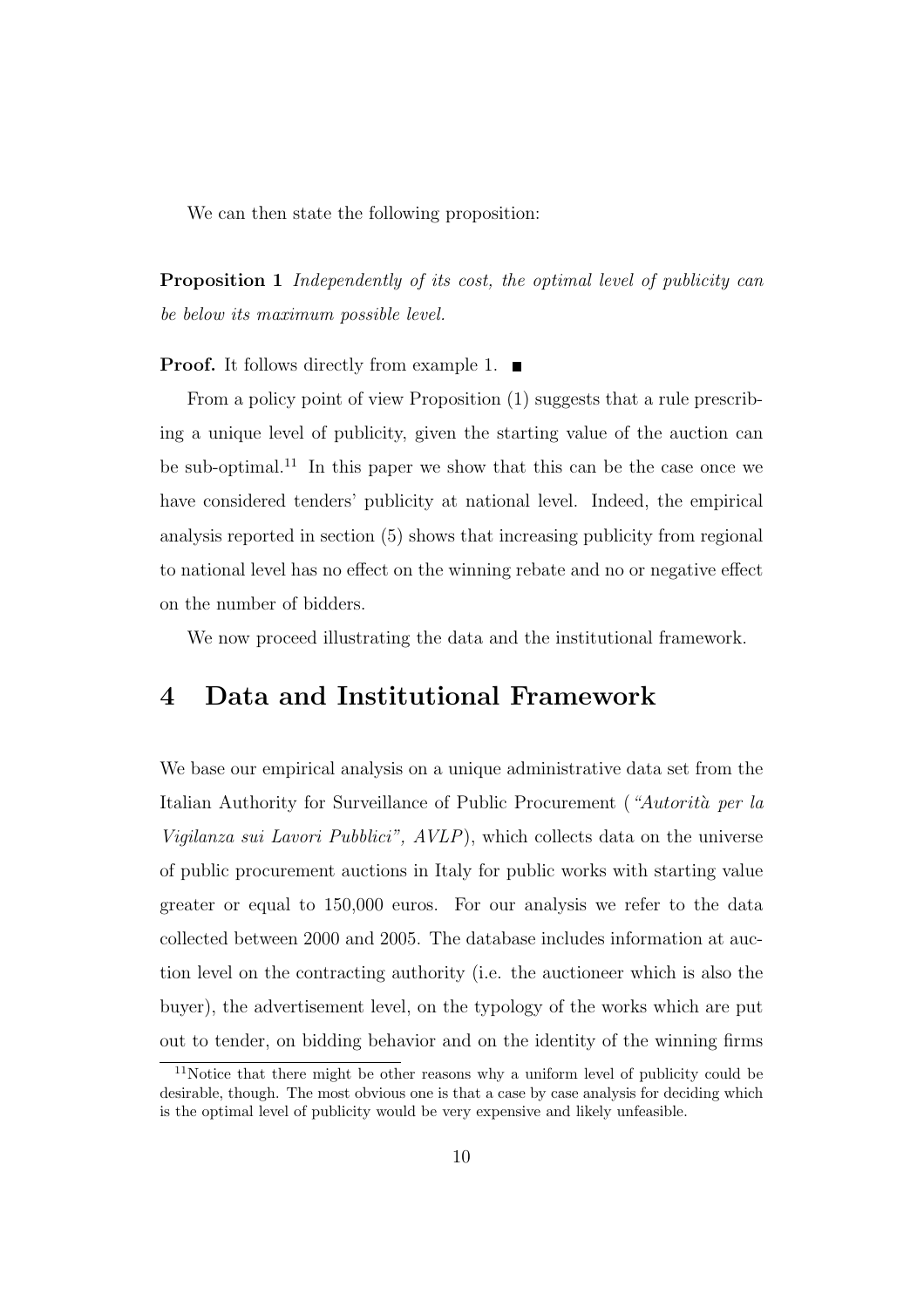(i.e. the seller). Tables (1) and (2) report the descriptive statistics relative to the sample. Our database amounts to 41510 auctions with direct participation of firms ('Pubblico Incanto' in the terminology used by the law). The contracting authorities are mainly municipalities (52% of the sample). The rest of the sample is made up of tenders invited by provinces  $(12\%)$ , health-care public bodies (ASL) and other public bodies or corporations.<sup>12</sup> The contracting authorities in the sample are mainly located in the North of Italy,  $(45\%)$ , while  $25\%$  are in the Center and  $22\%$  are in the South of Italy. Similar figures are reported in Table (2) once we consider the descriptive statistics for the main typologies of auctions. Some differences in the descriptive statistics of the typology "Road and Constructions" can be observed, although no difference exist in the general provision of the law for the different typologies analyzed.

The contracting authority must define all the details concerning the works that have to be carried on by the winning firm, including the starting price that the auctioneer would pay to the winner if only one firm participates to the auction. On average, the auctions' starting value in the sample amounts to 720 thousands of euros, though the standard deviation is rather high. Indeed, the median starting value is 360 thousands of euros. Notice, moreover, that most of the auctions are done to contract out road's constructions (30.6% of the total) which include maintenance, reconstruction and whatever is necessary to guarantee truckage, by rail and air transport. The contracting authority must define the requirements which have to be satisfied by bidders as well. Bidders have to be certified that they are able to carry on the works of that particular size and in that particular sector i.e. they need to be audited by an attestor society  $(SOA, \text{social or}$  organismo di attestazione) and be

 $12$ We do not report those figures (they are available on request).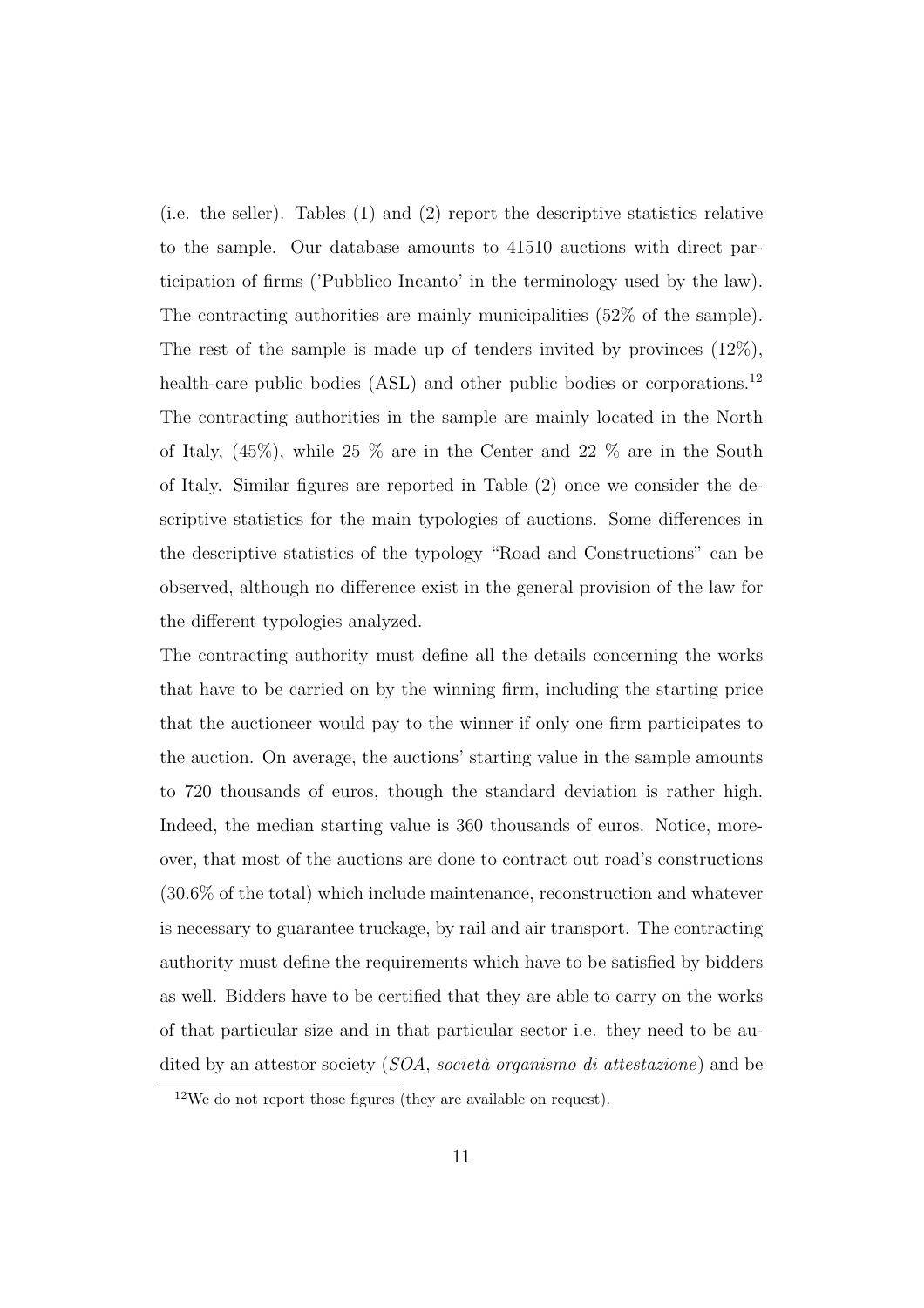registered for the required category in a specific book. So, for example, if the construction of a road is put out to tender and the contracting authority estimates that the amount of qualified work that has to be done is valued 700,000 euros, the required SOA category will likely be: 3-OG3, where 3 refers to the size of the works and OG3 to the category "road constructions". The size requirements are mainly based on firms' turnover.<sup>13</sup> Table (1) reports that 13% of the auctions require the category Buildings e.g. OG1, while 29% of the auctions a SOA category, e.g. size of the works of 3.

All the auctions considered in the following analysis are structured as firstprice sealed-bid auctions: firms bid the price for which they are willing to do the works in the form of a percentage reduction - rebate - with respect to the auction's starting value. In all the considered auctions the selection criterion for the winner is uniquely based on the rebate i.e. the technical component of firms' offer plays no role (provided that the winner will satisfy some minimum quality standards which are set by the contracting authority). Notice, however, that because of the institutional mechanism prescribed by the law, the winning rebate is not necessarily the highest bidden: in order to prevent firms from over-bidding (i.e. bidding a price which does not allow to recoup works' expenses) a complex (and criticizable) mechanism is implemented. According to this rule, all bids which exceed the average bid by more than the average deviation from the average are automatically excluded.<sup>14</sup> It turns

<sup>&</sup>lt;sup>13</sup>Notice that the required SOA category is not a direct function of the auction's starting value. Indeed, the works to be done are usually a complex combination of several expertises and hence the required SOA categories may be more than once. For our analysis we consider just the primary required SOA category. Moreover, by a careful study of the Law  $109/94$  we exclude that both requirements change discontinuously at the publicity thresholds.

 $14$ Bidders thus have to guess which will be these 'anomaly thresholds', as they are called, and try to place a bid within them. As for illustration, consider this simple example. In a hypothetical auction there are three participants placing the following bids (rebates to the auction's starting value): 5, 6 and 19. The average bid is thus 10. The average difference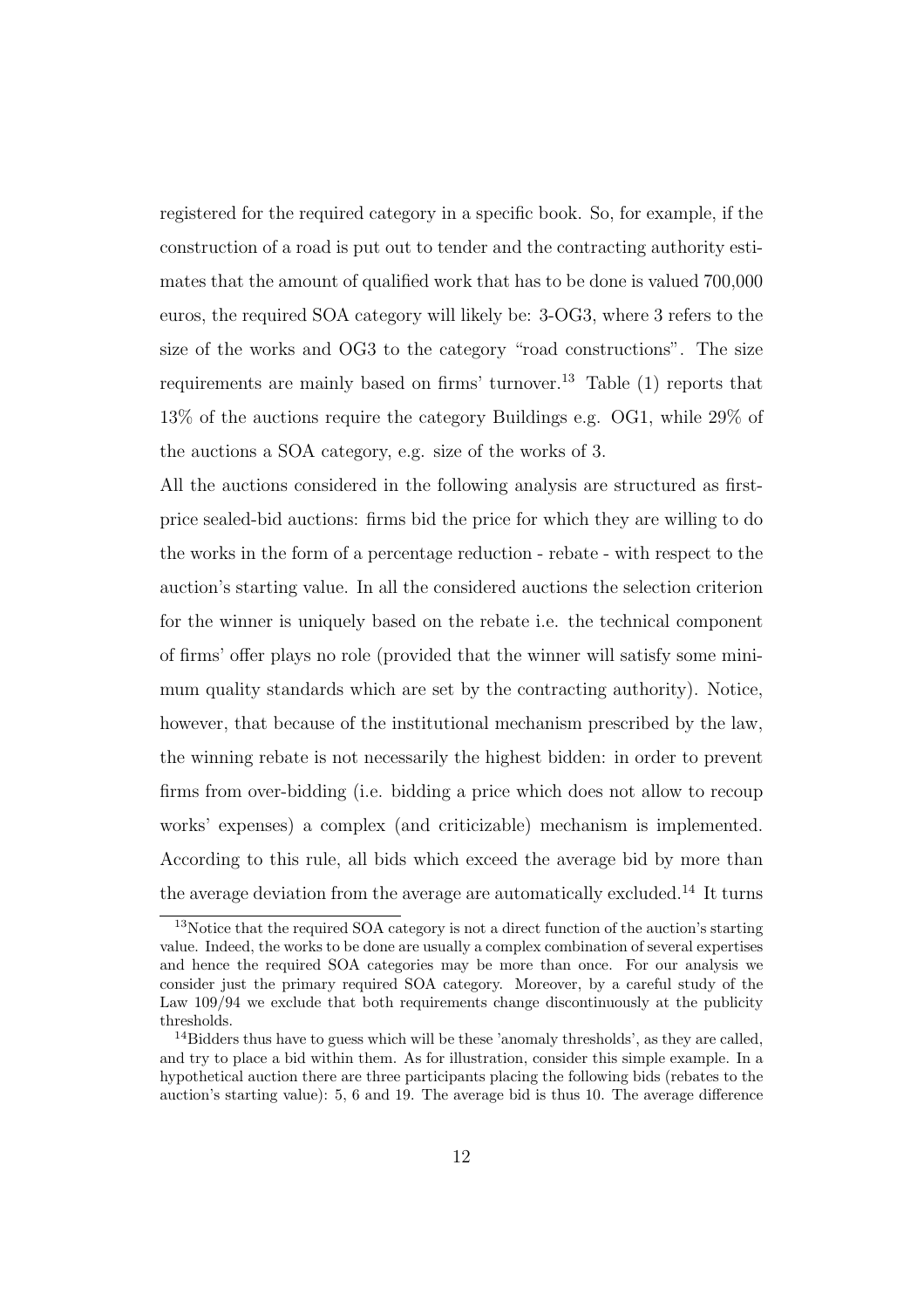out that the auctions included in our database are not proper first price auctions.

The first five rows of Table (1) report descriptive statistics of auctions' outcomes. In the sample, it is observed that the average number of firms participating to the auction is 32 (standard deviation is 35), and a median of 21. The winning rebate is on average 16% (standard deviation is 8.9), which is very close to the median value (15%). To further characterize the nature of competition within auctions we consider three main indicators: the probability of a winner coming from outside the region were the auction is held, the legal nature of the winner, and the indication of whether the winner is a member of a group of related firms. In the sample the probability that the winner is coming from outside the region is 37 % while only 6.5% of the winners are public companies and 18% of the winners are member of a group of firms.

Concerning tenders' advertisement, until July 2006, auctions were classified by the law according to their starting value.<sup>15</sup> Table  $(3)$  illustrates that rule: the first column reports  $y$ , the auction's starting value (in hundreds of thousands euro), the second column reports the level of publicity required by the law, the third and the fourth columns reports the correspondent cost of advertising and the percentage of non-compliance to the prescribed rule, respectively.

According to Table (3), auctions with starting value below 500 thousands of

from the average bid is 6. Thus the bottom and the upper anomaly thresholds are 4 and 16 respectively. It turns out that in this case the winning bid is 6 even if 19 is the highest bidden rebate. Albano et al. (2006b) provide a summary of the properties of several winning methods in public procurement auctions.

<sup>15</sup>From July 2006, Law 163/2006 removes the thresholds and forces the contracting authorities to publish on GURI at a national newspaper level, regardless of the auction's starting value (if it is greater than 150, 000 euros). By focusing on data before 2006, this paper provides insights to assess that reform.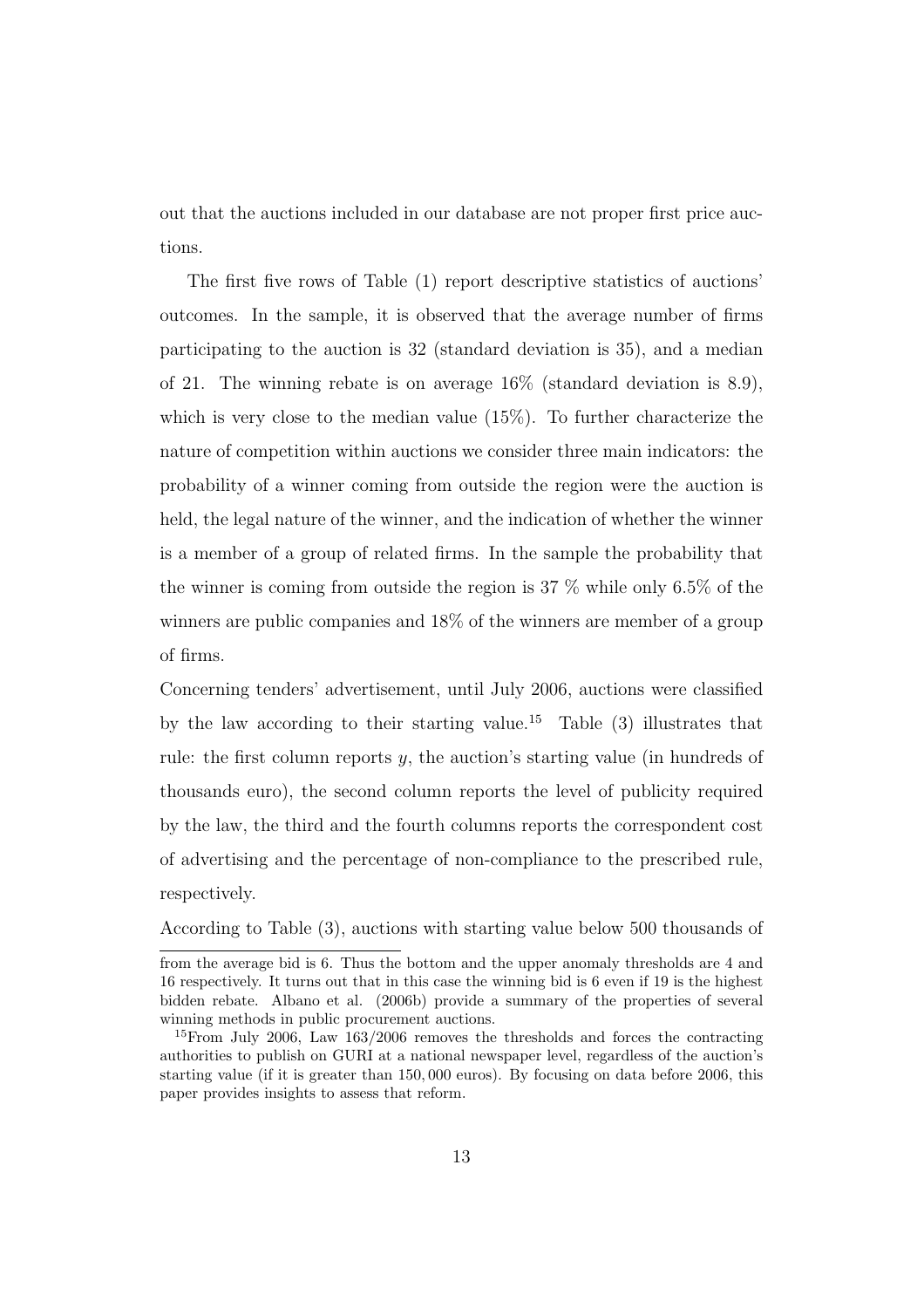euros have to be published on the contracting authority's notice board. This is the least amount of possible publicity, since only firms which have direct access to the auctioneer's premises or have direct contact with its staff may get information on the tender. The cost of publishing on the notice board is zero. Not surprisingly, the degree of compliance is very high: 94% of the auctions observe the prescribed rule. The second interval goes from 500 thousands to one million and it identifies those auctions for which the compulsory level of publicity is regional i.e. those tenders that must be advertised in at least two newspapers spread all over the province where the works should be made and in the official regional journal (Bollettino Ufficiale Regionale, BUR). Publishing on BUR is very cheap: an average tender should not cost more than 200-500 euros. Provincial newspapers are cheap as well, since advertisement's price is proportional to the number of printed copies. However, the degree of compliance is rather low: only 71% of the auctions satisfy the publicity requirements. The third level of publicity is national and concerns those tenders with starting values above one million of euros and below the community threshold (five million of SDR, special drawing rights<sup>16</sup>). These tenders must be published on two national and two regional newspapers and on the national official journal (Gazzetta Ufficiale della Repubblica Italiana, GURI). The average cost for publishing on a national newspaper is about 800 euros (somewhat less for a regional newspaper). GURI, though, is very expensive: publishing a tender's abstract may cost around 7-8 thousands of euros. The degree of compliance is here as well rather low: 78%. Finally, the maximum amount of publicity is enforced when tenders' starting value is above the community threshold. In that case the contracting authority must also advertise on the Official Journal of the European Community (Gazzetta

 $16$ At the time of writing, 5,000,000 SDR were equivalent to 6,550,000 euros.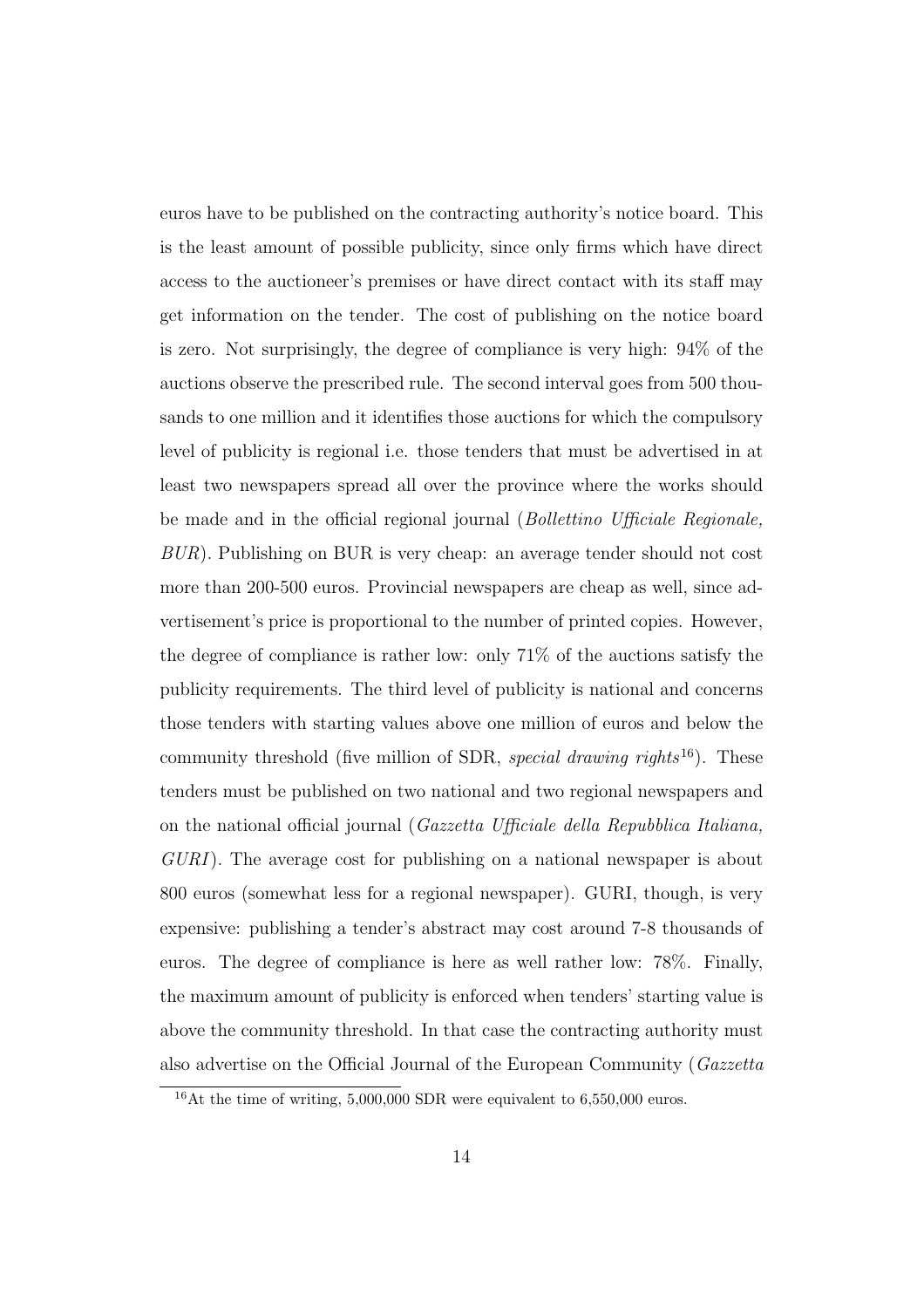Ufficiale Comunità Europea,  $GUCE$ ) in addition to the obligations defined for the tenders belonging to the previous group. Notice, however, that publishing on GUCE is free of charge, so no additional cost is sustained by the contracting authorities. The degree of compliance is consistently rather high: 90%.

A major concern on the assignment of public tenders to publicity levels is the possibility for authorities of splitting the starting value of the auction in order to avoid the publication. Art. 24 of of Law 109/1994 prescribes that a public authority must not split or vary a particular procurement need in order to circumvent the monetary threshold requirements. In Sections (5.2) and (7) we provide statistical evidence of no systematic sorting around the thresholds.

Summarizing, in our sample: 92% of the tenders were published on the contracting authority's notice board, 25% on the Regional BUR and about 18% on the GURI. On the other hand, the average number of newspapers on which the advertisement of the tender appeared is:  $0.24$  for provincial newspapers, 0.42 for regional newspapers and 0.61 for national newspapers. From a more general perspective we can conclude that the sample show a sufficiently large variation in the data leaving the possibility for the econometric analysis which is illustrated in the following Section.

## 5 The Empirical Analysis

#### 5.1 Identification strategy

Contracting authorities which maximize the auctioneer's revenue implement different advertisement strategies with respect to contracting authorities which pursue other aims, such as maximize political rents through collusion with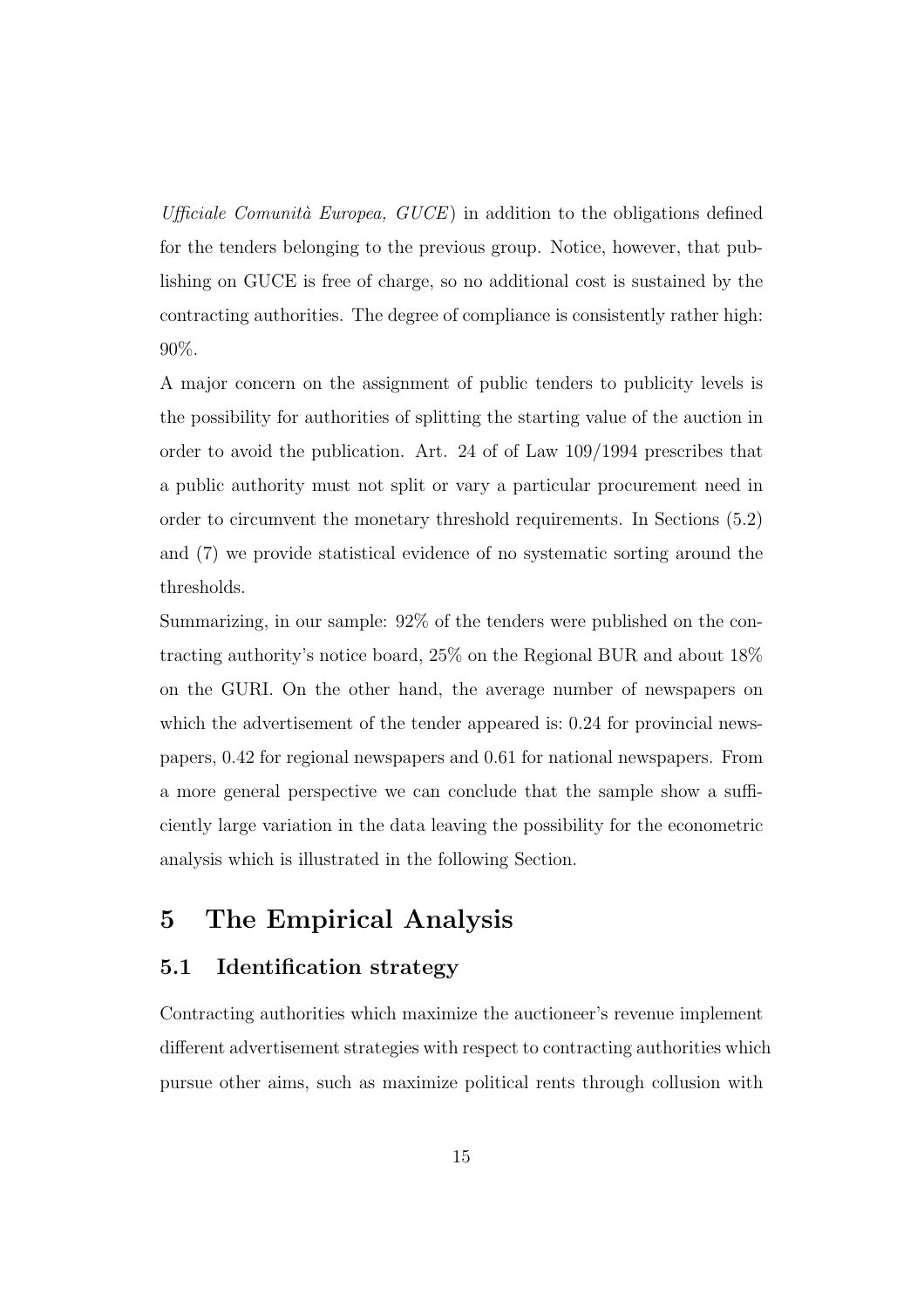local firms. Authorities' unobservable incentives determine a non random assignment to publicity levels which causes endogeneity problem; we thus expect Ordinary Least Squares (OLS) estimates of the effects of publicity on competition to be a wrong estimate of the true causal effect of publicity on competition, no matter how big the sample it is. To disentangle the causality relationship between publicity and auction's outcome discussed in Figure (1), we implement a more refined technique: the Regression Discontinuity Design (RDD). In Section (4) we saw that a higher level of publicity (the treatment) is assigned to auctions if an observed covariate, the starting value of the auction, crosses a known threshold. We are aware that using exogenous thresholds which are identified by the law is not equivalent to a controlled experiment because individuals' assignment might be not completely random. Lee (2007), however, shows that in these cases the RDD can nevertheless identify impact estimates that share the same validity as those resulting from a randomized experiment.

In this Section we discuss the assumptions required to implement the RDD. We define  $y_j$  as the j-th threshold in the auctions' starting value which determines a discontinuity point in the support of the publicity function, as established by the law. The  $j - th$  discontinuity point separates the j and  $j + 1$  levels in publicity assignment imposed to contractors. We call these levels "publicity brackets". We aim at identifying the causal effect of publicity on auctions' outcomes by focusing on auctions in the neighborhood of those discontinuity points. Let  $Y$  be the auction's real starting value (the so called running variable), and  $Z$  be the level of theoretical publicity that the contractor should implement under perfect compliance to the assignment rule. We denote by P the level of publicity actually observed in the auction. P may differ from its theoretical level if the contracting authority does not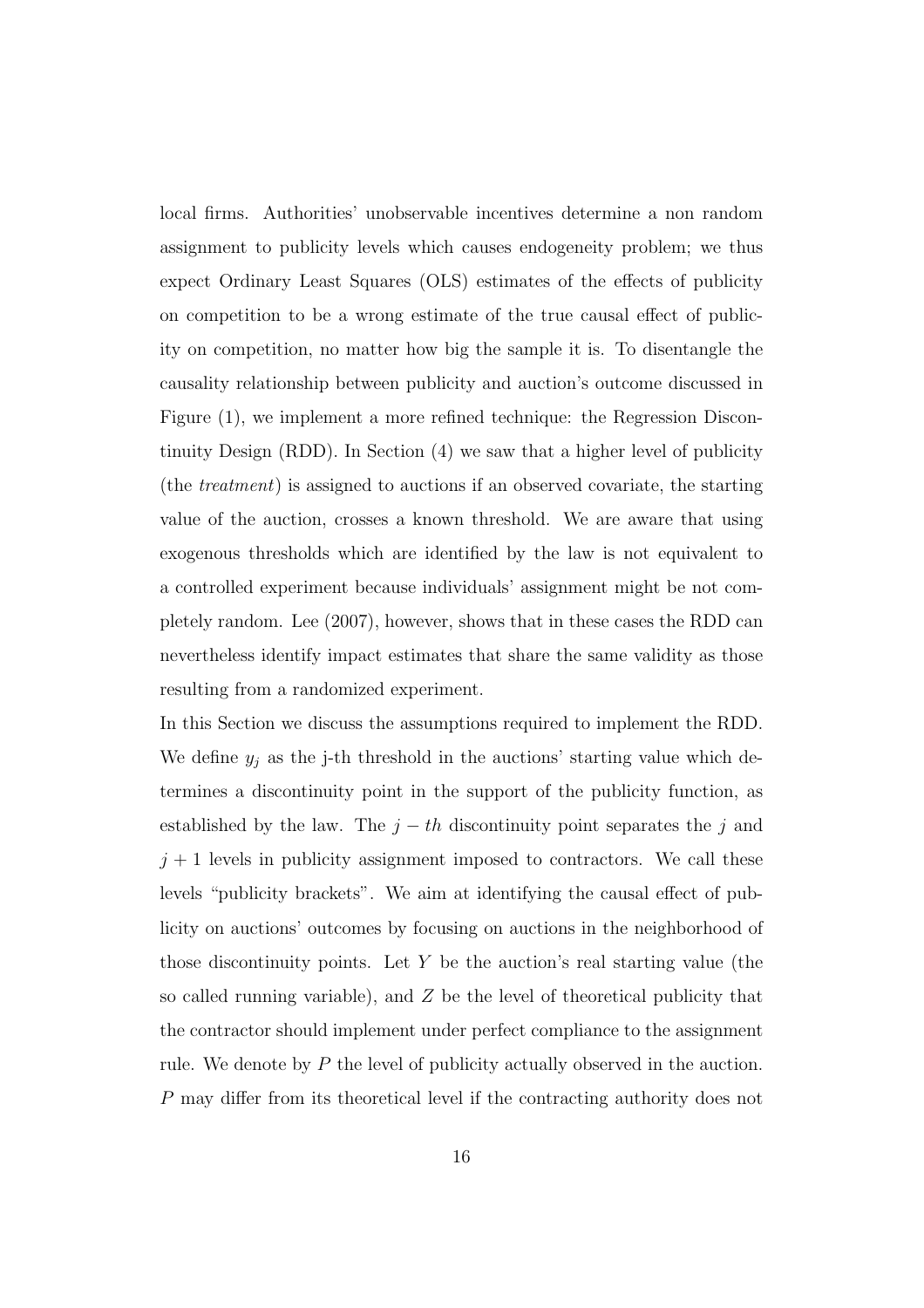comply with the law assignment: indeed, it is very unlikely that a contracting authority would be punished from AVLP if  $P$  differs from  $Z$ .<sup>17</sup> Finally let  $C$  represent the outcome of auctions. In the analysis we alternatively consider C to be the number of bidders or the winning rebate. Let  $C_l$  and  $C_h$ being the values of C respectively below and above the generic discontinuity point  $i$ . To identify the causal effect of publicity on competition we need the following continuity assumptions:

$$
E\{C_l|Y=y_j^+\}=E\{C_l|Y=y_j^-\}\tag{3}
$$

$$
E\{P_l|Y=y_j^+\}=E\{P_l|Y=y_j^-\}\tag{4}
$$

where  $y_i^+$  $j^+$  and  $y_j^ \bar{j}$  represent the left and the right limits of the starting value of the auction. As in Hahn et al. (2001) and Garibaldi et al. (2007), under the continuity conditions, for an auction in a neighborhood of the cutoff point the mean effect of being assigned to a higher theoretical publicity bracket  $Z = h$  (instead of the lower one  $Z = l$ ) on the actual publicity level P and on the competition level C are:

$$
E\{P|y_j^+\} - E\{P|y_j^-\}.\tag{5}
$$

$$
E\{C|y_j^+\} - E\{C|y_j^-\}.\tag{6}
$$

(5) and (6) are usually called the *intention-to-treat* (ITT) effects.<sup>18</sup> Following Angrist et al. (2000) seminal paper we interpret the ratio of the

<sup>&</sup>lt;sup>17</sup>Notice, by Law a violation of the publicity requirements invalidates the proceedings of the public auction and the person in charge of the auction can be persecuted by both the criminal and the administrative law for such violations. Nonetheless, to overcome the non-perfect compliance problem of the contracting authorities to the publicity Law, we use a Fuzzy Regression Discontinuity Design.

<sup>&</sup>lt;sup>18</sup>To keep the notation as simple as possible, we omit time subscripts. In the empirical analysis we consider all the relations conditioned on time periods.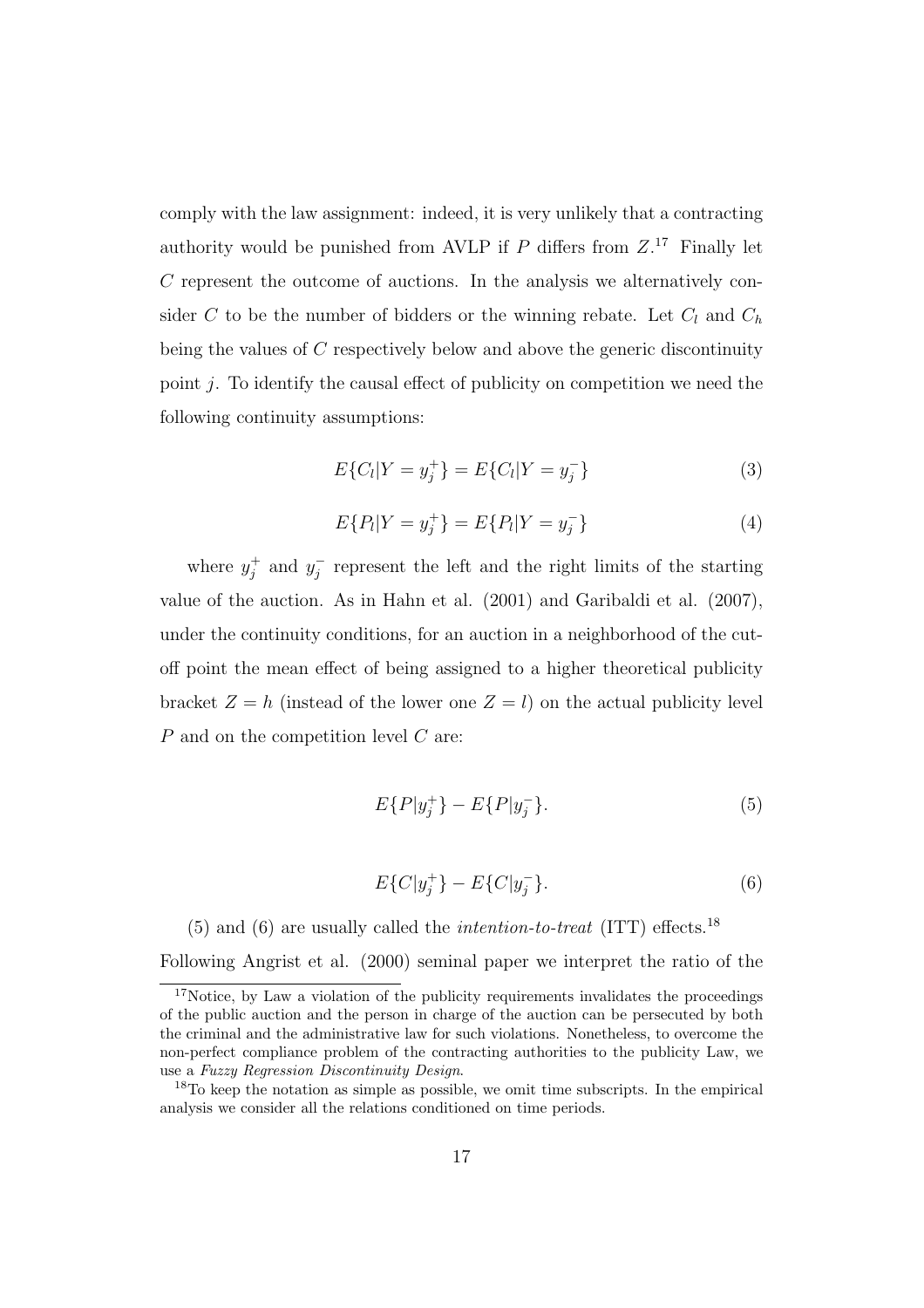two ITT effects of expressions  $(5)$  and  $(6)$  as the causal effect of P on C (of publicity on competition). This can be done only if two more conditions are satisfied: the validity of the exclusion restriction and the monotonicity condition. The exclusion restriction requires that the theoretical publicity Z affects the outcome, C, only through the observed level of publicity (which is reasonable in our context, see Section (4) where the Institutional framework is discussed). The monotonicity condition requires that no auction is induced to display a lower (higher) actual level of publicity if the theoretical publicity is exogenously moved from  $l$  to  $h$  (from  $h$  to  $l$ ).

If the three assumptions are satisfied, then the ratio:

$$
\Pi(y_j) = \frac{E\{C|y_j^+\} - E\{C|y_j^-\}}{E\{P|y_j^+\} - E\{P|y_j^-\}},\tag{7}
$$

identifies the average effect of a change in the actual level of publicity on the level of competition at  $Y = y_j$  for those who are induced to show a higher level of publicity because their theoretical publicity increases from  $l$  to  $h$ . We plot in Figure (3) non-parametric estimates of the main variables of interest. The two boxes on the left plot  $P$  on  $Y$  at the discontinuity thresholds 1 and 2, respectively. The other two boxes on the right plot the number of bidders on  $Y$  for the same discontinuity points. We estimate these locally weighted smoothing regression separately on the left and on the right of the cut-off points. Jumps in the plots show the effect of the threshold on the variable of interest thus offering a graphical interpretation of the intentionto-treat effects as defined by equations (5), and (6). As it can be noticed, the figures show that the actual publicity is uniformly not lower than the theoretical publicity on both discontinuities at the left of the threshold. At the right of the threshold we observe some problems of compliance with the law on publicity but not that big to violate the monotonicity condition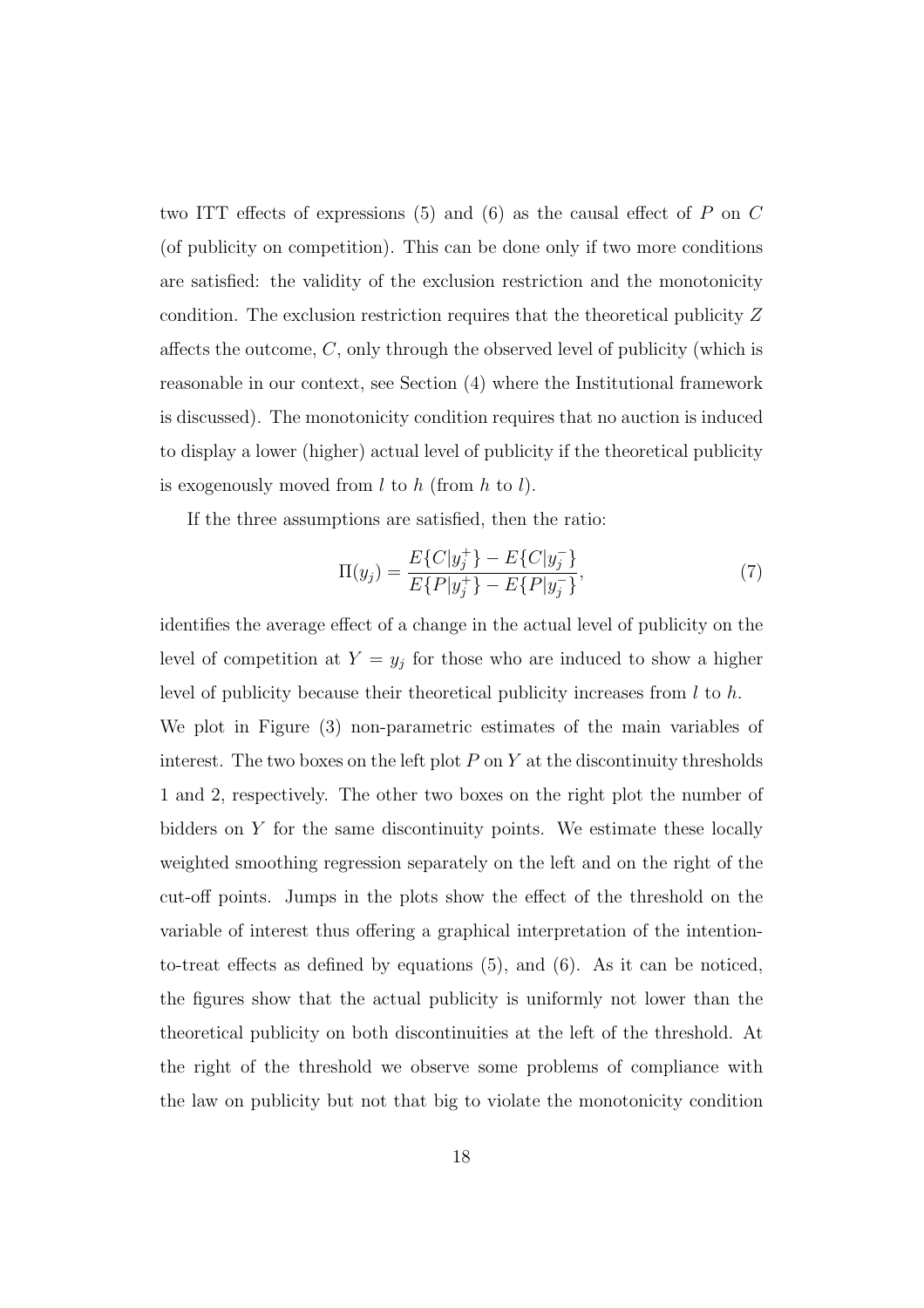required by RDD, as pointed out in Garibaldi et al. (2007). Concerning the number of bidders, we observe a jump at the right of the first cut-off point while a drop at the second. The mean impact of the actual publicity on competition, which is the ratio of the jump of the level of competition and the jump of the level of actual publicity, turns out to be positive at the first discontinuity and negative but very small at the second. The figures show that there is a substantial effect of publicity on competition at the first threshold. This impact weakens at discontinuity 2 and 3 (not reported in the figures).

To implement the RDD to our analysis we go through the following steps, (see Imbens and Lemieux (2007)):

- 1. Inspect the Graphical Analysis,
- 2. Estimate the treatment effect using TSLS (IV-LATE) where standard errors are computed using the usual (robust) TSLS standard errors,
- 3. Assess the identification assumptions by looking at possible jumps in the value of pre-treatment variables at the cut-off point and implement a formal test for the lack of continuity of the density function of the running variable (i.e. auction's starting value),
- 4. Assess the robustness of the results using alternative models and additional specifications.

#### 5.2 Graphical Analysis

According to Table (3) publicity is a discontinuous function of the auction's starting value. We thus have: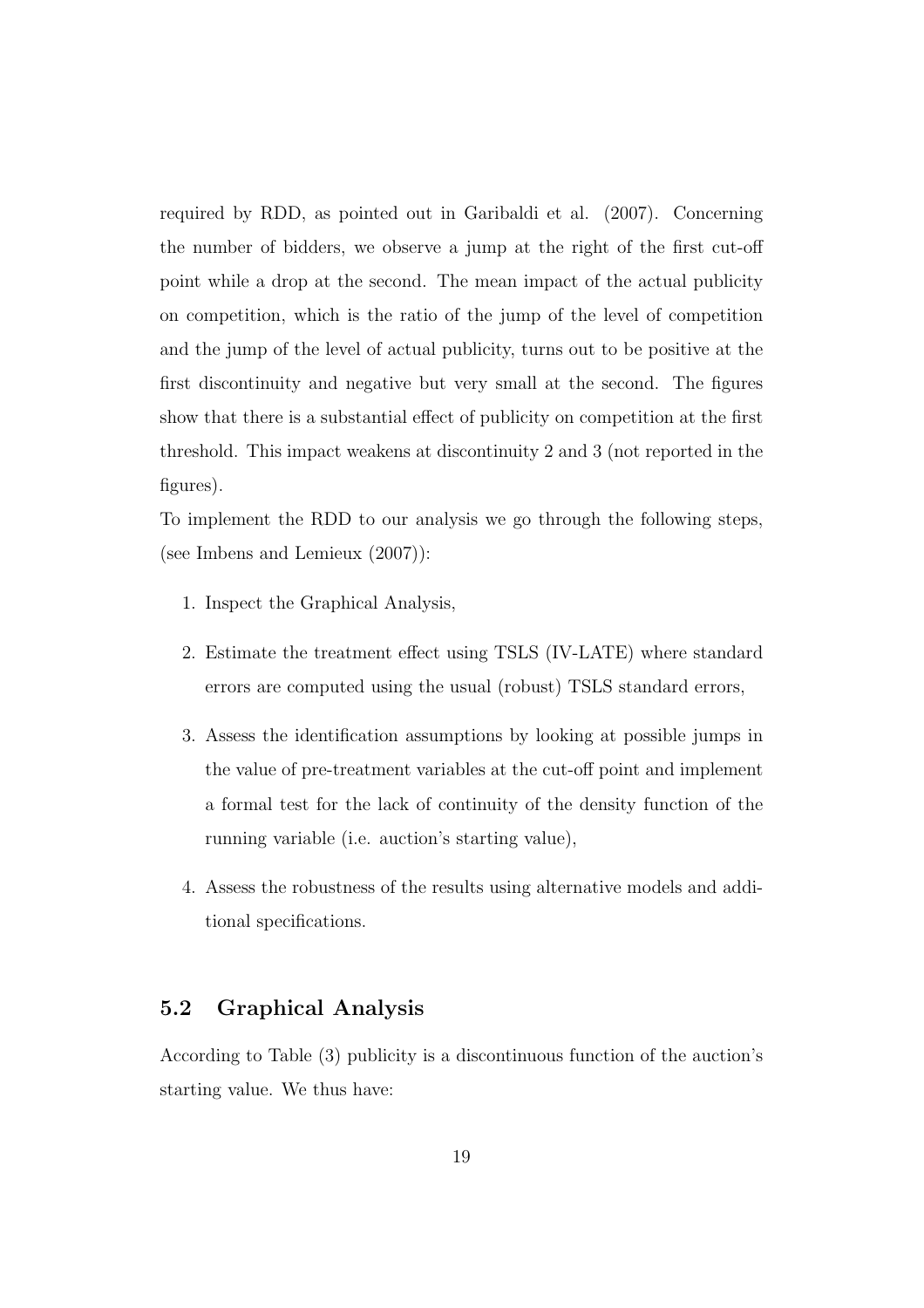|  | $P = \left\{ \begin{array}{ll} P \hspace{4mm} \textit{Geographical Level} & \textit{Running Variable} \\ 0 \hspace{4mm} \textit{Local} & \textit{if} \hspace{4mm} 1.5 \leq Y < 5 \\ 1 \hspace{4mm} \textit{Regional} & \textit{if} \hspace{4mm} 5 \leq Y < 10 \\ 2 \hspace{4mm} \textit{National} & \textit{if} \hspace{4mm} 10 \leq Y < Y^* \\ 3 \hspace{4mm} \textit{EU} & \textit{if} \hspace{4mm} Y \geq Y^* \end{array} \right.$ |  |
|--|---------------------------------------------------------------------------------------------------------------------------------------------------------------------------------------------------------------------------------------------------------------------------------------------------------------------------------------------------------------------------------------------------------------------------------------|--|
|  |                                                                                                                                                                                                                                                                                                                                                                                                                                       |  |
|  |                                                                                                                                                                                                                                                                                                                                                                                                                                       |  |

Where  $Y$  is the starting value of the auction expressed in  $100,000$  euro (real value year  $2000$ ) and  $Y^*$  varies across the year of analysis. Due to non perfect compliance, we construct an indicator of theoretical publicity, which will be used as the instrument for actual publicity:

$$
Z = \begin{cases} 0 & if & 1.5 \le Y < 5 \\ 1 & if & 5 \le Y < 10 \\ 2 & if & 10 \le Y < Y^* \\ 3 & if & Y \ge Y^* \end{cases}
$$

Under perfect compliance  $Z$  and  $P$  should coincide. Figure  $(2)$  shows that this is not the case in our context: the green line (which represents the actual publicity) indeed do not overlap with the orange line (which represents the theoretical publicity). Because of this differences we consider a "Fuzzy" Regression Discontinuity Design.

To graphically inspect the validity of the continuity assumption we implement two graphical methods that are complementary. We follow Mc Crary (2007), and Lee (2007) to support our identification strategy.

Figure (4) shows that the distribution of the auctions' starting value is right skewed. No significant mass probability around each of thresholds is identified, although a suspect of a peak is observed at discontinuity two. An abnormal mass in the distribution of the starting value around each of the thresholds may suggest a lack of continuity in the density function of the running variable. We further investigate on this possibility considering the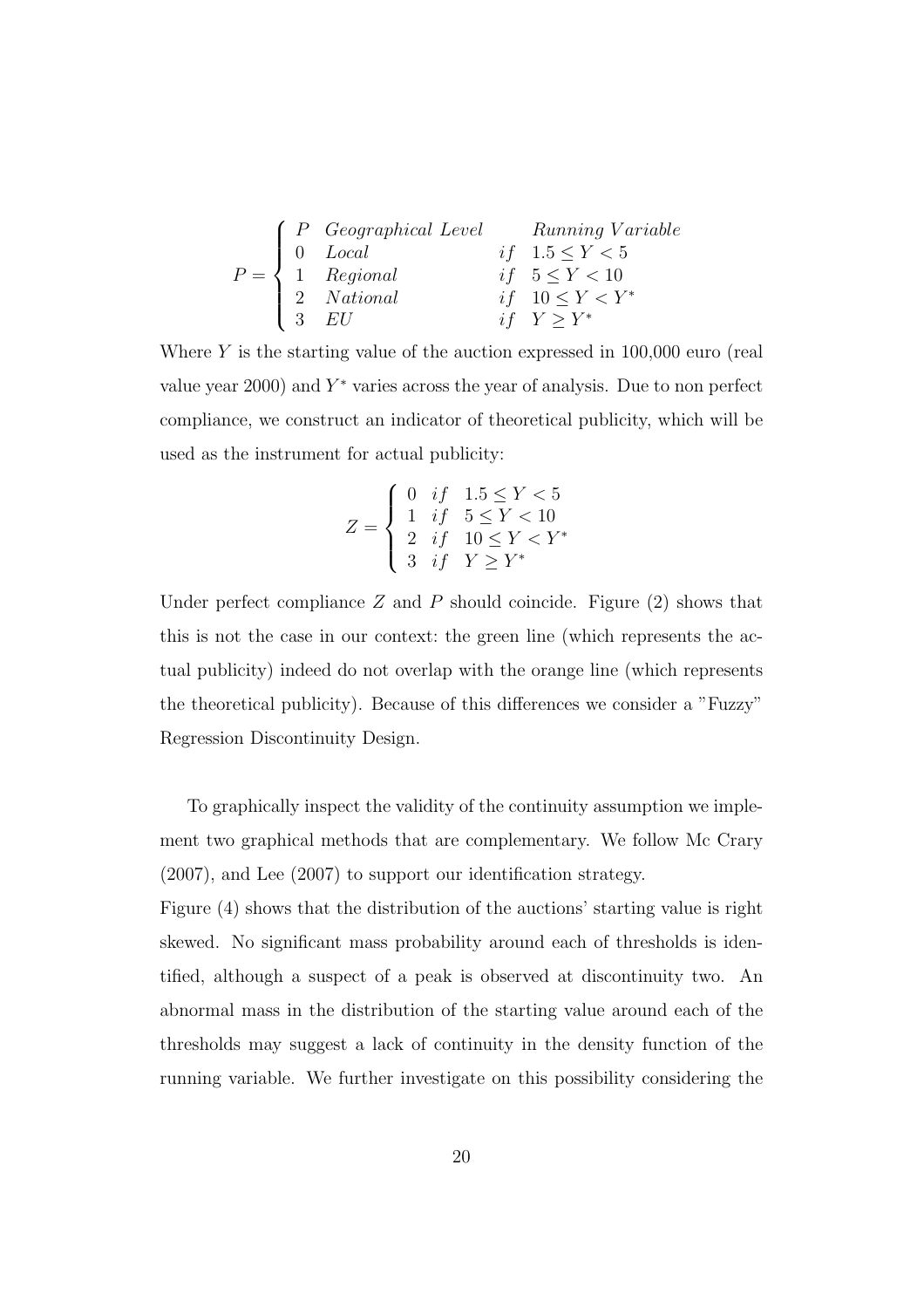density based test à la Mc Crary  $(2007)$ .<sup>19</sup> The inspection consists in two steps. In the first step we obtain a very undersmoothed histogram of the distribution of the starting value where the bins of the histogram are defined carefully enough that no one histogram bin includes both points to the left and right of the discontinuity point. In the second step we run a local linear smoothing of the histogram where we treat the midpoints of the histogram bins as a regressor, and the normalized counts of the number of observations of the bins are considered as the outcome variable. Figure (5) suggests that there are no jumps in the density estimates.

As discussed in Lee (2007) we further investigate this issue through the preintervention variables. We define our set of pre-intervention variables from the detailed information available to the researchers. These variables, in principle, should meet the following two conditions: they should not be affected by the publicity law, but they may depend on the same unobservables (e.g. efficiency/collusion of the contractors with participants), likely to affect the level of competition  $C$ . To test the continuity condition we use the information available on the person in charge to take care of the auction's administrative process and on the administrative nature of the contracting authority. In particular in figure (6) we plot and indicator of whether the age of the person in charge is above the median distribution, and an indicator of whether the contracting authority is the municipality against  $Y$ , the starting values, and we analyze the behavior of the plots around the three discontinuities thresholds. In the graphical analysis we present the plots on these two pre-treatment variables around discontinuity 1 and 2. A characteristic of these variables is they are observed before the determination of

<sup>19</sup>We comment this graphical inspection of the estimated density function at discontinuity one only, see Figure (5). Results for the other discontinuities are available from the authors.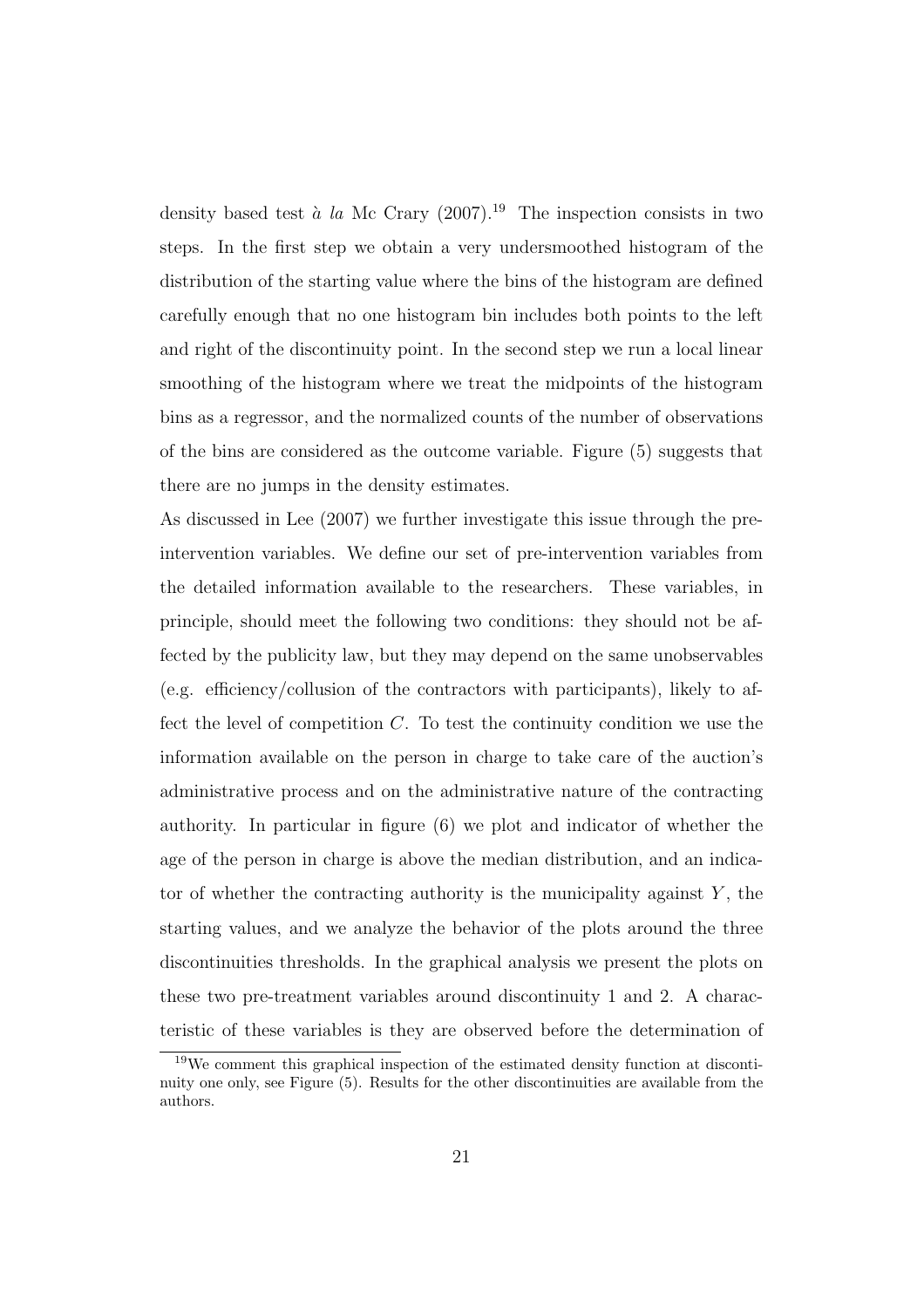the publicity levels and before the auction takes place, thus they can be used as pre-treatment variables. The graphical test for the continuity assumption would suggest evidence of sorting and lack of continuity if the plots of these indicators against  $Y$  would show a jump at the cut-off points. Identification would not be possible in those cases since auctions assigned to high theoretical level of publicity  $Z_h$  would be not comparable to auctions assigned to a low level of publicity  $Z_l$  with respect to unobservables relevant for the outcome C. Figure  $(6)$  shows that there are no jumps at the first threshold while jumps are very small at the second.

Thus the graphical analysis suggests the presence of no manipulation of the running variable Y.

In addition to the graphical analysis, Table (4) reports descriptive statistics of the auctions' observable characteristics around discontinuity 1. In this table we check whether the observable covariates are balanced to the right and to the left of the first threshold. The rationale of this check is that around discontinuities we should not observe any jump in the observable characteristics with the exception of the outcome of the auctions and the publicity level. Except for some differences in the required category (SOA3) we observe no systematic differences around discontinuity one. We further inspect the institutional requirement for the SOA categories, and we exclude by the study of the publicity law any systematic shift of the SOAs' categories at discontinuity one.<sup>20</sup>

In the following Section we further investigates these graphical results by considering a battery of regression based tests.

 $20$ see Section (4).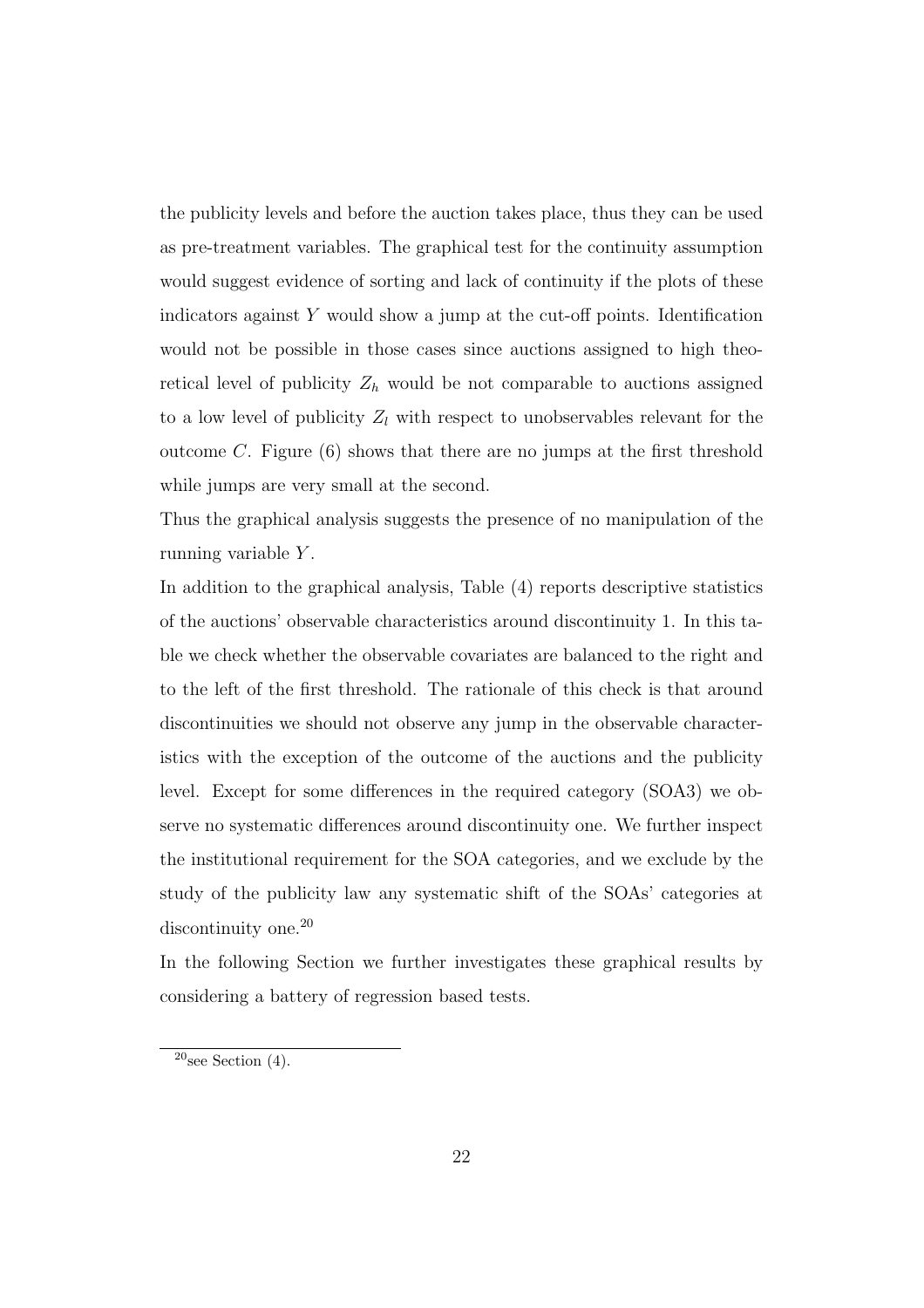#### 5.3 Regression Analysis: Discontinuities Effects

Van der Klaauw (2002), among others, discusses how to estimate the intentionto-treat effects as defined by equations (5), and (6). In this paper we consider a fully parametric model representation to evaluate the causal effects of publicity on competition running several versions of the following equation:

$$
C_i = \alpha + \beta P_i + \epsilon_i \tag{8}
$$

When assignment to treatment is not random, endogeneity bias in the estimation of  $\beta$  can rise because of a dependence between  $P_i$  and  $\epsilon_i$ . In this case  $E[\epsilon/P] \neq 0$  and then any OLS estimate of equation (8) will deliver inconsistent estimates of  $\beta$ . Using Regression Discontinuity design we have additional information on the selection in to the treatment rule. To see how the effect of publicity can be identified and estimated with RD design we have to compare a sample of individuals within a very small interval around the cutoff because they are essentially identical but they differ for the level of publicity. Van der Klaauw (2002) clearly explain that increasing the interval around the cutoff point is likely to induce a bias in the effect estimate, especially if the assignment variable was itself related to the outcome variable conditional on treatment status. In this paper, as suggested by Angrist and Lavy (1999), Van der Klaauw (2002) and Garibaldi et al. (2007), we specify and include the conditional mean function  $E[\epsilon/P, Y]$  as a "control function" in the outcome equation:

$$
C_i = g(Y_i) + \beta P_i + \delta_t + \omega_i \tag{9}
$$

where  $g(Y_i)$  is a third order polynomial in Y, P the observed level of publicity,  $\delta$  is a year indicator, and  $\omega = C_i - E[C_i/P_i, Y_i]$ . Providing that we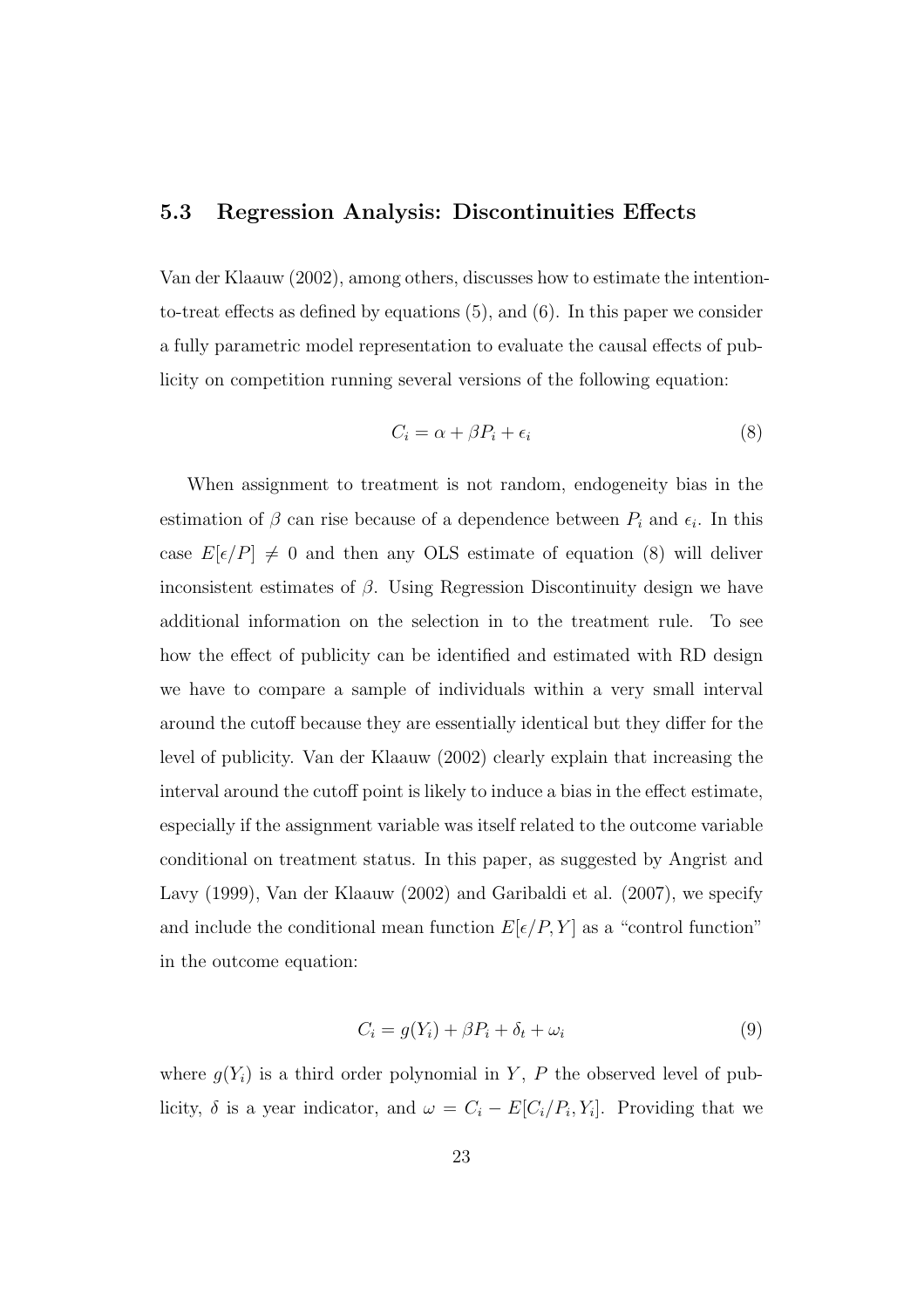can correctly specify  $g(Y_i)$  we gain the property that  $E[\omega/Y] = 0$  and thus equation  $(9)$  can be correctly estimated via OLS because P will be free from correlation with the disturbances.

As discussed in section (4) the assignment to treatment is known to depend partially on the running variable Y and partially on other unobservable phenomena (e.g. local collusion, perverse incentives, or simply measurement error) that can potentially be correlated with the unobservable components of the outcome equation. This second type of Regression Discontinuity design is referred to the literature as "fuzzy". As in Angrist and Lavy (1999), Van der Klaauw (2002) and Garibaldi et al. (2007) we propose a fully parametric approach and we assume that the assignment to treatment status can be summarized by the following equation:

$$
P_i = g(Y_i) + \gamma Z_i + \delta_t + \nu_i \tag{10}
$$

We estimate the causal effect of publicity on competition via Two Stages Least Squares (TSLS, or IV-LATE) with  $Z = \mathbf{1}\{Y_i \geq \overline{Y}\}\)$  as excluded instruments and the polynomial  $q(Y_i)$  as included one.

In reporting the estimation results of equation (9) we comment the estimates at each of the three discontinuity thresholds generated by the publicity law. Table (5) reports the estimated coefficients,  $\widehat{\beta}$ , of the effects of publicity on auctions' outcomes of Equation (9). In the two Panels A, and B, of Table (5), we report the sample averages of the outcomes of interest (the number of bidders and the winning rebate), the intention-to-treat, the OLS and the IV-LATE estimates with the (robust) standard errors for the coefficients of publicity only. The odd rows, starting from the third report the estimated coefficients considering separately the three different discontinuities in the publicity function.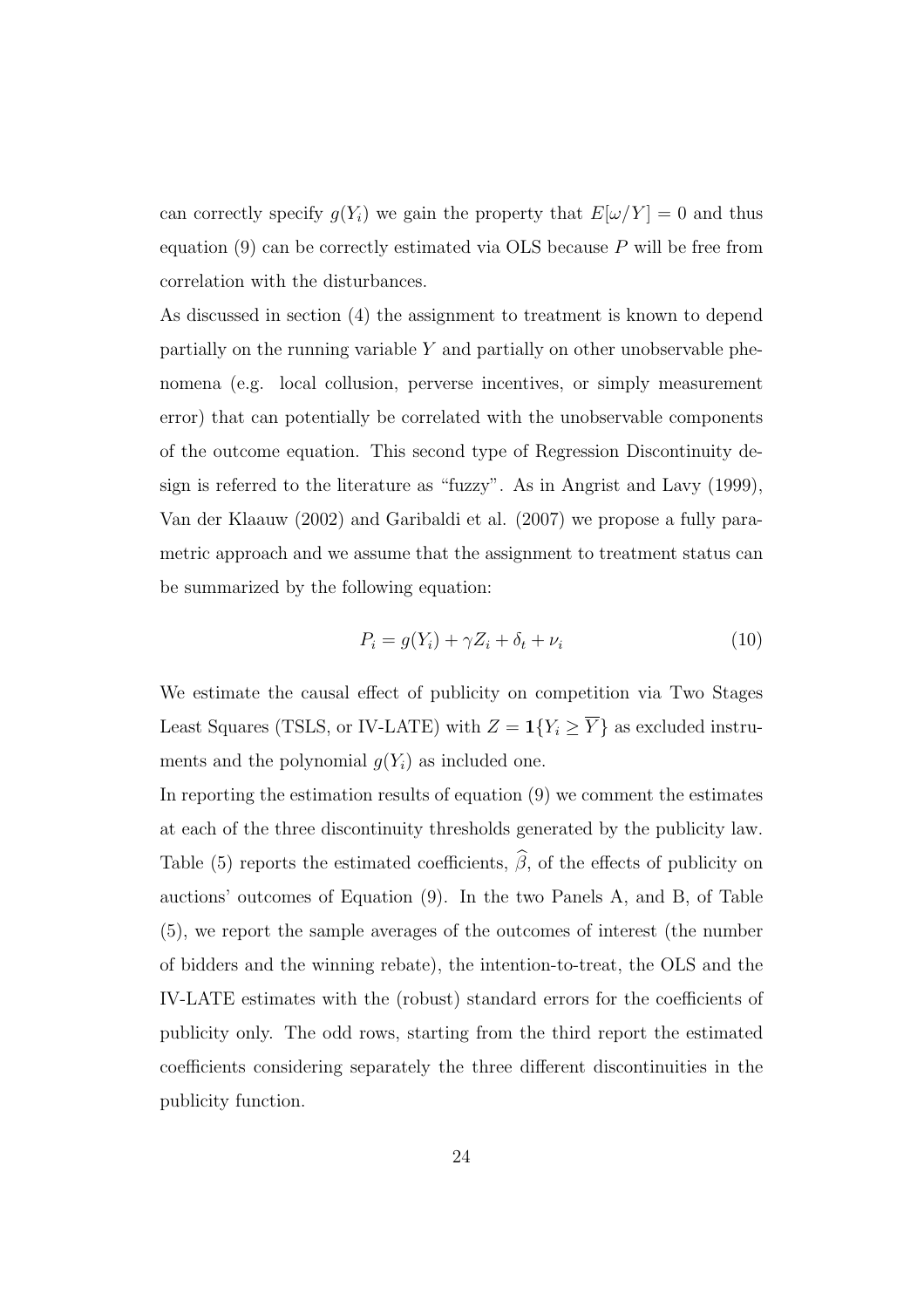Column 1 of Table (5) reports the intention-to-treat effect of theoretical publicity (e.g. the excluded instrument) on actual (e.g. the observed level) publicity.<sup>21</sup> The estimates indicate that an increase from a lower starting value bracket, say  $1.5 - 5$  hundreds of thousand of euros, to an higher one, say  $5 - 10$  hundreds of thousand of euros, shifts the actual publicity by  $0.2$ with a standard error of  $0.02$  ( by the 0.36 with a standard error of 0.07 if we consider the second income bracket, and by 0.65 with a standard error of 0.21 if we consider the third income bracket). These results clearly identify a lack of full treatment compliance due to non perfect law enforcement. We believe that this problem is not such big to invalidate the monotonicity assumption required by the RDD, see Garibaldi et al. (2007). Column 2 of Table (5) reports the intention-to-treat effect of theoretical publicity on the number of bidders and the winning rebate (Panel A, and B). The estimates obtained separately for each discontinuity point are not statistically different from zero. The OLS estimates of the number of bidders and the winning rebate on the actual level of publicity suggest different results: they show a negative and statistically significant correlation between publicity and the number of bidders at discontinuity 2 and a negative and statistically significant correlation between publicity and the winning rebate at discontinuity 1 and 2.

Column 4 of Table (5) reports the Instrumental Variables Local Average Treatment Effects (henceforth, IV-LATE) estimates (and robust standard errors below) at each discontinuity. The estimates around discontinuity 1,

<sup>&</sup>lt;sup>21</sup>This is the estimated coefficient of the instrument on the endogenous regressor. For all the estimates the ratio between the estimated coefficient and the standard error is the t-statistics which happen to be always greater than two. In this model we have one instrument and thus the first stage F-statistics are just the square of the t-statistics. The first-stage F are always greater than 10 (not reported, but available on request) suggesting that the IV-LATE estimates are not affected by the weak instruments problem.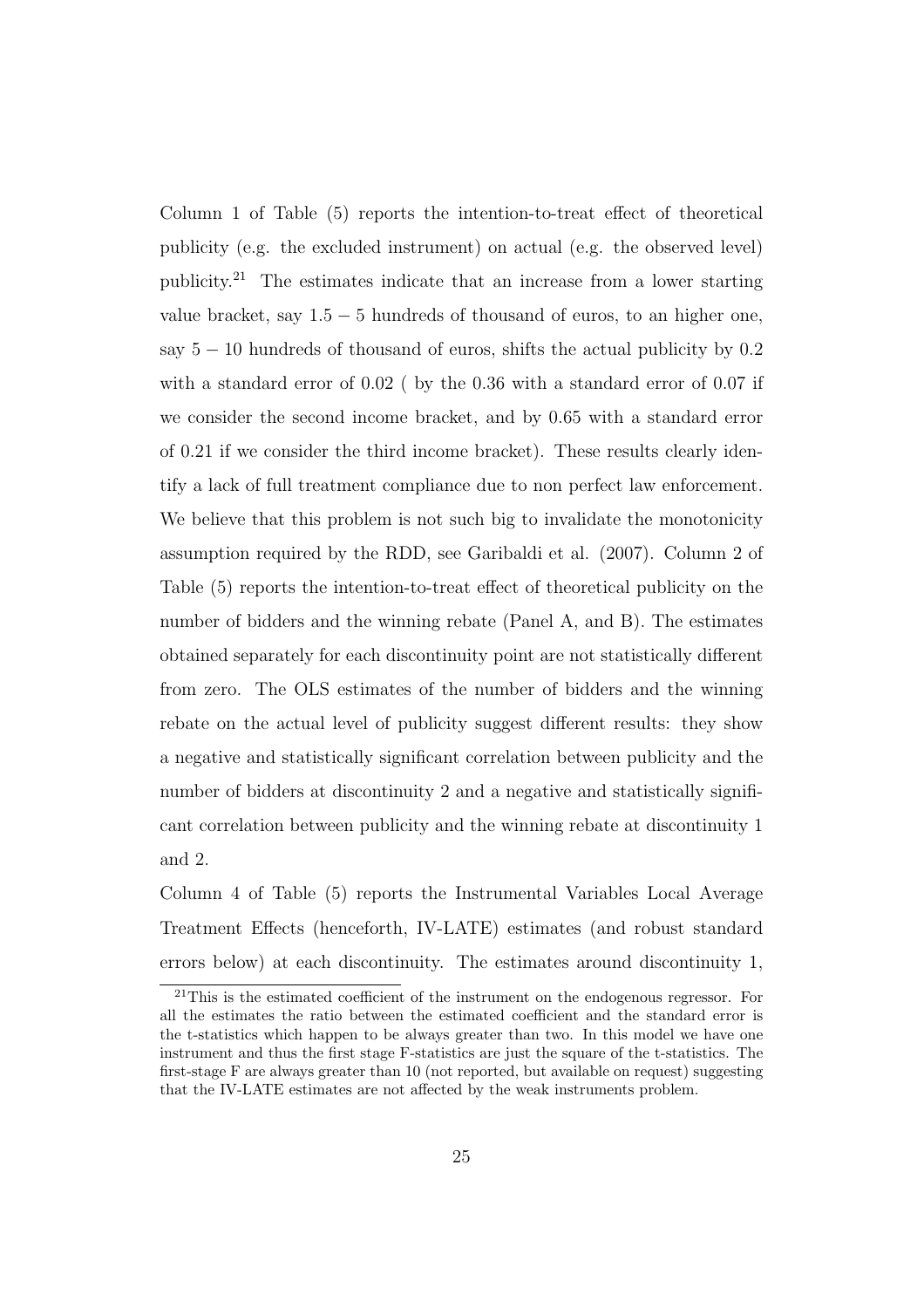indicate that an increase in tenders' publicity, from local to regional levels, determines an average increase of 19 in the number of bidders with respect to a sample average of 38, and an average increase in the winning rebate of 4.9 with respect to a sample average of 16 %. Both effects are statistically different from zero at 5 % significance level. As anticipated in the Introduction, this result suggests that increasing the publicity level from local to regional can yield considerable benefits for the contracting authority, such as an average saving of 25,000 euros for an auction with average starting value of 516,000 euros. The empirical analysis support the validity of the law. In other words, the "knowledge effect" of letting more firms know about the existence of the auction here dominates the "deterrence effect" of a fiercer competition to be faced while bidding. This result is especially meaningful if we consider that, at least in Italy, the cost of publishing at regional level is very low. The estimates around discontinuity 2, indicate that, rather surprisingly, an increase in tenders' publicity, from regional to nation levels, determines a decrease of 21 in the number of bidders with respect to a sample average of 38, and an average increase in the winning rebate by 3 with respect to a sample average of 16 %. However, both effects are not statistically significant at 5 %. It appears, thus, that shifting the publicity level from regional to national, at the very last does not attract other potential bidders to the auction. This rather striking result suggests that the regional level of publicity is already sufficient to let potential national bidders be aware of the existence of the auction. Hence, any additional advertisement at national level would yield only additional costs and no additional benefits. Finally, the estimates around discontinuity 3 indicate that an increase in tenders' publicity, from national to European levels, determines an average decrease of 6.4 in the number of bidders with respect to a sample average of 38, and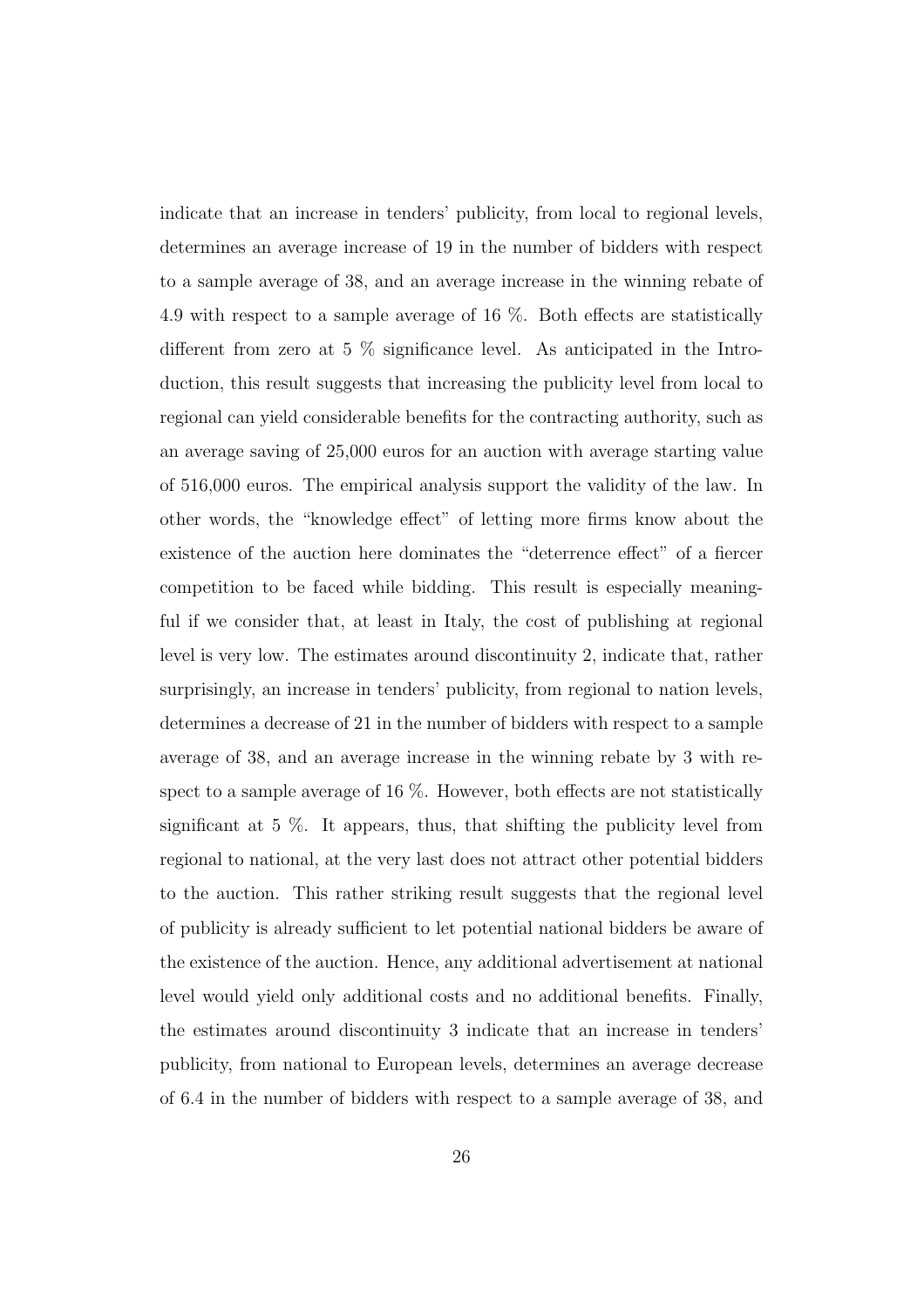an average increase in the winning rebate of 10 with respect to a sample average of 16 %. The former effect is not statistically significant at 5 %, while the latter is statistically different from zero at 5  $\%$  significance level. This last result appears to be coherent with the previous ones nd it suggests an additional interesting consideration: increasing publicity to European level does not increase the number of bidders, but it probably affects the quality of them. When an auction causes a great stir at European level, most efficient firms likely move into play, keeping constant the number of participating firms (because the least efficient firms, knowing that they cannot compete, do not even apply) but increasing the auctioneer's rent by increasing the winning rebate. This explanation is of major interest and should be tested with further empirical investigation. We plan to address this issue when new additional data will be available.

#### 5.4 Sensitivity Analysis

One concern with our model so far it is that the apparently discontinuous relationship between the level of competition and the publicity levels may be due to the model specification, to sample selection, or to the omission of the relevant characteristics of public procurement auctions. In Section (3) the baseline model includes the third order polynomial in the starting value and the year effects only. This specification may not be sufficiently flexible to absorb all the auctions characteristics. To assess this possibility, in Table (7) we present estimation results for 5 alternative specifications but we comment the results for the winning rebate, only.<sup>22</sup> In column 1 we reduce the discontinuity sample by more than 50  $\%$ .<sup>23</sup> The reduced discontinuity sample

<sup>22</sup>Results on the number of bidders are available on request.

<sup>23</sup>Given the inclusion of the polynomial in the starting value, the control function, we did not perform a cross-validation selection procedure of both the original discontinuity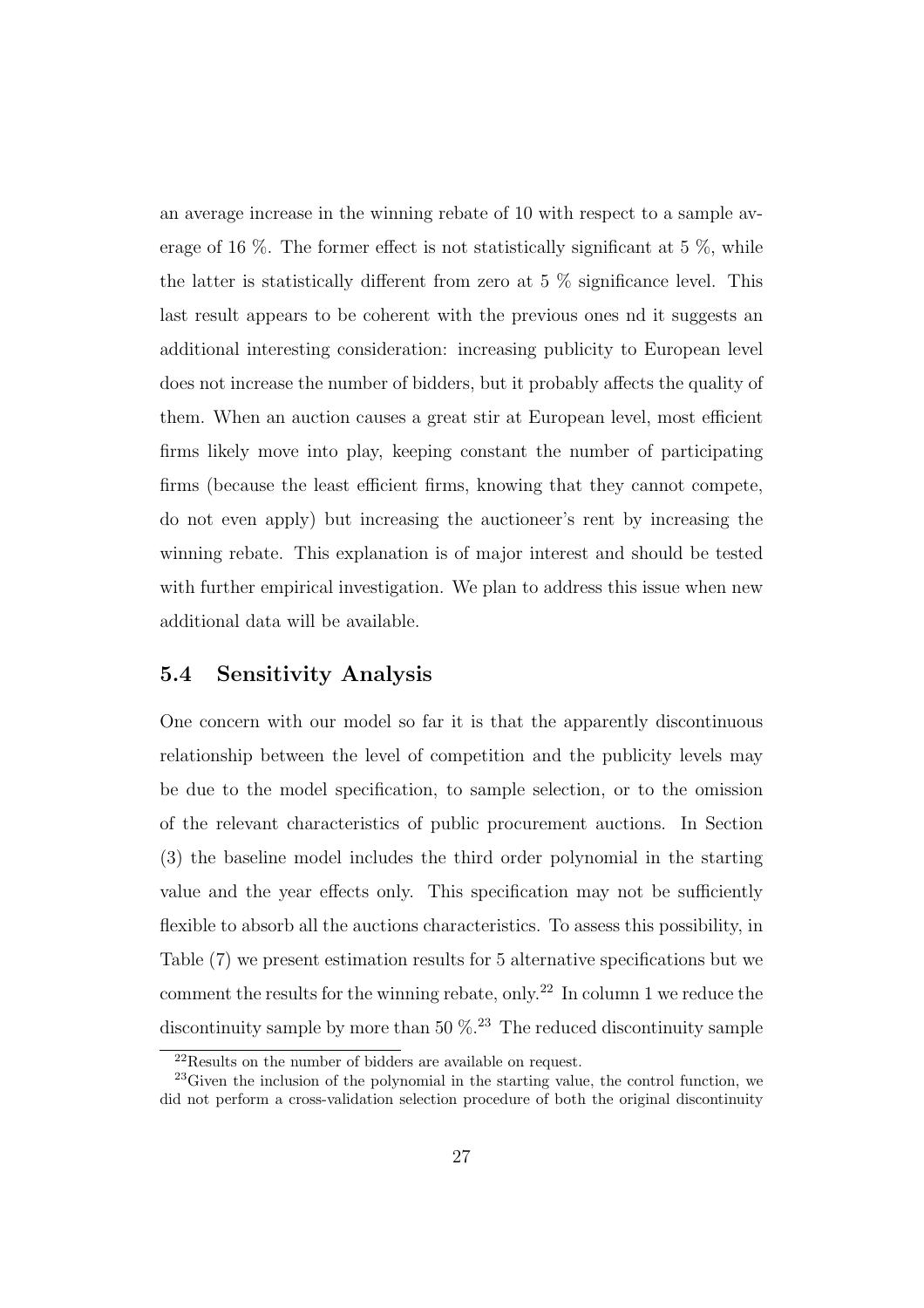includes auctions with starting vale between 4 and 6 hundred thousand euros instead of 3.5 and 7.99 hundred thousand euros at discontinuity 1, auctions with starting vale between 9 and 11 hundred thousand euros instead of 8 and 13 hundred thousand euros at discontinuity 2, and auctions with starting vale between 55 and 75 hundred thousand euros instead of 20 and 111 hundred thousand euros at discontinuity 3. In column 2 we add the fourth order power of the starting value. In column 3 we add the fourth order power of the starting value and reduce the discontinuity sample. In column 4 we add the LARGE information set. The LARGE information set contains the following list of observable characteristics:

- Works' characteristics: wether the works are for roads, education, culture, or other
- Auctions' characteristics: the technical requirement to participate (OG, and RSOA characteristics)
- Auctioneers' characteristics: whether the contracting authority is the municipality or the province.

Finally, in column 5 we add the fourth order polynomial in the starting value and the LARGE information set.

In Table (7) the odd row reports the OLS estimates while the even rows report the across-models IV-LATE effects of publicity on the winning rebate at each discontinuity thresholds. We comment the IV-LATE effects only. In column 1, the reduced sample in the neighborhood of discontinuity 1 is

sample and the reduced sample in order to select the sample windows around the three discontinuities. As expected we do not observe a remarkable change in the results considering different selections of the sample although we reduced the sample by more than 50 %.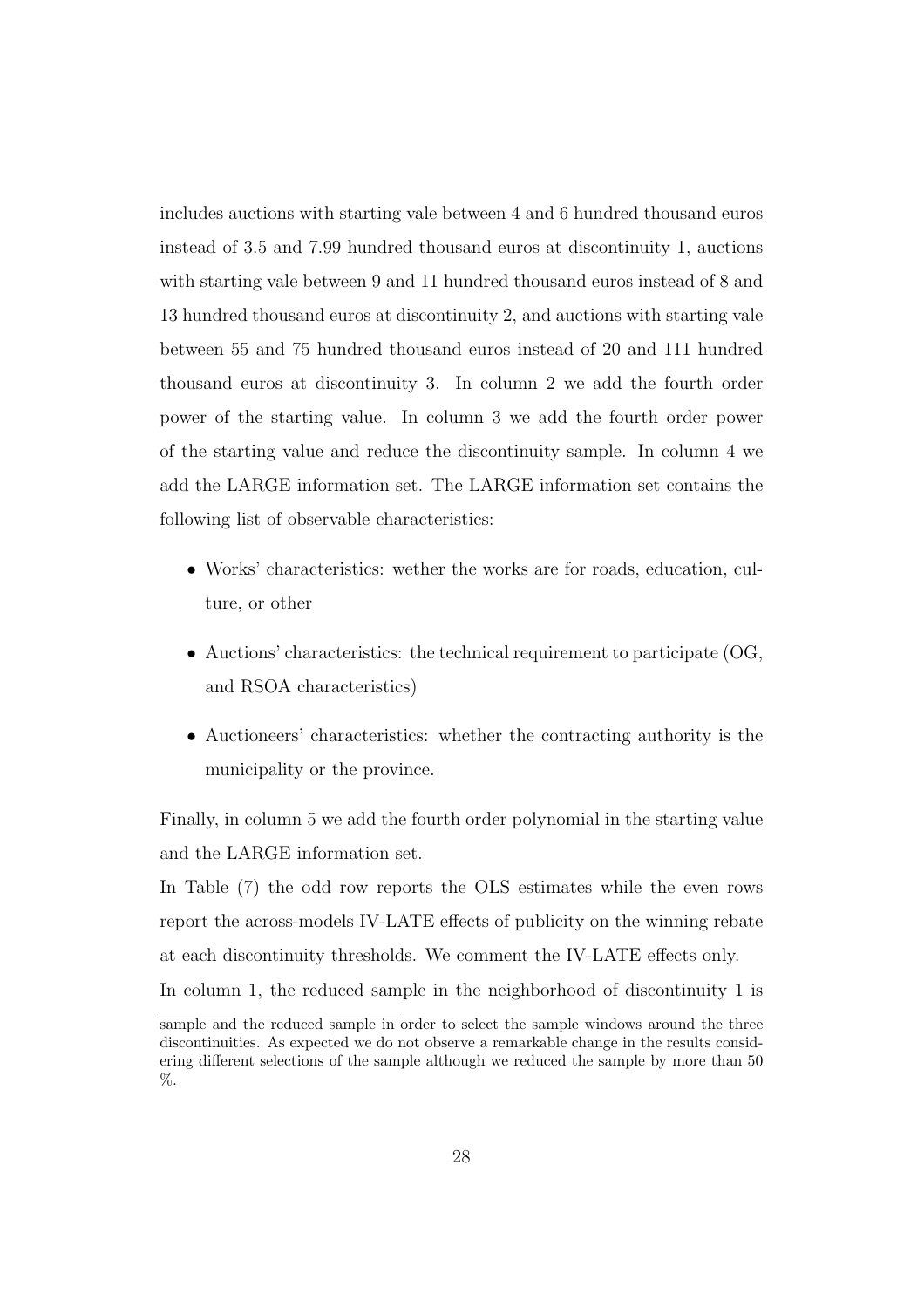of 5983 auctions instead of the original discontinuity 1 sample of 11434 auctions. The reduced sample estimates of the effect of an increase in publicity from local to regional on the winning rebate is of 6.2 percentage points with standard error 4.4 compared to 4.9 percentage points with standard error 2.1 of the baseline effect. The point estimates appear to be not remarkably different but as expected estimated with less precision. We observe the same pattern at discontinuities 2 and 3. Once we augment the model specification with the fourth order polynomial in the starting value, column 2, we estimate the effect of publicity on the winning rebate to be respectively 6.7 (with standard error 2.7), 2.5 (with standard error 2), and 9.9 (with standard error 4.7) at the three discontinuities. The augmented model results appear to be pretty similar to the baseline estimates that are 4.9 (with standard error 2.1), 3 (with standard error 2.1), and 10 (with standard error 3.8) at the three discontinuities. In column 3 we both reduce the sample size by 50 % and add the fourth order polynomial in the starting value. The estimation results are similar to the baseline effects of publicity on the winning rebate only at discontinuity one where the sample size is larger. Although the effect of an increase in publicity from local to regional is of 5.6 it has a standard error of 4.6 suggesting that it is not statistically different from zero. Estimation results in column 3 are not statistically different from zero at any of the three discontinuities. In columns 4-5 firstly we add at the baseline specification the set of regressors included in the LARGE information set; secondly we add the fourth order polynomial in the starting value. Once we augment the model specification with the LARGE information set, column 4, we estimate the effect of publicity on the winning rebate to be respectively 4 (with standard error 2.1), 2.8 (with standard error 2.1), and 13 (with standard error 6.7) at the three discontinuities. Once we augment the model specification with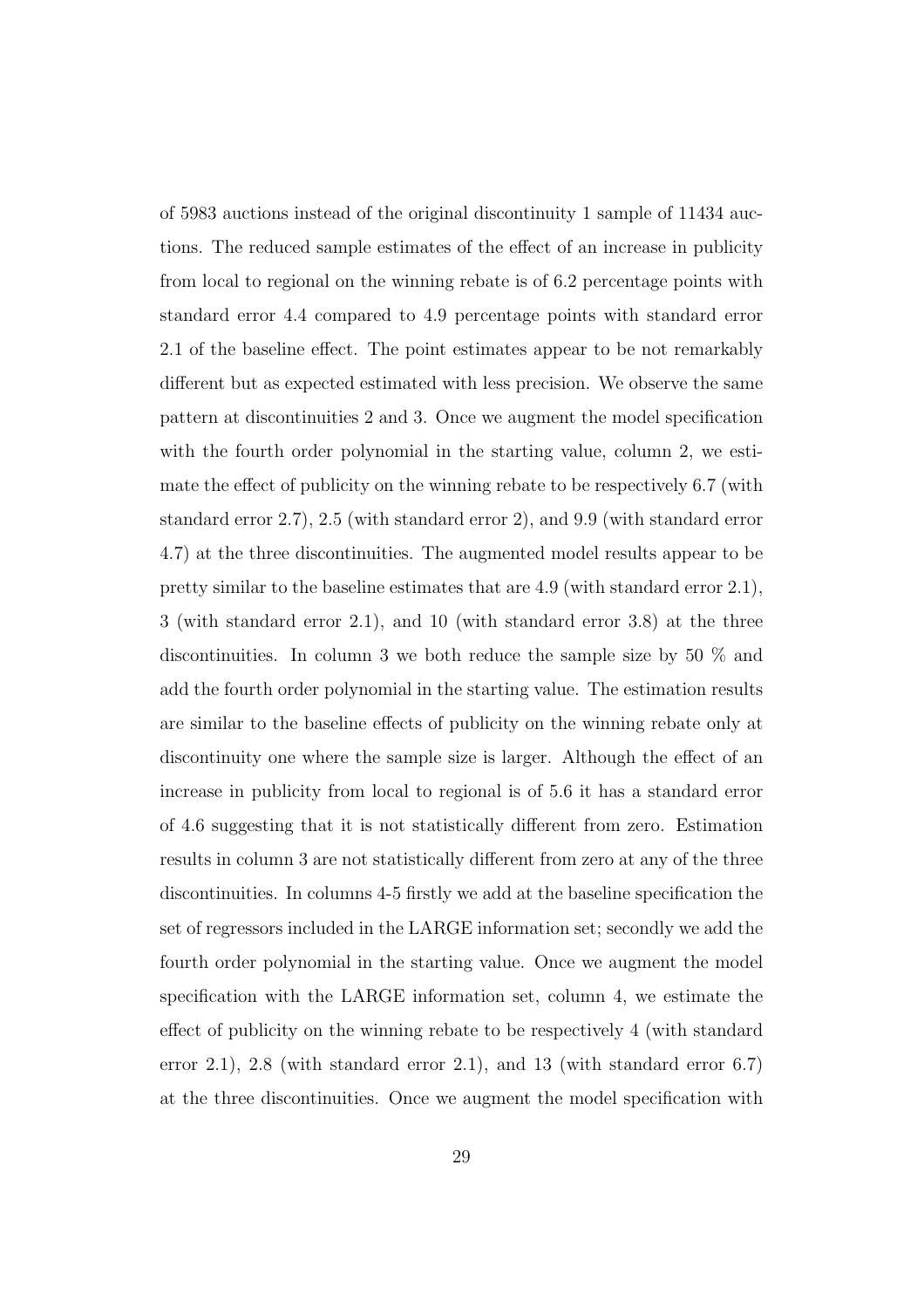the LARGE information set and the fourth order polynomial in the starting value, column 5, we estimate the effect of publicity on the winning rebate to be respectively 5.5 (with standard error 2.7),  $2.2$  (with standard error 2.1), and 12 (with standard error 6.8) at the three discontinuities. The estimation results of the augmented models reported in columns 4-5, are very similar to the baseline estimates that are 4.9 (with standard error 2.1), 3 (with standard error 2.1), and 10 (with standard error 3.8) at the three discontinuities. Hence, sensitivity analysis results appear to be robust to sample selection, functional form restrictions, and the inclusion of the characteristics of the goods and the auctions.

## 6 Benefits from Competition: Duration Analysis

In this Section we ask whether an increase in competition in auction may lead to the selection of more efficient winners and, thus, to a reduction in the time needed to accomplish the works, provided that the works are satisfying tenders' technical requirements. We consider the time to accomplish the works provided that the works are satisfying tenders' technical requirements. We report evidence of a negative correlation between proxies of competition and the time to accomplish the works. In particular we describe the behavior of the hazard function,  $h(l) = \frac{f(s)}{S(s)}$ , defined as the (instantaneous) probability of accomplishing the works at s given survival until  $s^{24}$ . We use duration analysis models because our data are right-censored: indeed, several works

<sup>&</sup>lt;sup>24</sup>Let  $L \geq 0$  be the random variable representing the duration of the works (expressed as the number of days between the moment in which the auction takes place and the accomplishment of the works) and l the realized duration.  $F(l) = Pr[L \leq l]$  is the cumulative distribution function, while  $S(l) = Pr[L > l] = 1 - F(l)$  is the survival function.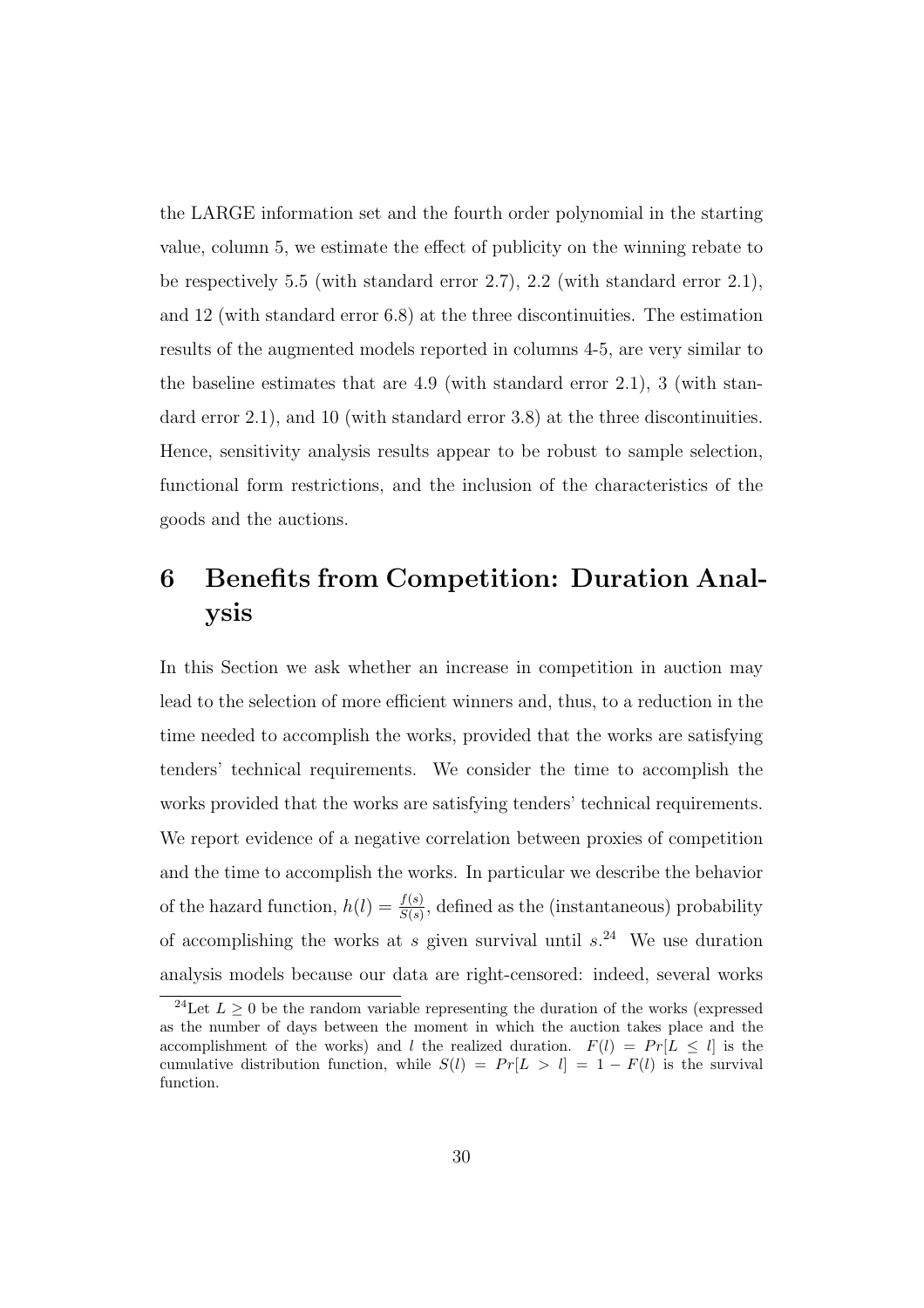are still not accomplished at the day the data were collected. Hence, for each i the observed duration  $T_i = t$  is the minimum among the complete duration  $L_i = l$  and the censored duration  $C_i = c$ . We first report non parametric hazard estimates and then we add some structure to the hazard function in order to link its behavior to auctions' indicators of competition. In the non parametric analysis we let  $d_i(t)$  be the number of works accomplished at duration t and  $r_i(t)$  be the number of works at risk of being accomplished at time t with duration t (where  $r_i(t)$  includes the works censored at t or later). The estimated hazard function is

$$
\hat{h}_i(t) = \frac{d_i(t)}{r_i(t)}\tag{11}
$$

and the, the Kaplan-Meier estimated survival function is

$$
\hat{S}_i(t) = \prod_{s \le t} \left( 1 - \frac{d_i(s)}{r_i(s)} \right) \tag{12}
$$

Figure (7) plots the Kaplan-Meier (KM) estimates of the survival function of the duration of the works, by the number of bidders for road constructions. From left to right, the orange line represents the KM estimates considering all the auctions where the number of bidders are above the median of the sample distribution of the number of bidders. The green line pools together all the observations while the blue line represents auctions with the number of bidders below the median. According to Figure (7) the survival functions are parallel, and always higher for auctions with number of bidders below the median, which implies that they have a higher overall duration rate. Given the properties of the non parametric KM survival function we add structure to the duration analysis and we implement a battery of parametric models to formally test the statistical significance of this finding. In the parametric models we pool together all the available information and control for it by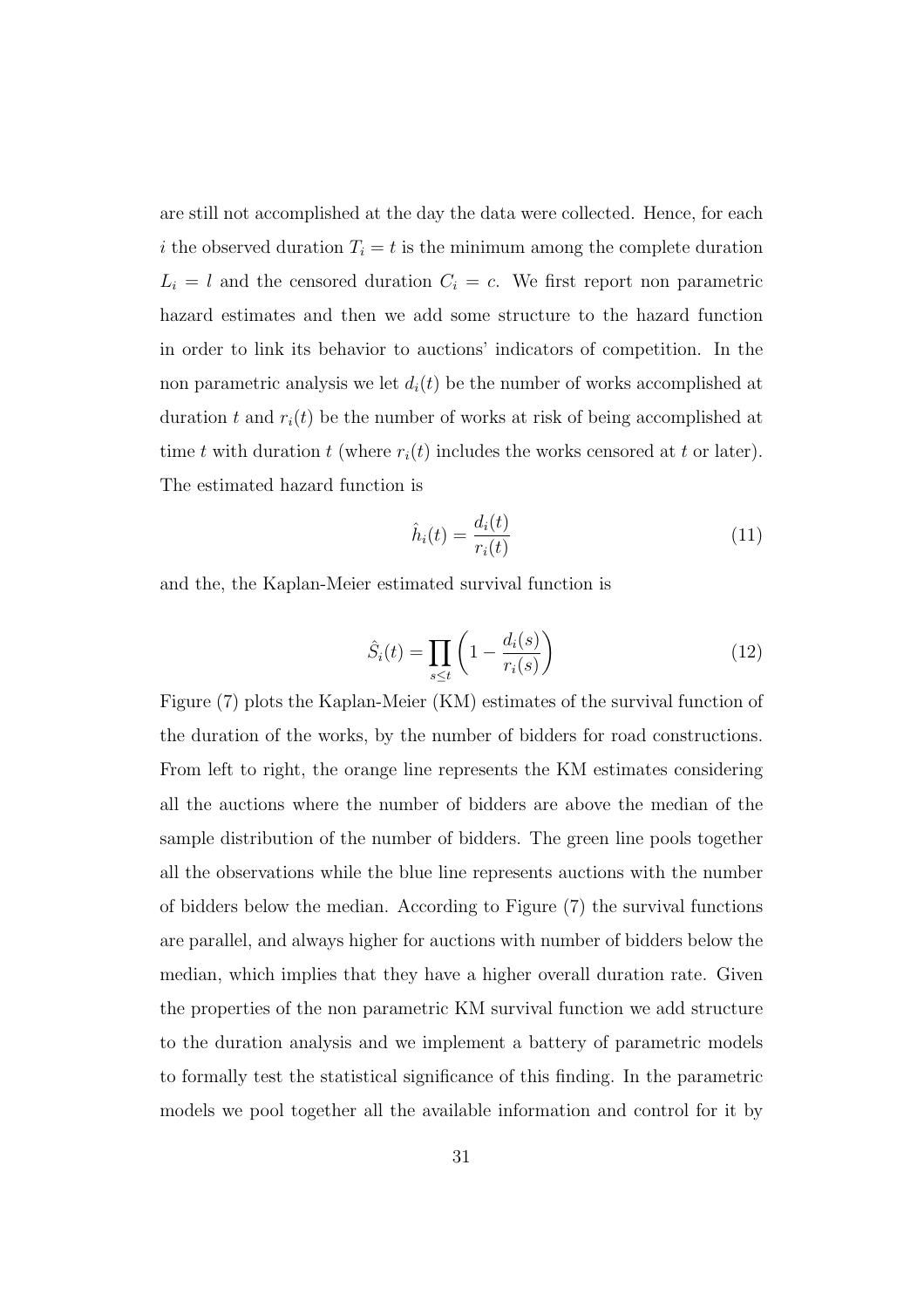considering two set of information: MEDIUM and LARGE.<sup>25</sup> We base our analysis on the partial-likelihood approach proposed by  $\text{Cox } (1972).^{26}$  We report the estimates of the  $\hat{\beta}$  of a series of models as follow:

$$
h_i(t|x,\beta) = h_0(t)e^{X'\beta} \tag{13}
$$

where  $h_0$  is the baseline hazard probability. Table (8) reports the results of the analysis on works' duration. Columns 1 and 2 show the correlations between a shift of the number of bidders and of the winning rebate above the median of their sample distribution, respectively, with the hazard probability. The estimated coefficients are reported in the form of  $\hat{\beta}$  (and not as hazard ratios) with the robust standard errors in parentheses. For instance, the first row  $\hat{\beta} = 0.17$  indicates that a shift of the number of bidders above the median determines an increase in the hazard relative to the baseline hazard of 17% (and hence a significative reduction in the duration of the works). This effect is significant at 1% level. A positive and significant effect is also observed for the winning rebate. Evidence thus suggests a negative correlation between the number of bidders and the winning rebate and the duration of the works. The estimates thus report some preliminary evidence of the theoretical predictions by Compte et al. (2002) suggesting that an increase the level of competition is correlated to the efficiency of public good procurement.

<sup>25</sup>Those characteristics are discussed in the previous section.

<sup>26</sup>We report the COX-PH model only. Results for Exponential, Weibull, and Gompertz are available on request. Notice that this class of models requires the proportionality assumption to write the hazard function as in equation (11). As suggested in Jenkins' class notes (http://www.iser.essex.ac.uk/teaching/degree/stephenj/ec968/), we inspect the shape of the survival function and we observe a parallelism among them. We thus considered feasible the implementation of the proportional hazard class of models.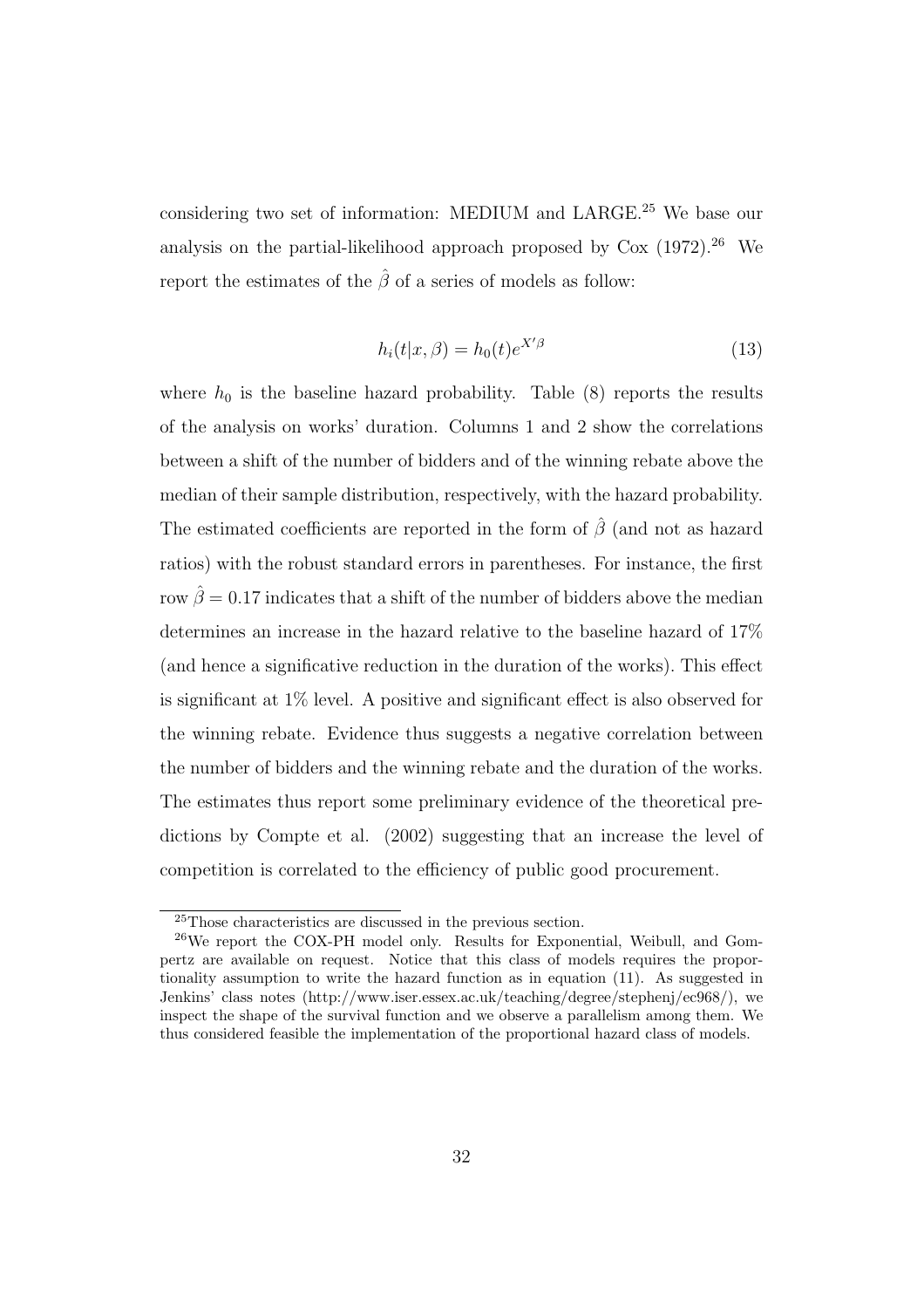## 7 Conclusions

Economic theory suggests that increasing the actual number of bidders in an auction has a positive effect on the auctioneer's rent, Klemperer (2002). Increasing the number of potential bidders via an increase in the level of publicity made to advertise the tender has an ambiguous effect on the auction's outcome, though. On the one hand, a firm may not be aware that a tender is taking place if the contracting authority does not advertise it. On the other hand, a firm might be discouraged from participating if it observes a high level of publicity because this signals that competition in the auction will be fierce: if the probability of recouping the participation cost is too low, the firm might decide not to enter the competition.

In the paper we first adapt the model of Menezes and Monteiro (2000) on endogenous entry into auctions allowing for the optimal choice of publicity and show that it can be the case that the optimal level of publicity is not the maximal one, even if publicity comes for free to the auctioneer. That is: it might be the case that keeping the number of potential bidders smaller than what it could be is an optimal policy, because of the trade-off illustrated above. Next, we apply our econometric analysis to the database collected by the Italian Authority for Surveillance of Public Procurement and using the RDD method we disentangle the causal effect of publicity on the number of bidders and on the winning rebate. Our empirical analysis reports evidence of a positive and statistically significant effect of publicity on the number of bidders and on the winning rebate when the level of publicity is increased from local to regional level  $(+50\%$  and  $+31\%$  respectively). This result suggests that increasing the publicity level from local to regional can yield considerable benefits for the contracting authority, especially if we consider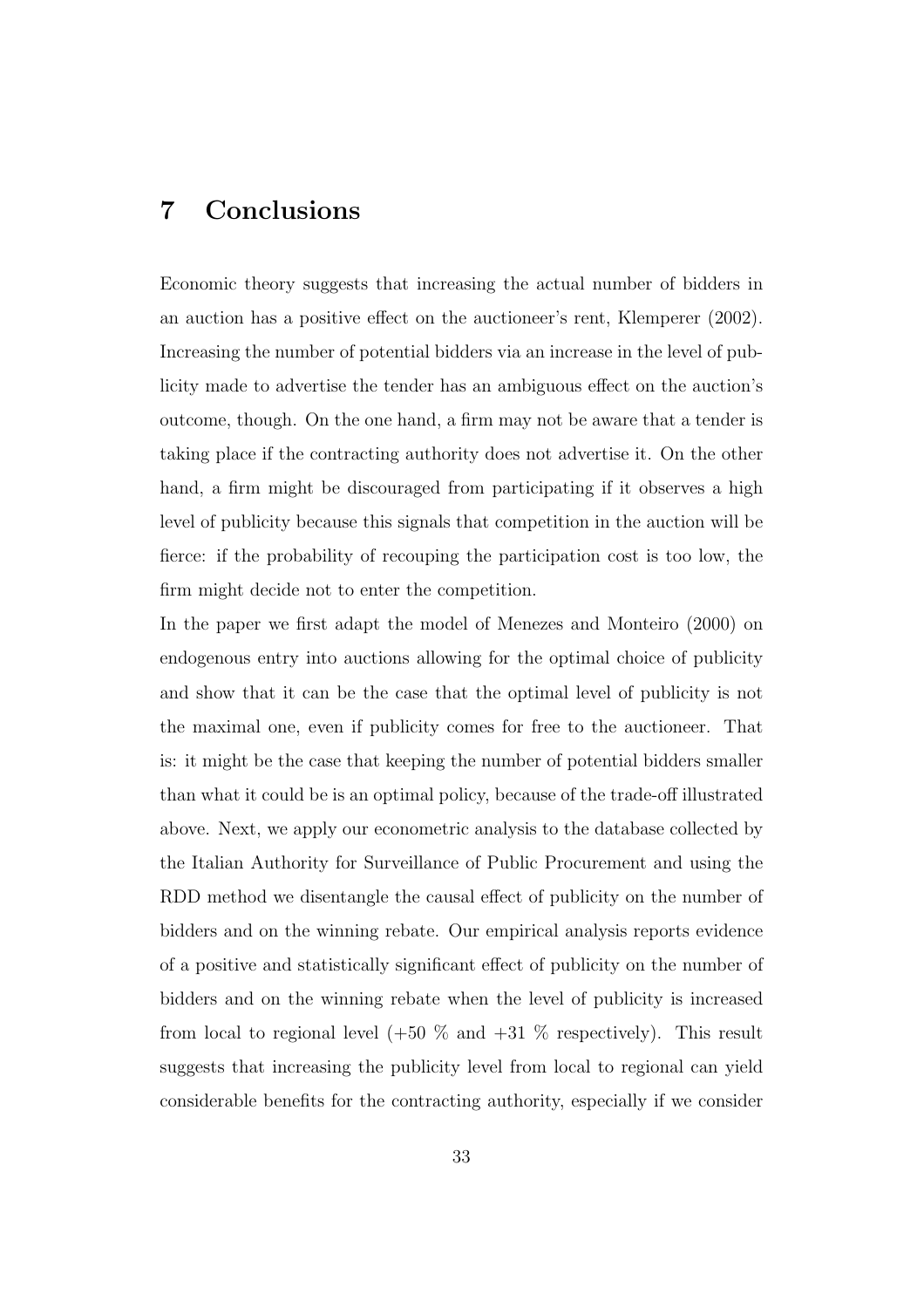that the cost of publishing at regional level is rather low in Italy. On the other hand, no statistically significant effect is observed when publicity is increased from regional to national level. It appears, thus, that this increased level of publicity is not useful in attracting other potential bidders to the auction. A possible conclusion that can be drawn from this result is that regional advertisement is already per se sufficient to inform national dimensioned firms, and publishing at national level most likely causes an additional (rather high) cost to the contracting authority without yielding any additional benefit. Finally, publicity is found to have a strong effect on the winning rebate but not on the number of bidders when it is increased from national to European level: +62 %. We can interpret this result as a signal that publicity at European wide level has an impact on the final outcome of the auction which is determined not by the quantity of the participating bidders but, likely, by the quality of the firms which are participating the auction. Publishing on the Official Journal of the European Community might then be a way for the contracting authority to select efficient European firms and ultimately increase its rent.

The results described above are supported by the tests of the continuity conditions which we perform both graphically and within the regression analysis' framework.

We also report evidence of a negative correlation between competition and the time to deliver the public good within a duration analysis framework. Indeed, a shift of the number of bidders above the median determines an increase in the hazard of 12% and a shift of the winning rebate above the median determines an increase in the hazard rate by 10%. These effects are all significant at the  $1\%$  level. The empirical analysis thus suggests that, within the context of our data, increasing the level of publicity has a positive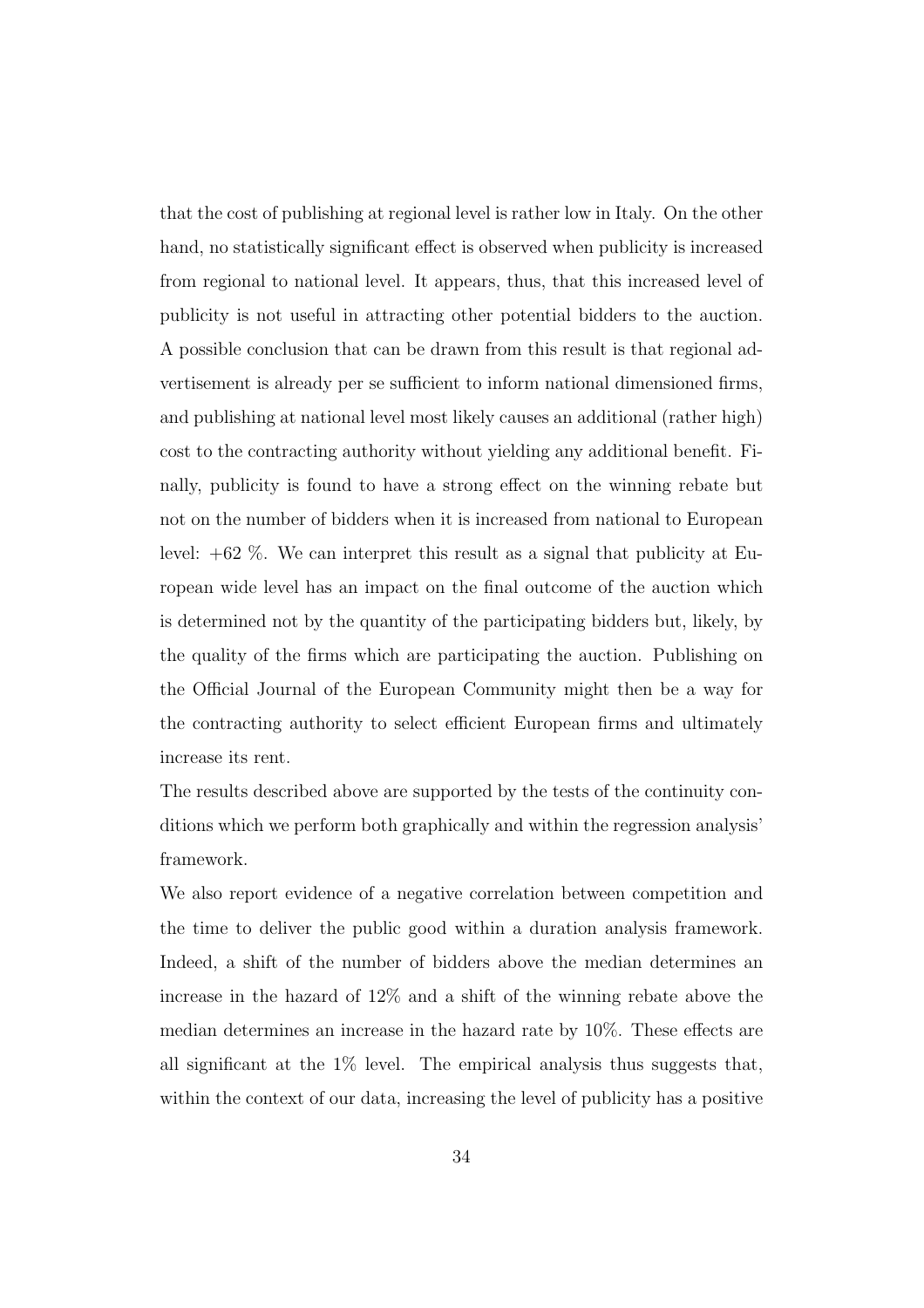effect on public procurement outcomes. At this level of the analysis, however, we cannot disentangle the positive effect which is due just to the number of potential competitors from several other effects which publicity might have on the nature of competition. Indeed, increasing the publicity level might determine a reduction in the probability of collusion (simply because a 'maverick entry' from outside becomes more likely) or it might attract a particular kind of competitor which might induce local firms to bid more aggressively. We plan to address that issue in further research.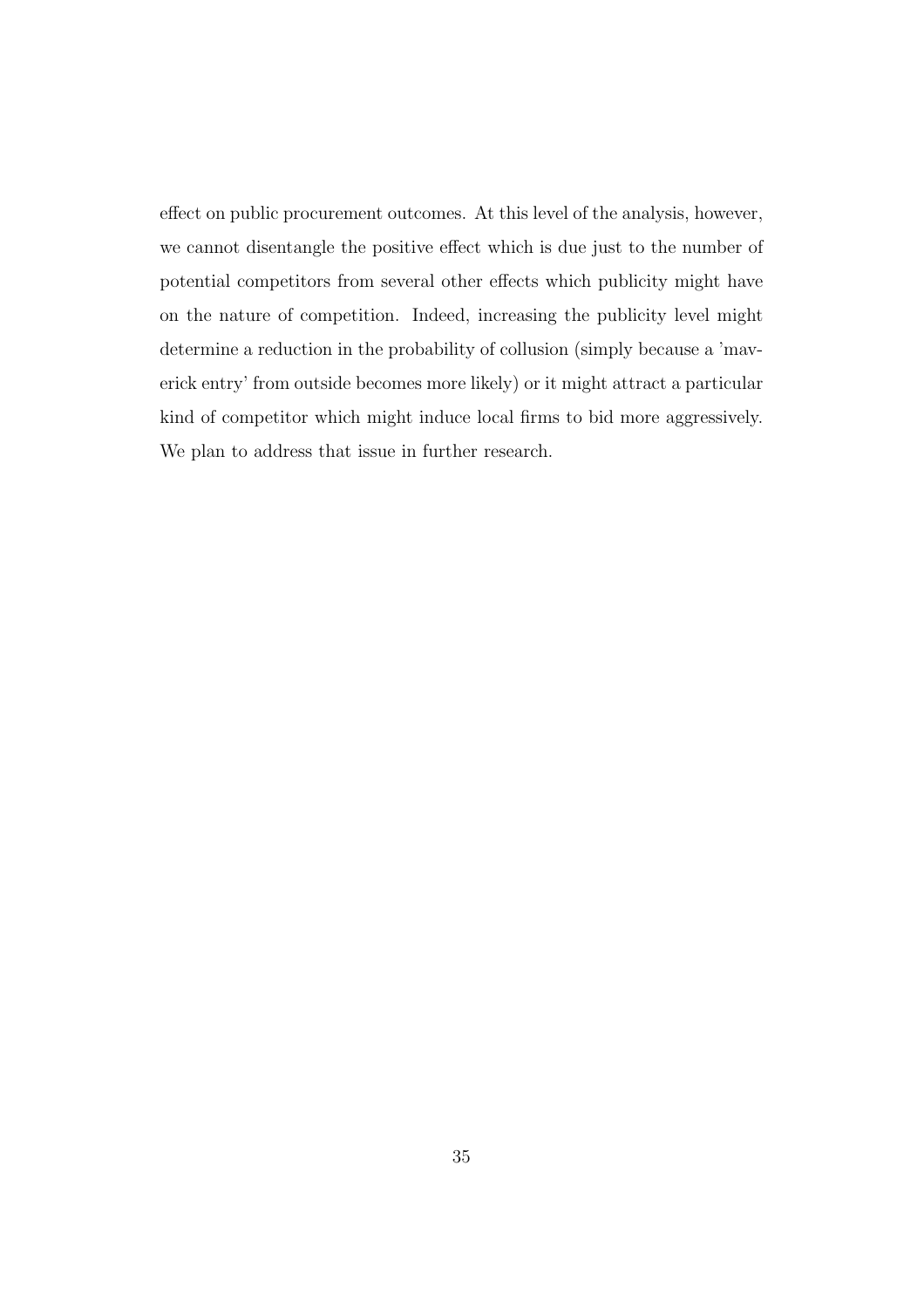## References

- [1] Albano, G.L. Dimitri, N. Perrigne I. Piga G., Fostering Participation in Competitive Procurement. HANDBOOK OF PROCUREMENT, Ch.11, Cambridge University Press, 2006.
- [2] Albano, G.L. Bianchi, M. Spagnolo G., Bid Average Methods in Procurement. Rivista di Politica Economica. January-Febrary 2006.
- [3] Angrist, J.D. Lavy, V. Using Maimonides' Rule to Estimate the Effect of Class Size on Scholastic Achievement. The Quarterly Journal of Economics, Vol. 114, No. 2., 1999.
- [4] Angrist, J. D. Graddy, K Imbens, G. W. The Interpretation of Instrumental Variables Estimators in Simultaneous Equations Models with an Application to the Demand for Fish. Revue of Economic Studies no. 67, 2000.
- [5] Bajari, P. Hortacsu, A. Winner's Curse, Reserve Prices and Endogenous Entry: Empirical Insights from Ebay Auctions. RAND Journal of Economics, vol. 34, no. 2, 2003.
- [6] Bertocchini, A. Ferretti, C. Lasagni, B. Lattarulo, P. Investimenti ed Opere Pubbliche in Toscana. IRPET, 2005.
- [7] Celentani, M. Ganuza, J.J. Competition and Corruption in procurement. Europea Economic Review, 36, 2002.
- [8] Compte, O. Lambert-Mogiliansky, A. Verdier, T. Corruption and Competition in Public Procurement Auctions. RAND Journal of Economics, 36, 2005.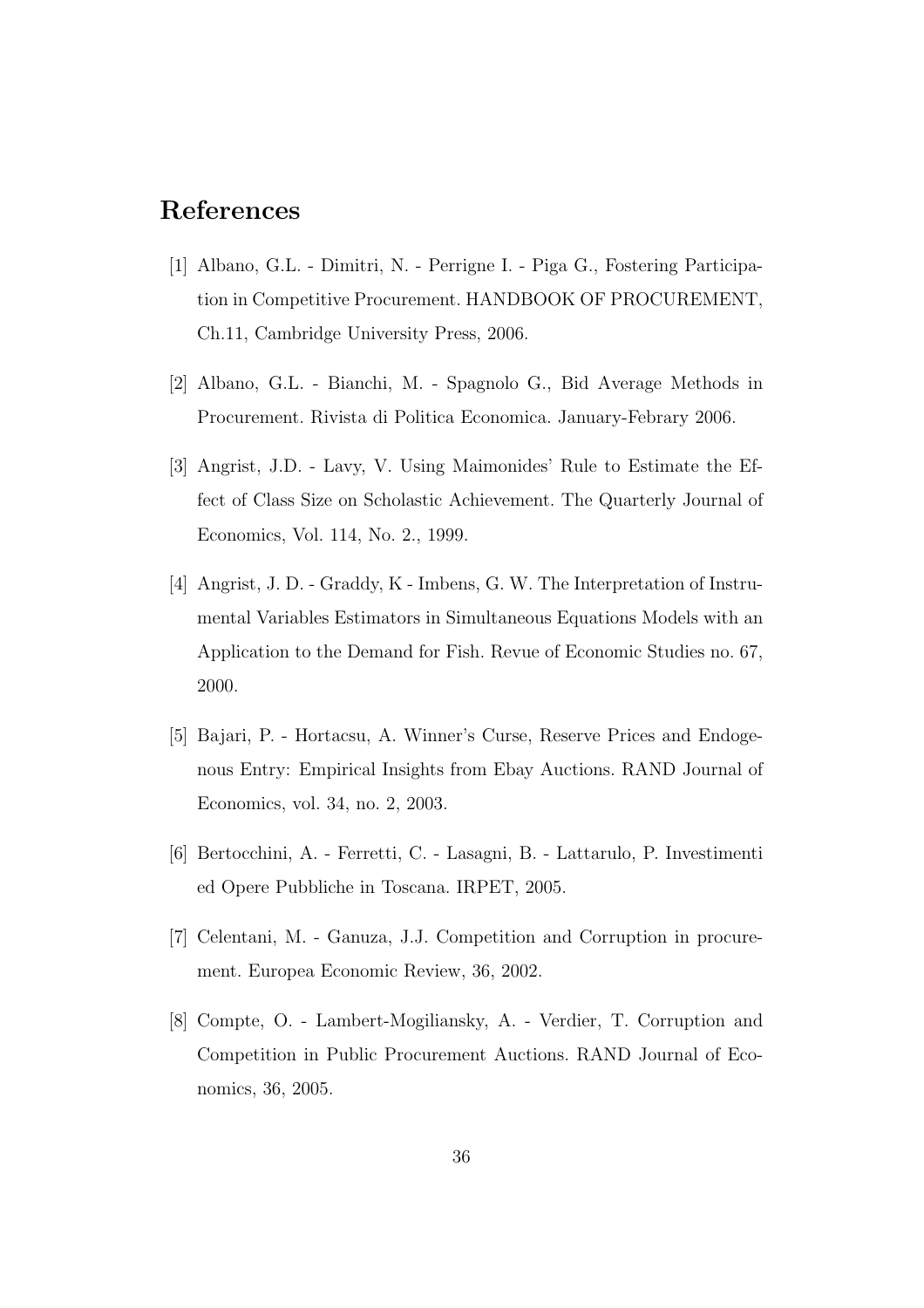- [9] Cox, D. R. Regression Models and Life-Tables. Journal of the Royal Statistical Society, Series B (Methodological), vol. 34, no. 2, 1972.
- [10] European Commission. A report on the functioning of public procurement markets in the EU: benefits from the application of EU directives and challenges for the future. European Commission DG Internal-Market Report, 03/02/2004.
- [11] Garibaldi, P. Giavazzi, F. Ichino, A. Rettore, E. College Cost and Time to Complete a Degree: Evidence from Tuition Discontinuities. NBER Working Paper No. 12863, 2007.
- [12] Hahn, J. Todd, P. Van der Klaauw, W. Identification and Estimation of Treatment Effects with a Regression-Discontinuity Design. Econometrica vol.69, no. 1, 2001.
- [13] Imbens, G. Lemieux, T. Regression Discontinuity Designs: A Guide to Practice. NBER Working Papers no. 13039, 2007.
- [14] Klemperer, P. What Really Matters in Auction Design. The Journal of Economic Perspectives, Vol. 16, No. 1. (Winter, 2002), pp. 169-189.
- [15] Lee, D.S. Randomized Experiments from Non-random Selection in U.S. House Elections. Journal of Econometrics (forthcoming), 2007.
- [16] Leslie, P. Zoido, P. Information Entrepreneurs and Competition In Procurement Auctions. Mimeo Stanford Universiyt, May, 2007)
- [17] Levin, D. Smith, J.L. Equilibrium in Auctions with Entry. The American Economic Review, vol. 84, no. 3, 1994.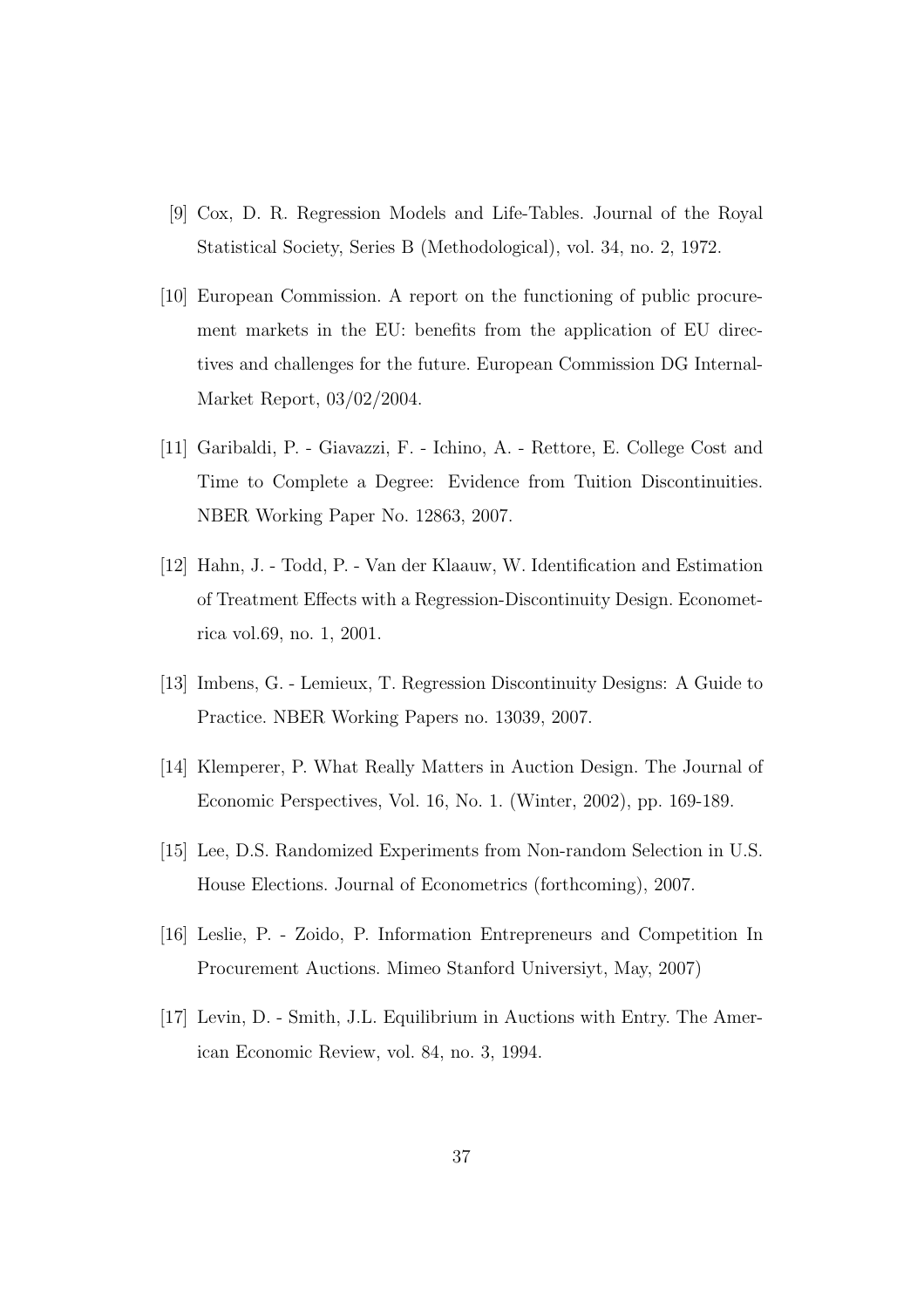- [18] Lundberg, S. Restrictions on Competition in Municipal Competitive Procurement in Sweden. International Advances in Economic Research, vol. 11, no. 3, 2005.
- [19] McCrary, J. Manipulation of the Running Variable in the Regression Discontinuity Design: A Density Test. Journal of Econometrics (forthcoming), 2007.
- [20] Menezes, F. M. Monteiro, P. K. A Note on Auctions with Endogenous Participation. unpublished manuscript, 1996.
- [21] Menezes, F. M. Monteiro, P. K. Auctions with Endogenous Participation. Review of Economic Design, vol. 5, no. 1, 2000.
- [22] OECD, Governmet procurement: A Synthesis Report, 2001.
- [23] Thistlethwaite, D. Campbell, D. Regression-Discontinuity Analysis: An Alternative to the Ex Post Facto Experiment. Journal of Educational Psychology, vol. 51, 1960.
- [24] Van der Klaauw Estimating the Effect of Financial Aid Offers on College Enrollment: a Regression-Discontinuity Approach. International Economic Review, Vol. 43, No.4, 2002.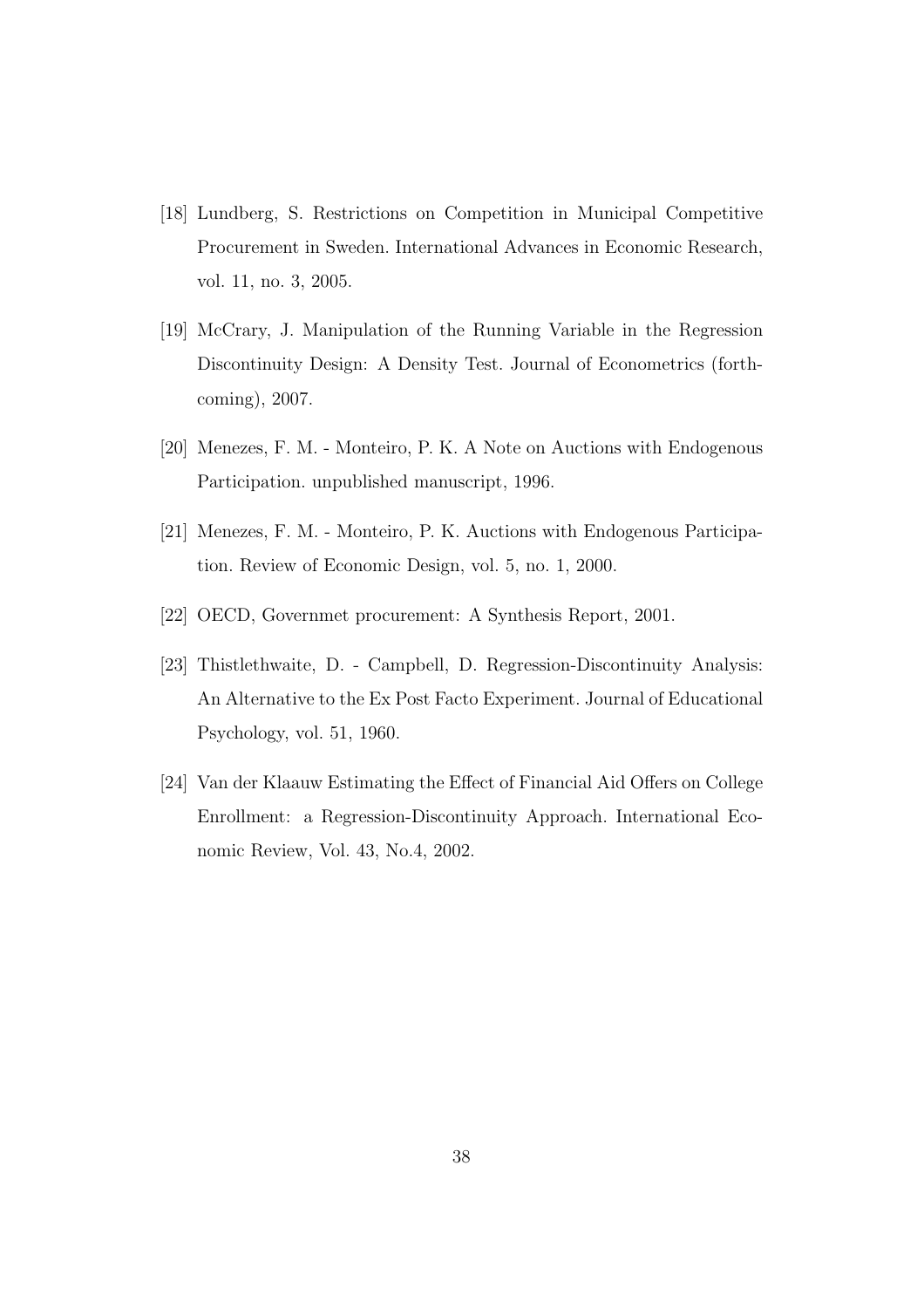## Appendix A: Testing for the presence of Sorting and Lack of Continuity Conditions

As discussed in Section (5.1), the RDD identification strategy is mainly based on the validity of the continuity conditions, equations (3) and (4). In this application of the RDD we have in mind the caveat that auctions' starting value is not exogenously determined and that the publicity thresholds are public knowledge. Strategic contracting authorities may set auctions' starting value just below the publicity thresholds. That is, pro-local authorities that do not care of maximizing auctions' revenues may have incentives to strategically reduce the starting value below the discontinuity thresholds in order not to publish the tenders and favor local entrepreneurs. Although we have already discussed that this strategic splitting of the starting value is forbidden by the Law on public procurement and we report graphical evidence of no sorting, we formally test the possibility of such violations. We focus the statistical analysis following McCrary (2007), and Lee (2007). Since the two methods are complementary we comment the results based on the pre-treatment variables only.<sup>27</sup> We estimate the same models as in equation  $(9)$  but use as outcomes a set of pre-treatment variables. We extend the graphical analysis of Section (5.2), increasing the available information on the person in charge for the auction's administrative process (age and gender) and on the administrative nature of the contracting authority (Province and Municipality). In Panel A of Table (6) the first pre-treatment outcome that we consider is an indicator of whether the person in charge is above the median distribution of age (52 years old). If the estimates of the coefficients on the actual publicity indicator using the theoretical publicity as an instrument are statistically dif-

 $27$ The McCray (2007) density tests confirm the analysis on the pre-treatment variables and are not reported but available on request.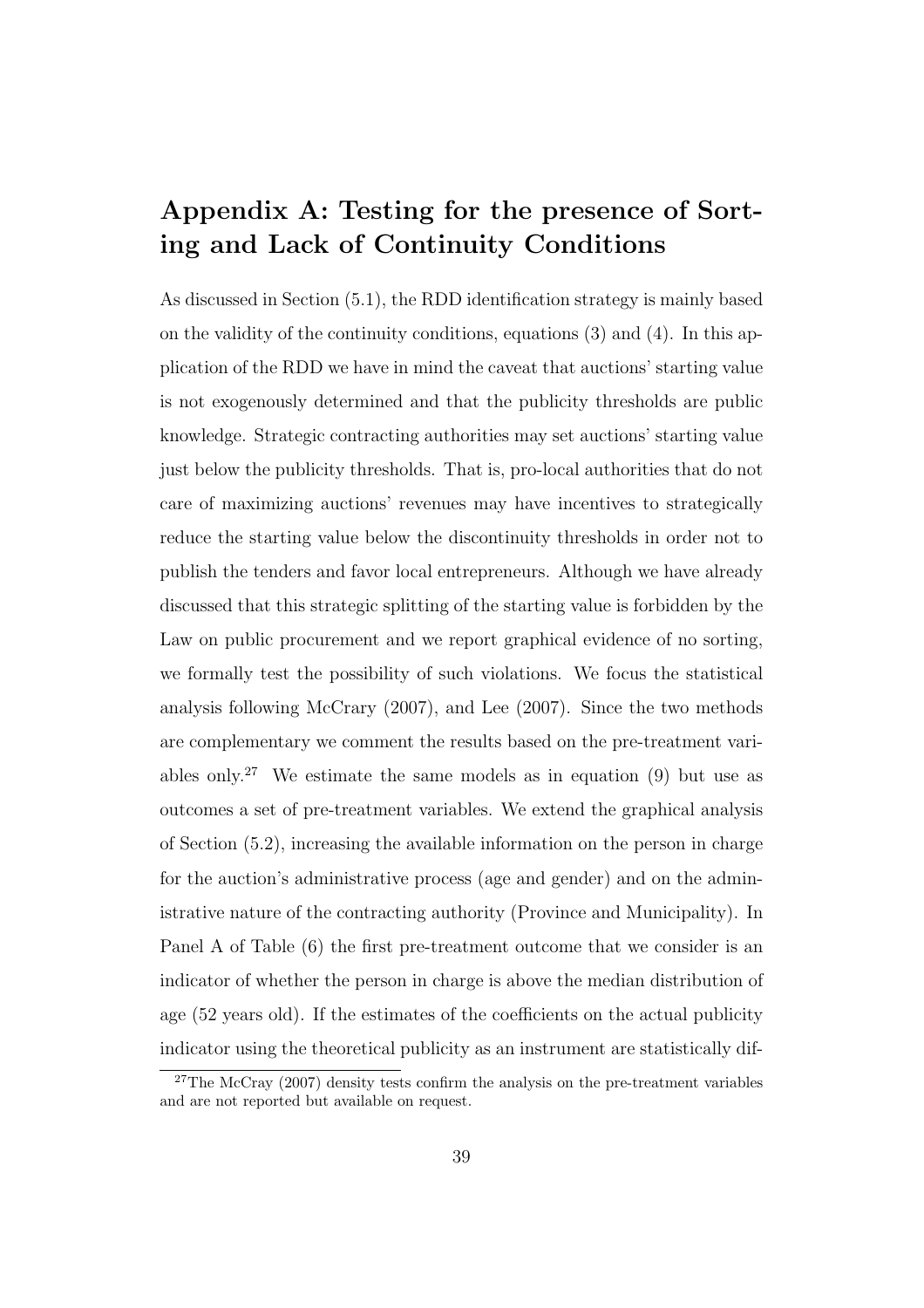ferent from zero, that would indicate that there are systematic differences in the age of the profession of the person in charge before and after the thresholds. This would suggest the possibility that in some of the auctions there was selection around the thresholds and lack of continuity in the baseline outcomes. The second indicator is whether the person is the gender of the person in charge. In Panel B of Table (6) the first pre-treatment outcome that we consider is an indicator of whether the contracting authority is the Province and the second of whether it is the municipality. In both Panel A and B we report estimates for the entire sample and for the discontinuity 1 sample. Estimation results reports evidence of no selection around the discontinuities. The intention-to-treat estimates in the first column indicates that a one unit increase in the publicity level is associated with a reduction of 0.0046 of the indicator of the median age of the person in charge. This estimate is small and statistically not different from zero. We find significant effects for the IV-LATE estimates in the fifth and sixth columns of the table when we consider the MEDIUM and the LARGE information set. The MEDIUM information set is the same as for the regression for Table (5) and includes a third order polynomial in the starting value and time indicators. The LARGE information set includes the MEDIUM and indicators on the nature of the good (roads, culture, education) the administrative nature of the contracting authority ( Municipality or Province), technical and financial characteristics required by the contracting authority to the bidders (RSOA, and OG, see section (4)). We further enquire this issue by using other information on the person in charge such as the gender.<sup>28</sup> As in the first row of Table (6), also in the other rows each coefficient comes from a separate regression. For example, the left cell of the row corresponding to the gender

<sup>28</sup>We obtained this information from the fiscal code.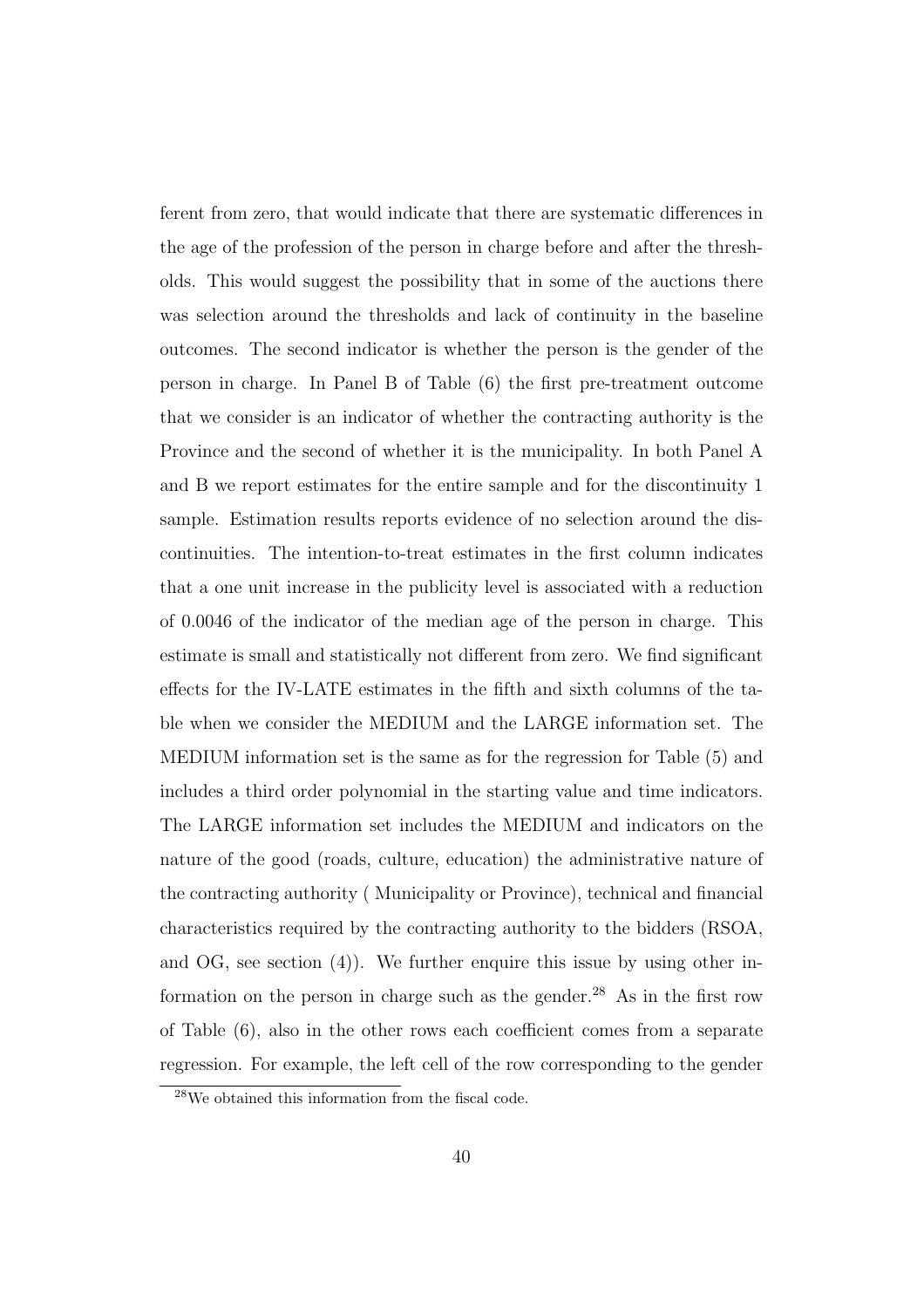of the person in charge indicates that an increase in the amount of publicity increases the probability of being male of the person in charge by 0.002 and this estimate is small and statistically not different from zero. The coefficient get smaller if we consider the same regression at discontinuity 1. This is exactly what we should find if our identification strategy is correct and such conclusion is confirmed by the rest of the table. Moreover, all the estimates in Panel B indicate no systematic differences with respect to the indicators of whether the contracting authority is the Province or the Municipality. Estimation results allow us to exclude the existence of sorting around the thresholds.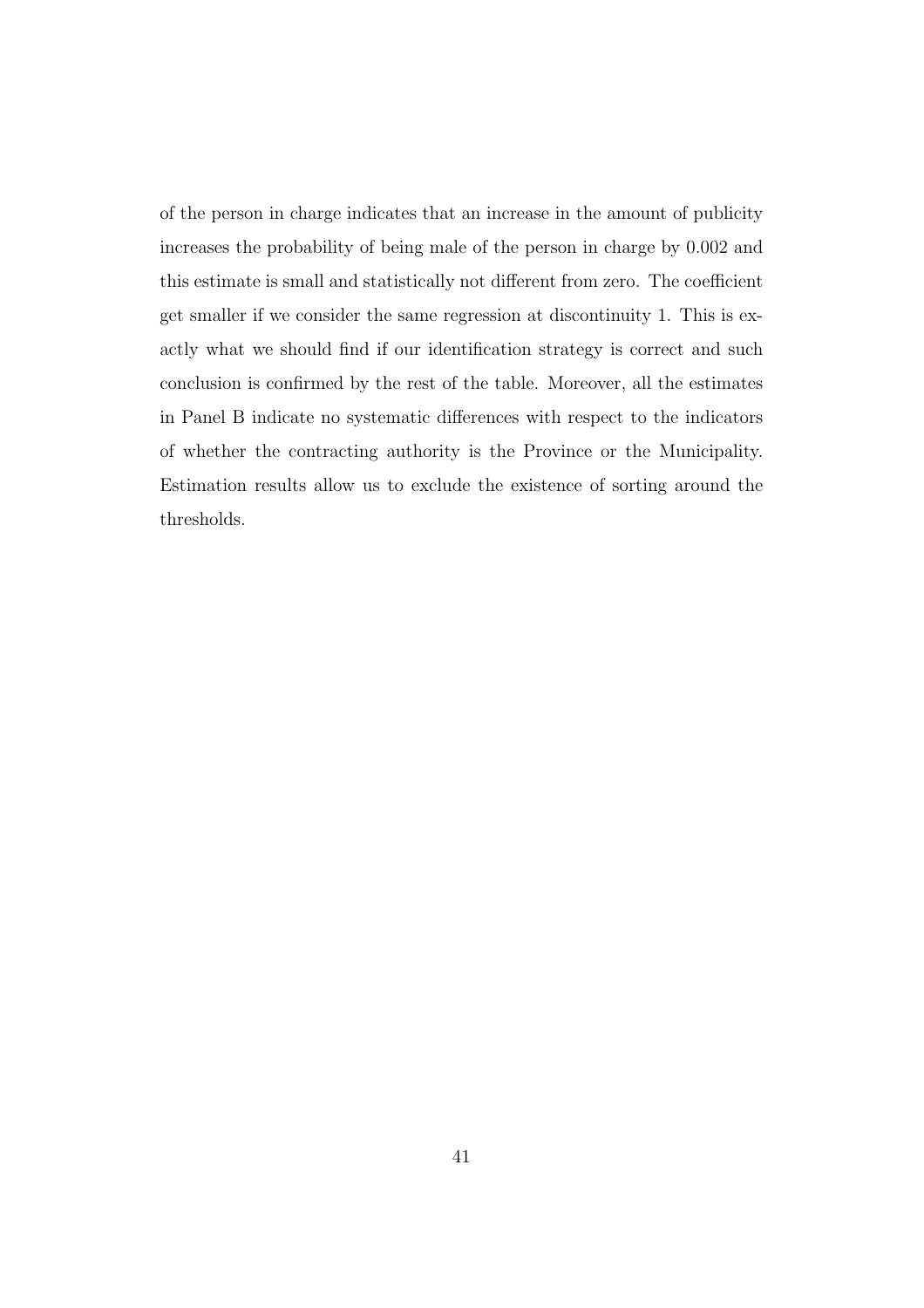

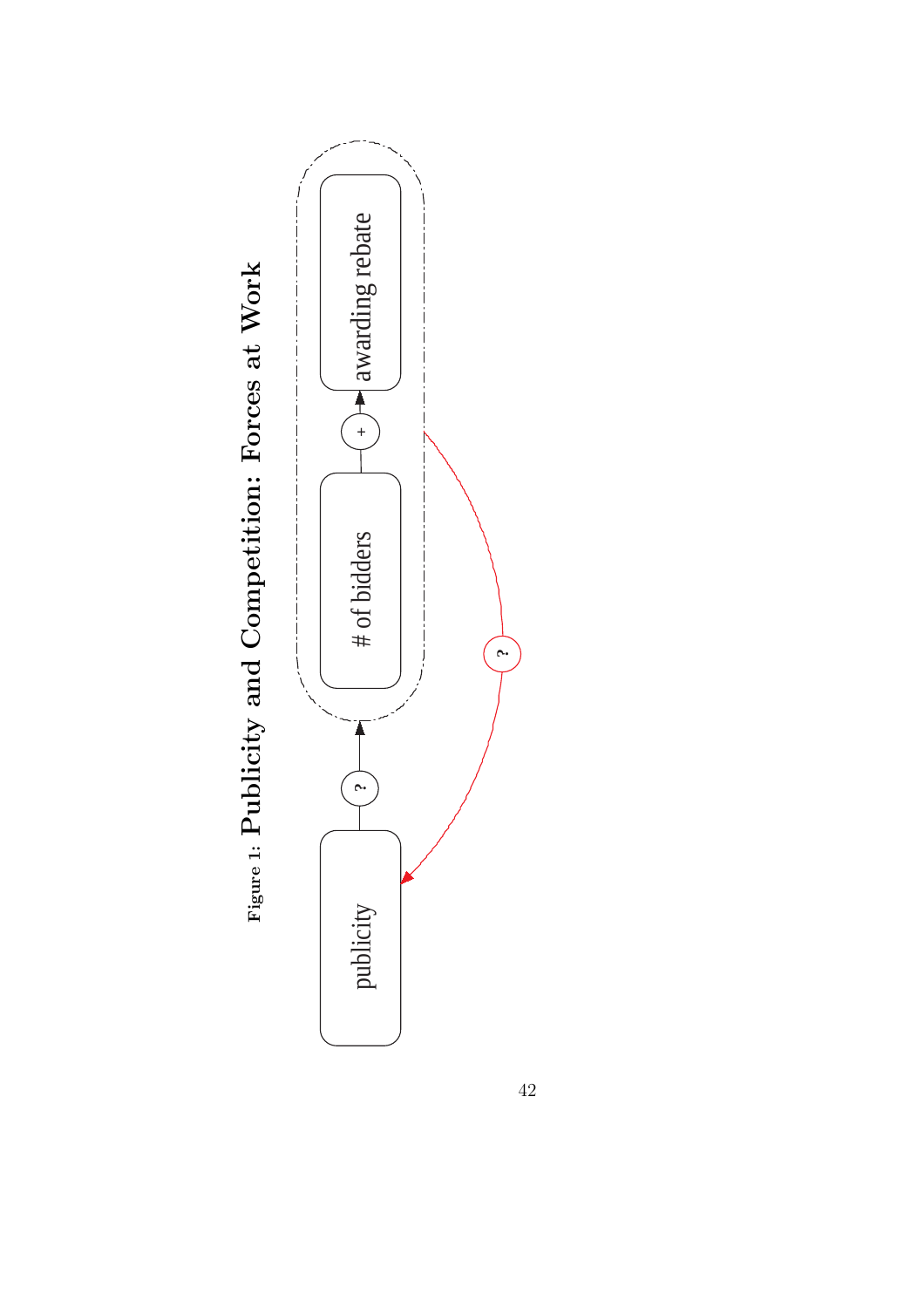|                                          |      |              |                |                  | Percentiles    |                |                |              |
|------------------------------------------|------|--------------|----------------|------------------|----------------|----------------|----------------|--------------|
|                                          | mean | sd           | p10            | p25              | p50            | p75            | p90            | $\mathsf{n}$ |
| Number of Bidding Firms                  | 32   | 35           | 3              | 9                | 21             | 44             | 77             | 41510        |
| <b>Winning Rebate</b>                    | 16   | 8.9          | 4.7            | 10               | 15             | 21             | 29             | 41510        |
|                                          |      |              |                |                  |                |                |                |              |
| Notice Board                             | .92  | .27          | $\overline{1}$ | $\mathbf 1$      | $\mathbf 1$    | 1              | 1              | 41510        |
| Regional Official Journal                | .25  | .43          | $\overline{0}$ | $\overline{0}$   | $\overline{0}$ | $\mathbf{1}$   | $\mathbf 1$    | 41510        |
| Italian Official Journal                 | .18  | .39          | $\overline{0}$ | $\overline{0}$   | $\overline{0}$ | $\overline{0}$ | $\mathbf 1$    | 41510        |
|                                          |      |              |                |                  |                |                |                |              |
| Number of Province Newspapers            | .24  | .72          | $\overline{0}$ | $\overline{0}$   | $\overline{0}$ | $\overline{0}$ | 1              | 41510        |
| Number of Regional Newspapers            | .42  | .81          | $\overline{0}$ | $\overline{0}$   | $\overline{0}$ | $\overline{0}$ | $\overline{2}$ | 41510        |
| Number of National Newspapers            | .61  | .92          | $\overline{0}$ | $\overline{0}$   | $\overline{0}$ | $\mathbf{1}$   | $\overline{2}$ | 41510        |
|                                          |      |              |                |                  |                |                |                |              |
| Starting Value (in 100000 Euro)          | 7.2  | 12           | 1.8            | 2.2              | 3.6            | $\overline{7}$ | 15             | 41510        |
|                                          |      |              |                |                  |                |                |                |              |
| <b>Technical Requirements: Buildings</b> | .13  | $.34 \ 0$    |                | $\boldsymbol{0}$ | $\overline{0}$ | $\overline{0}$ | $\mathbf 1$    | 41510        |
| Required Category at least 3             | .29  | .45          | $\overline{0}$ | $\overline{0}$   | $\overline{0}$ | $\overline{1}$ | $\mathbf{1}$   | 41510        |
|                                          |      |              |                |                  |                |                |                |              |
| The contractor is a Municipality         | .52  | .5           | $\overline{0}$ | $\overline{0}$   | $\mathbf 1$    | $\mathbf 1$    | 1              | 41510        |
| The contractor is a Province             | .12  | .33          | $\overline{0}$ | $\overline{0}$   | $\overline{0}$ | $\overline{0}$ | 1              | 41510        |
|                                          |      |              |                |                  |                |                |                |              |
| The contractor is in the North           | .45  | $.5 \quad 0$ |                | $\overline{0}$   | $\overline{0}$ | $\mathbf 1$    | 1              | 41510        |
| The contractor is in the Center          | .25  | $.43 \ 0$    |                | $\overline{0}$   | $\overline{0}$ | $\overline{0}$ | 1              | 41510        |
| The contractor is in the South           | .22  | .42          | $\overline{0}$ | $\overline{0}$   | $\overline{0}$ | $\overline{0}$ | 1              | 41510        |

# Table 1: Descriptive Statistics

Source: Statistics for all the public procurements works tendered between 2000 and 2005. 43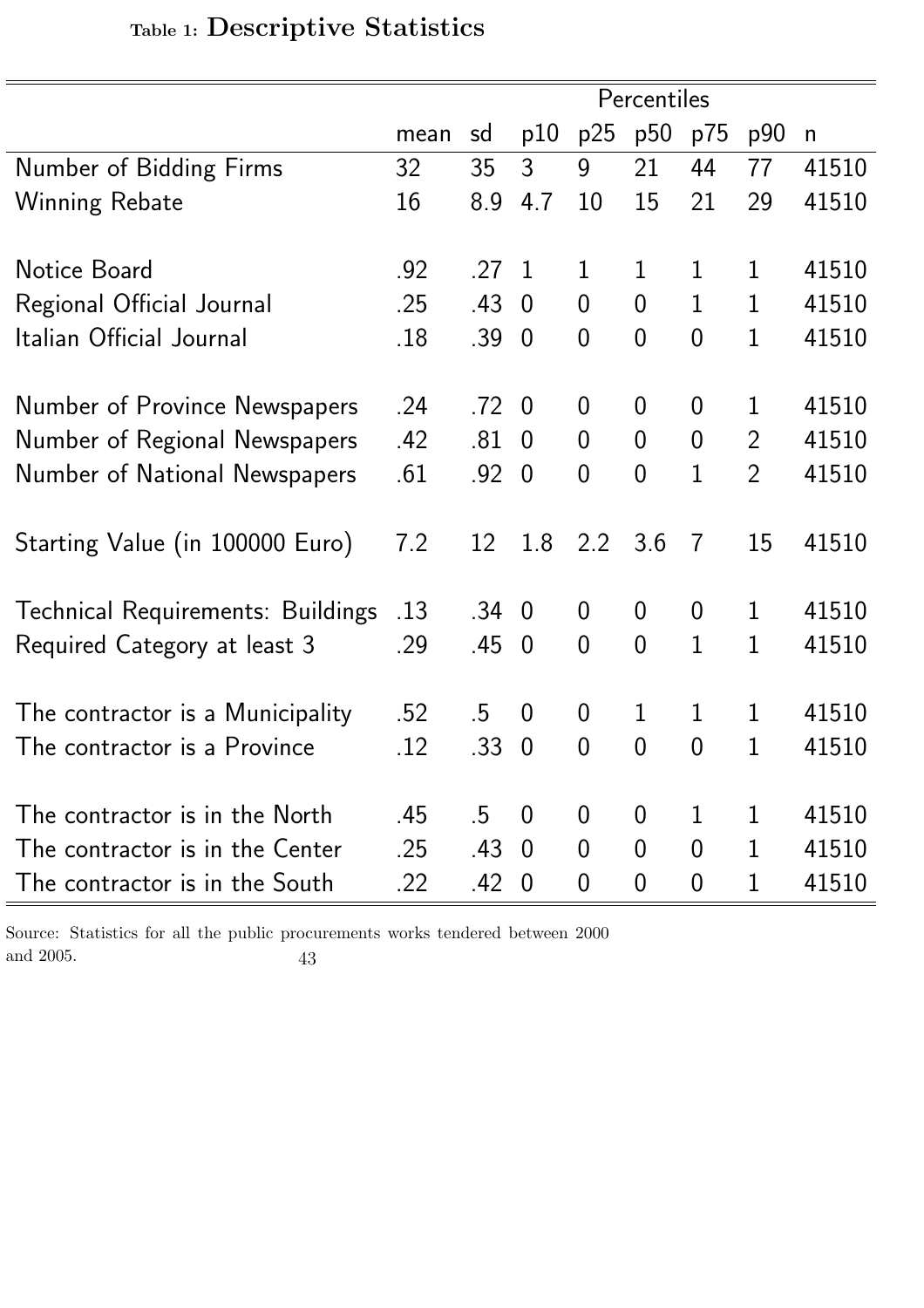Table 2: Descriptive Statistics, by Typology of the Object

| Typology                                 |        | Roads Education | Culture | Others |
|------------------------------------------|--------|-----------------|---------|--------|
| Number of Bidding Firms                  | 46     | 23.5            | 20.4    | 28.1   |
| <b>Winning Rebate</b>                    | 16.6   | 15.3            | 14.1    | 16.2   |
|                                          |        |                 |         |        |
| Notice Board                             | .935   | .953            | .948    | .9     |
| Regional Official Journal                | .229   | .261            | .274    | .261   |
| Italian Official Journal                 | .144   | .161            | .181    | .204   |
| Number of Province Newspapers            | .252   | .228            | .236    | .234   |
| Number of Regional Newspapers            | .407   | .341            | 422     | .432   |
| Number of National Newspapers            | .545   | .635            | .604    | .633   |
|                                          |        |                 |         |        |
| Starting Value (in 100000 euro)          | 6.33   | 6.95            | 7.5     | 7.47   |
| <b>Technical Requirements: Buildings</b> | .0146  | .271            | .204    | .164   |
| Required Category at least 3             | .271   | .269            | .302    | .294   |
|                                          |        |                 |         |        |
| The contractor is a Municipality         | $.5\,$ | .608            | .774    | .459   |
| The contractor is a Province             | .208   | .269            | .0445   | .0542  |
| The contractor is in the North           | .437   | .499            | .461    | .432   |
| The contractor is in the Center          | .237   | .246            | .327    | .242   |
| The contractor is in the South           | .243   | .191            | .169    | .235   |
| Fraction of the total                    | 30.6   | 10.9            | 7.09    | 43.1   |

Source: Statistics for all the public procurements works tendered between 2000 and 2005.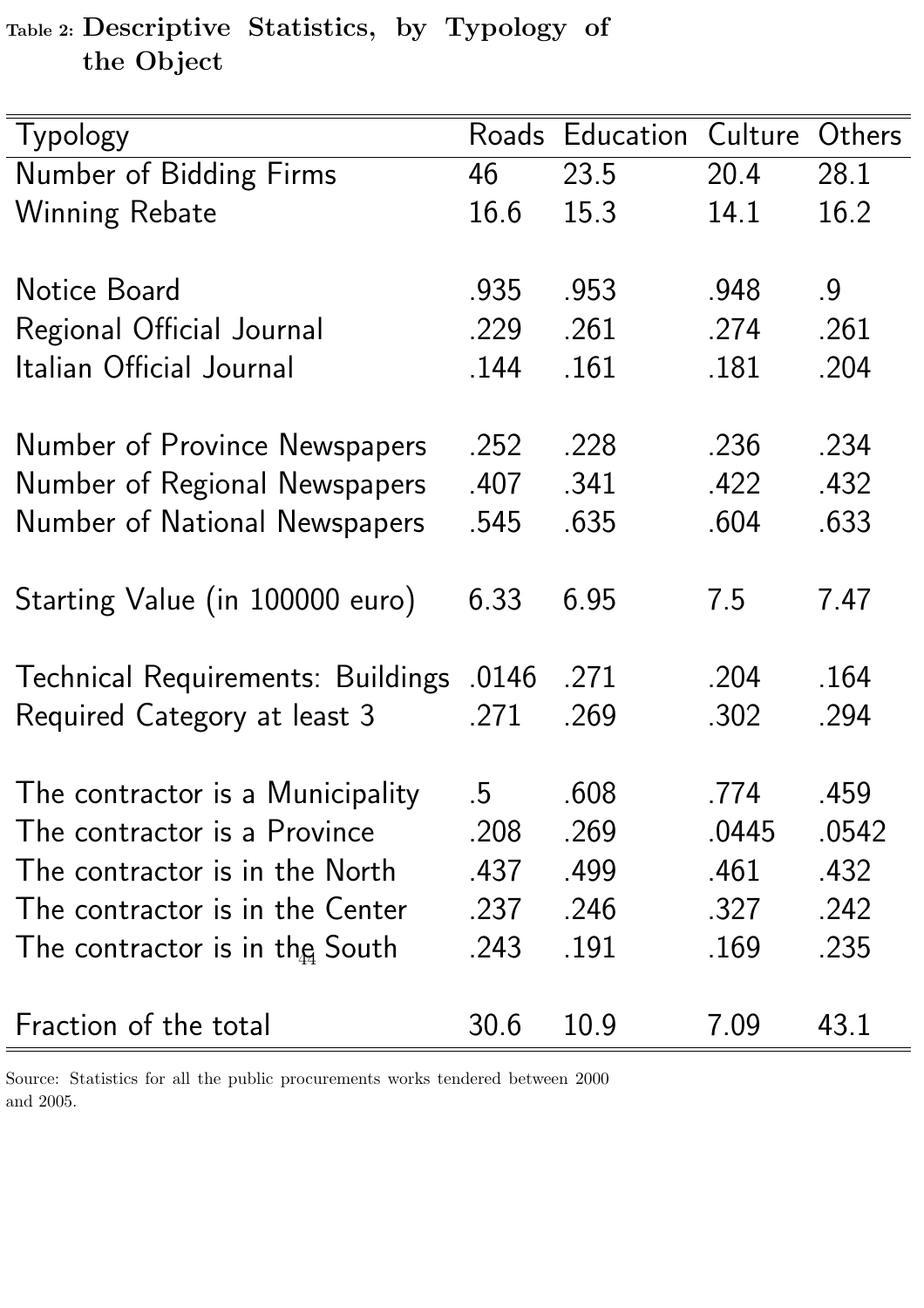| <b>Starting Value</b> | Theoretical                        | Costs         | Non-Compliance |
|-----------------------|------------------------------------|---------------|----------------|
|                       | Publicity                          | of publishing | to the Law     |
| (in 100000 euro)      |                                    | (in euro)     | $(\%)$         |
|                       | EU-Official Journal (GUCE)         | Free          |                |
|                       | Italian Official Journal (GURI)    | 7000-8000     |                |
| $y \geq 65.5$         | National Newspapers (at least 2)   | 800           | 10             |
|                       | Regional Newspapers (at least 2)   | 600           |                |
|                       | Italian Official Journal (GURI)    | 7000-8000     |                |
| $10 \le y < 65.5$     | National Newspapers (at least 2)   | 800           | 22.5           |
|                       | Regional Newspapers (at least 2)   | 600           |                |
|                       | Regional Official Journal (BUR)    | 200-500       |                |
| $5 \leq y < 10$       | Provincial Newspapers (at least 2) | 400           | 28.9           |
| v < 5                 | Notice Board                       | Free          | 6.5            |

Table 3: Advertisement: Rules and Costs

Note: In the table y represent the starting value of the auction. To compute the third threshold we considered 65.5 as the value of 5,000,000 of SDR in EURO 2000. The cost average of regional official journals, and of the regional, and provincial newspapers are regional and provincial averages.

Source: Law 109/1994 and Authors' interviews with national advertisement companies.

Figure 2: The Publicity Function



Source: Theoretical publicity and actual publicity (aggregate average) for all the public procurements works tendered between 2000 and 2005.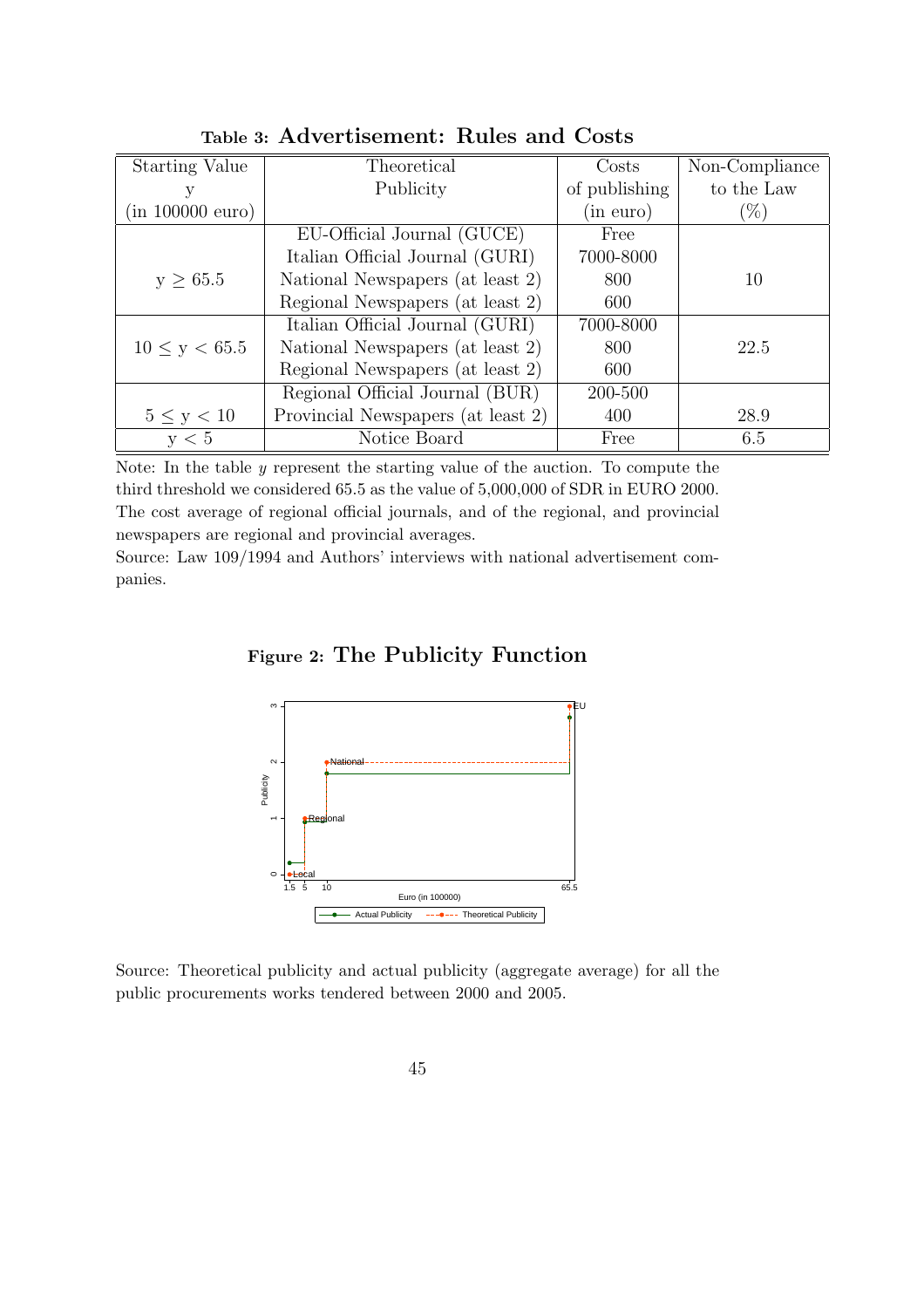|                                                      |       | Panel A: |       |      |                      |
|------------------------------------------------------|-------|----------|-------|------|----------------------|
| Characteristics Roads Education Culture Municipality |       |          |       |      | Province             |
| Before Disc.1                                        | 0.31  | 0.11     | 0.07  | 0.53 | 0.11                 |
| (sd)                                                 | 0.46  | 0.31     | 0.26  | 0.50 | 0.31                 |
| After Disc.1                                         | 0.30  | 0.11     | 0.08  | 0.50 | 0.12                 |
| (sd)                                                 | 0.46  | 0.31     | 0.27  | 0.50 | 0.33                 |
| Total                                                | 0.30  | 0.11     | 0.07  | 0.52 | 0.12                 |
| (sd)                                                 | 0.46  | 0.31     | 0.26  | 0.50 | 0.32                 |
|                                                      |       | Panel B: |       |      |                      |
| <b>Characteristics</b>                               | North | Centre   | South |      | Tec.Req.: Req. Cat.  |
|                                                      |       |          |       |      | Buildings at least 3 |
| Before Disc.1                                        | 0.45  | 0.25     | 0.23  | 0.14 | 0.05                 |
| (sd)                                                 | 0.50  | 0.43     | 0.42  | 0.34 | 0.22                 |
| After Disc.1                                         | 0.47  | 0.24     | 0.21  | 0.13 | 0.51                 |
| (sd)                                                 | 0.50  | 0.43     | 0.41  | 0.33 | 0.50                 |
| Total                                                | 0.46  | 0.24     | 0.22  | 0.13 | 0.26                 |
| (sd)                                                 | 0.50  | 460.43   | 0.41  | 0.34 | 0.44                 |

## Table 4: Descriptive Statistics of the Characteristics of the Object Around Discontinuity **One**

Source: Statistics for all the public procurements works tendered between 2000-2005.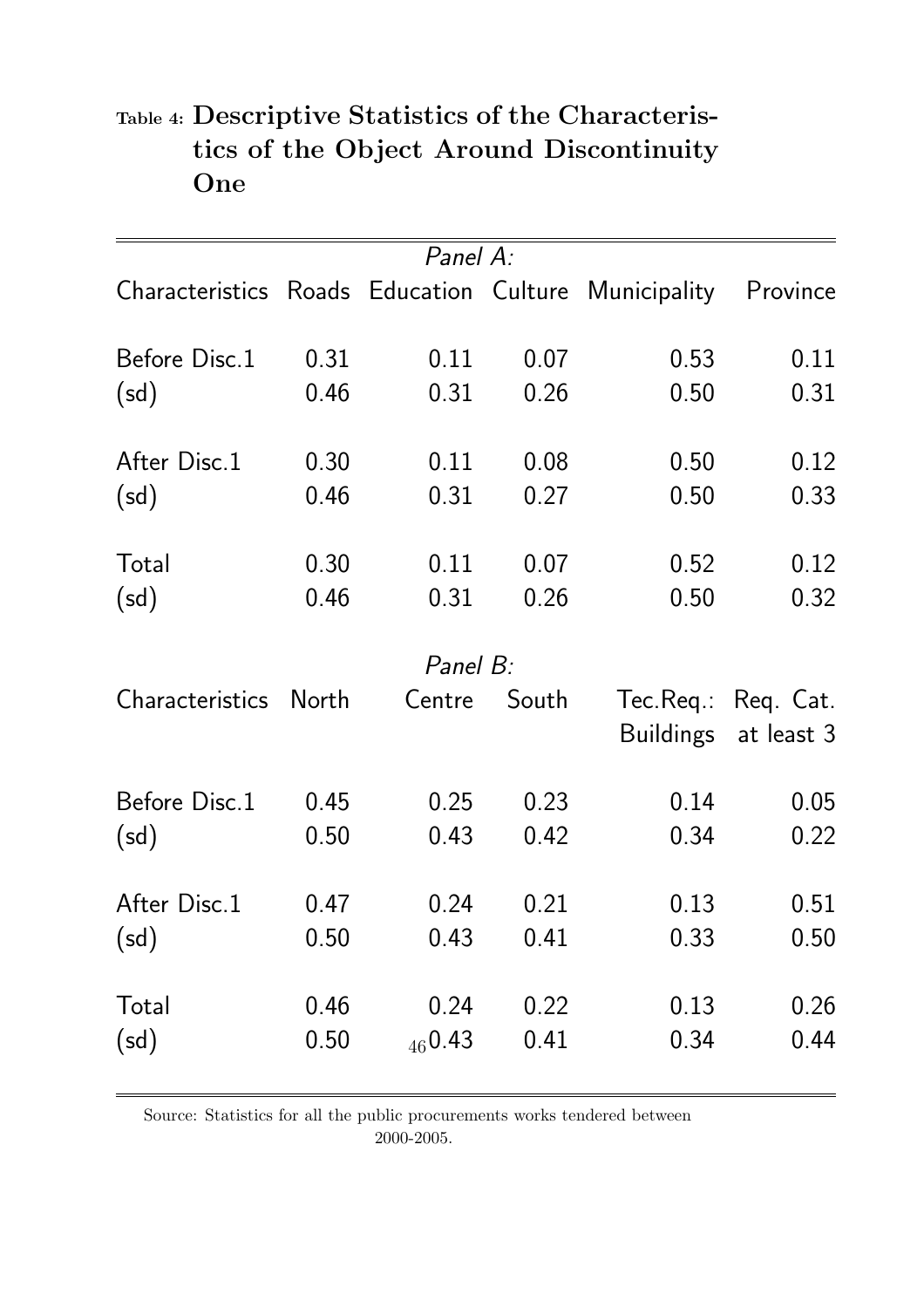

Source: Statistics for all the public procurements works tendered between 2000 and 2005 in the discontinuity sample. Source: Statistics for all the public procurements works tendered between 2000 and 2005 in the discontinuity sample.

 $_{\rm Figure~3:}$  Intention-to-treat effects

Figure 3: Intention-to-treat effects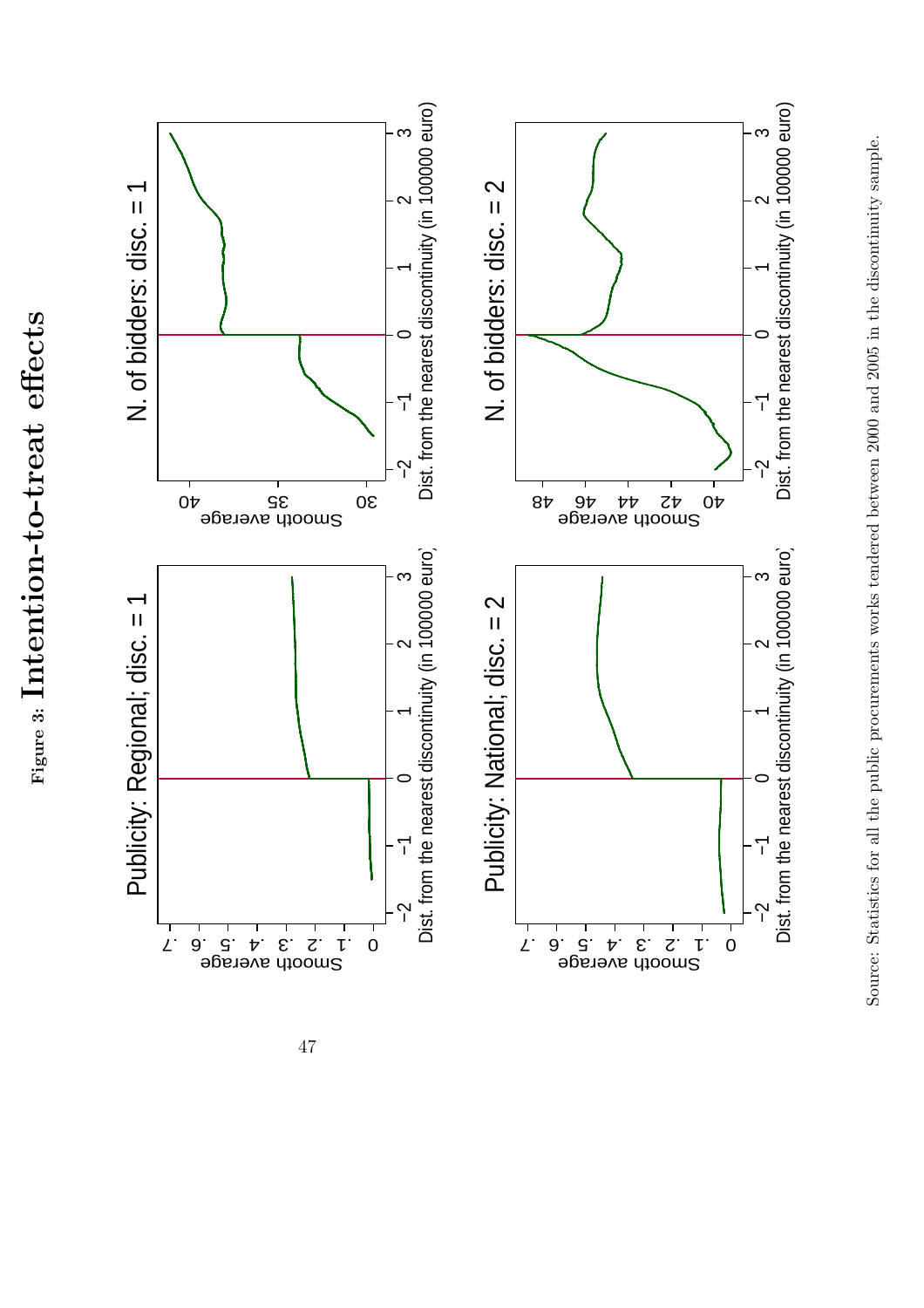$_{\text{Figure 4: The distribution of the Starting Value}}$  $_{\rm Figure~4:}\rm The~distribution~ of~ the~Starting~ Value$ 



48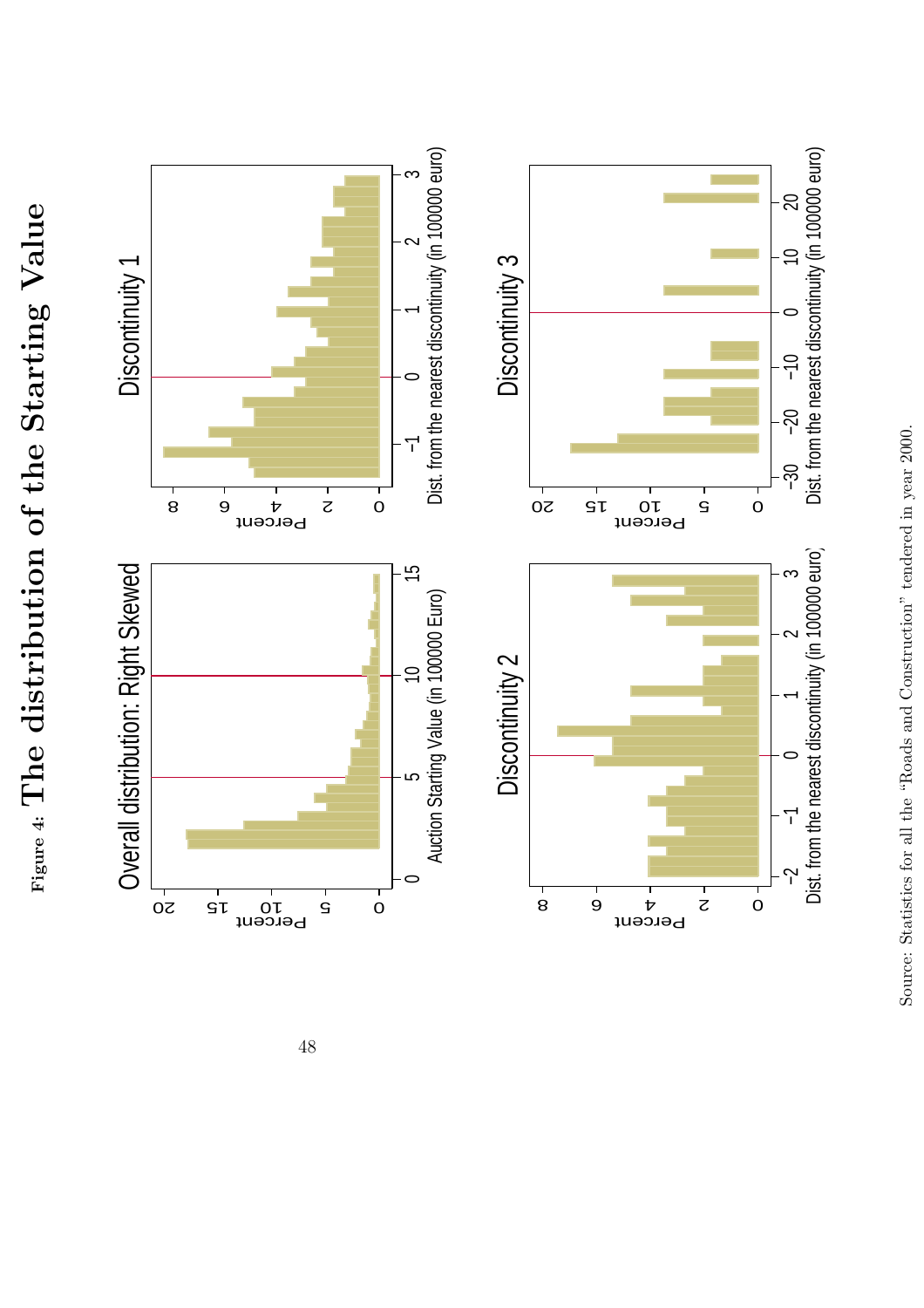Figure 5: Graphical Density Test for Lack of Continuity and<br>Sorting of the Running Variable  $F_{\text{figure 5: Graphical Density} \text{ Test for} \text{Lock of Continuity and} \ \approx \ \dots \text{.}$ Sorting of the Running Variable



Source: Statistics for all the "Roads and Construction" tendered in year 2000 around Discontinuity 1. Source: Statistics for all the "Roads and Construction" tendered in year 2000 around Discontinuity 1.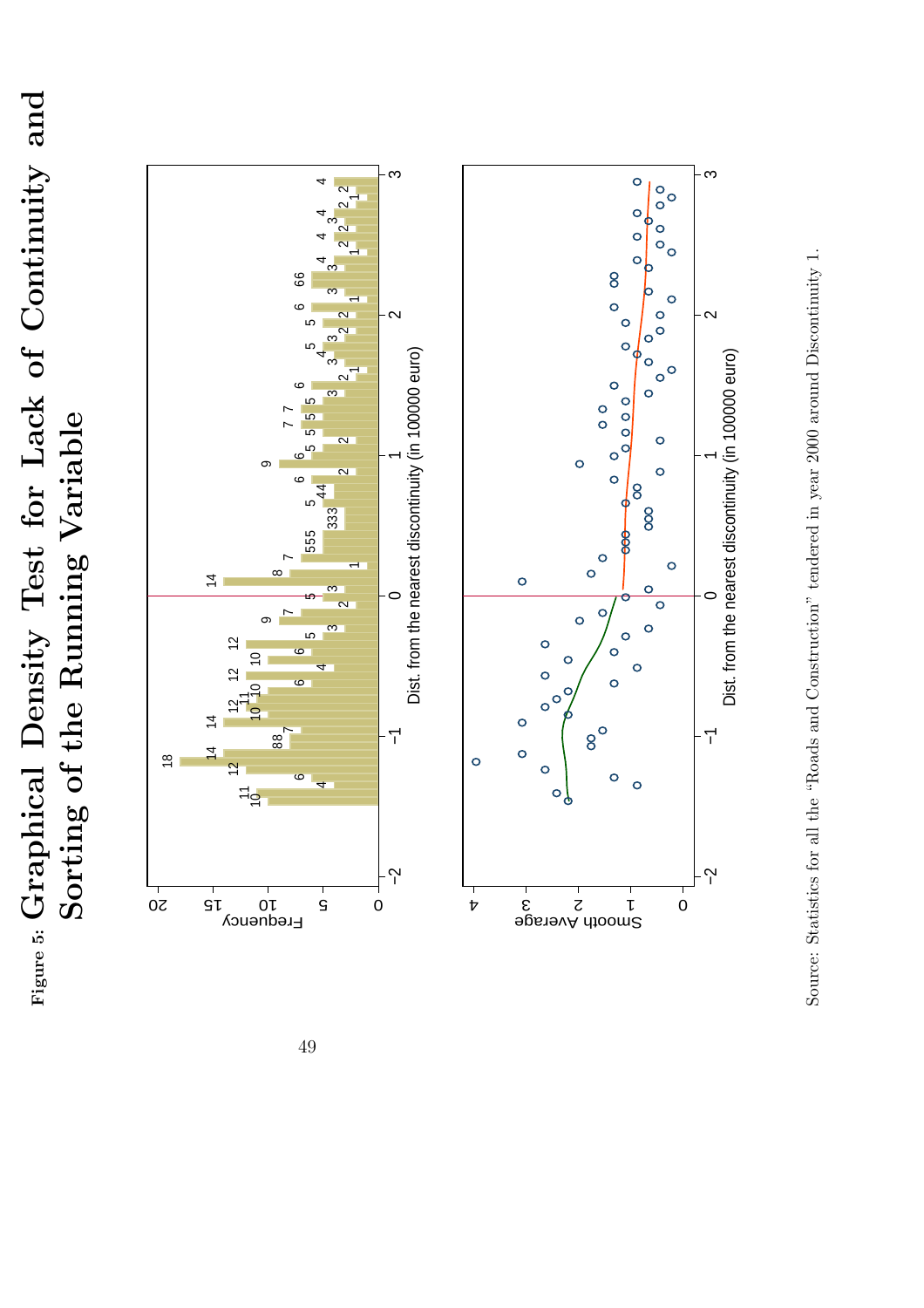Figure 6: Continuity conditions and sorting: Age of the person in charge  $_{\rm Figure~6:}$  Continuity conditions and sorting: Age of the person in charge and Municipalities and Municipalities



50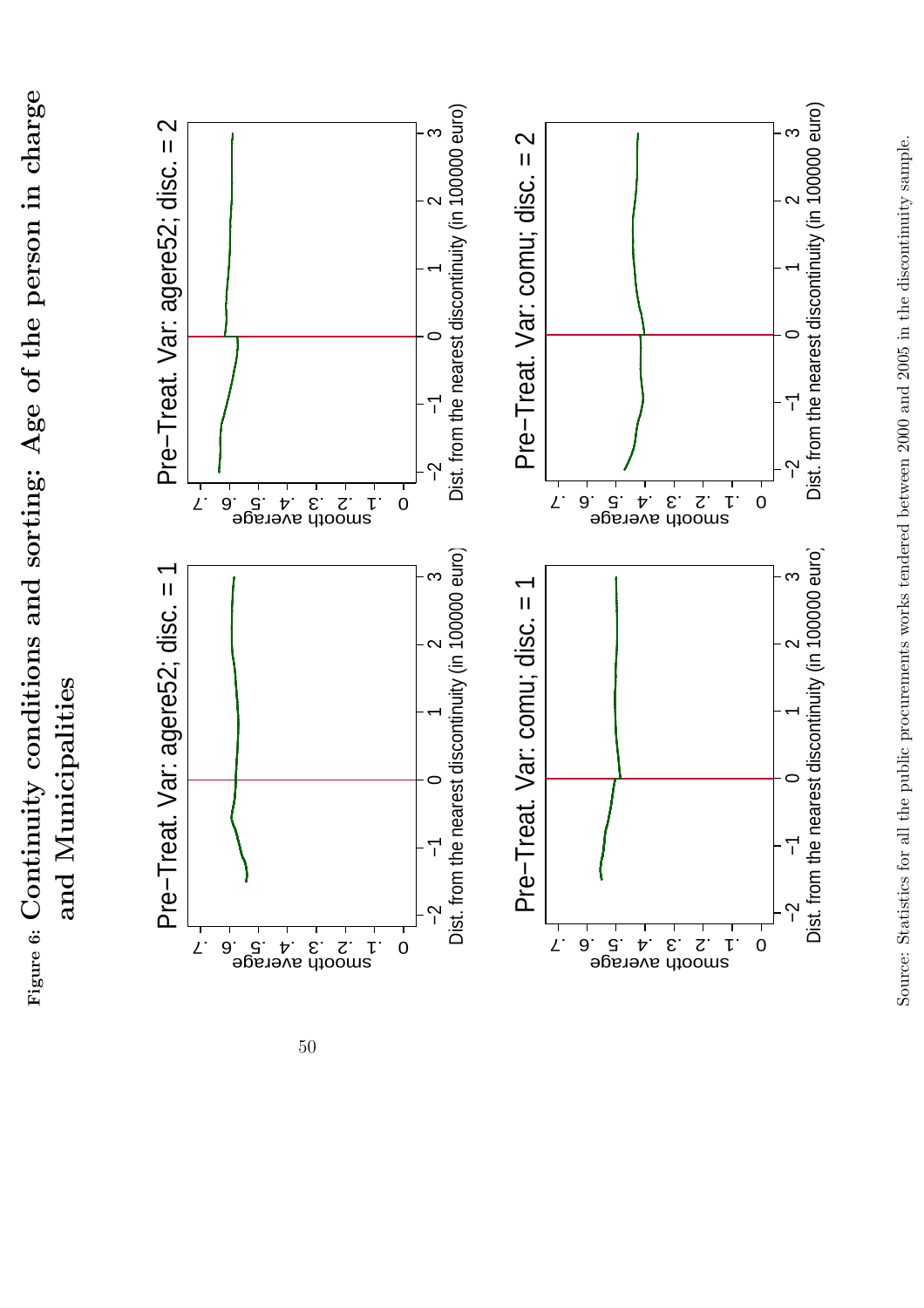| Method          | $\sim$<br>OLS-ITT | OLS-ITT                    |                           | <b>OLS</b>                 | <b>IV-LATE</b>  | N. of Obs. |
|-----------------|-------------------|----------------------------|---------------------------|----------------------------|-----------------|------------|
|                 |                   |                            |                           |                            |                 |            |
| Dep. Var        | <b>Publicity</b>  | Auction's                  |                           | Auction's                  | Auction's       |            |
|                 |                   | outcome                    |                           | outcome                    | outcome         |            |
| Treatment       | Theo.Publ.        | Theo.Publ.                 |                           | Publicity                  | Publicity       |            |
| Instrument      |                   |                            |                           |                            | Theo.Publ.      |            |
|                 | (1)               | (2)                        |                           | (3)                        | (4)             |            |
|                 |                   | Panel A: Number of Bidders |                           |                            |                 |            |
| Mean-Outcome    | $\mathbf{r}$      | ¥.                         | 38                        | $\mathcal{L}_{\text{eff}}$ |                 | 17336      |
| (sd)            |                   | L.                         | 35                        |                            |                 |            |
|                 |                   |                            |                           |                            |                 |            |
| Discontinuity 1 | $\cdot$ 2         | 3.1                        | $\mathbf{L}^{\text{max}}$ | .93                        | 19              | 11434      |
| (se)            | .019              | 1.6                        |                           | .96                        | 8.5             |            |
|                 |                   |                            |                           |                            |                 |            |
| Discontinuity 2 | .36               | $-4.6$                     | $\mathbf{r}$              | $-3.5$                     | $-21$           | 3528       |
| (se)            | .069              | 3.7                        |                           | .9                         | 11              |            |
|                 |                   |                            |                           |                            |                 |            |
| Discontinuity 3 | .65               | $-4.6$                     |                           | .56                        | $-6.4$          | 2374       |
| (se)            | .21               | 4                          |                           | .67                        | 7.1             |            |
|                 |                   |                            |                           |                            |                 |            |
|                 |                   | Panel B: Winning Rebate    |                           |                            |                 |            |
| Mean-Outcome    | $\sim 10$         | ä,                         | 16                        | $\sim$                     |                 | 17336      |
| (sd)            |                   | ä,                         | 8.7                       | $\sim$                     |                 |            |
|                 |                   |                            |                           |                            |                 |            |
| Discontinuity 1 | $\cdot$ .2        | .82                        |                           | $-1$                       | 4.9             | 11434      |
| $(se)$ .019     |                   | .39                        |                           | .22                        | 2.1             |            |
|                 |                   |                            |                           |                            |                 |            |
| Discontinuity 2 | .36               | .81                        |                           | $-1.1$                     | $\mathfrak{Z}$  | 3528       |
| (se)            | .069              | .65                        |                           | .17                        | 2.1             |            |
|                 |                   |                            |                           |                            |                 |            |
| Discontinuity 3 | .65               | 6.1                        |                           | $-.16$                     | 10 <sup>°</sup> | 2374       |
| (se)            | .21               | 1.6                        |                           | .18                        | 3.8             |            |
|                 |                   |                            |                           |                            |                 |            |
|                 |                   | $51\,$                     |                           |                            |                 |            |

### Table 5: Discontinuity Estimates of the Effect of Publicity on Competition

Note: Each coefficient (and standard error in parenthesis) is an estimate of  $\beta$ obtained from the regressions of the form:

$$
C_i = g(y_i) + \beta P_i + \delta_t + \omega_i
$$

where C is the actual level of publicity in column 1 and: the number of bidders in Panel A, and the winning rebate in Panel B; P is the theoretical publicity in columns 1 and 2, and the observed publicity in columns 3 and 4.  $g(y_i)$  is the third order polynomial in the starting value. Columns 1, 2 and 3 report OLS estimates: column 4 IV using the theoretical publicity as instrument for observed publicity.  $\delta_t$  are year indicators.

Source: Statistics for all the public procurements works tendered between 2000 and 2005.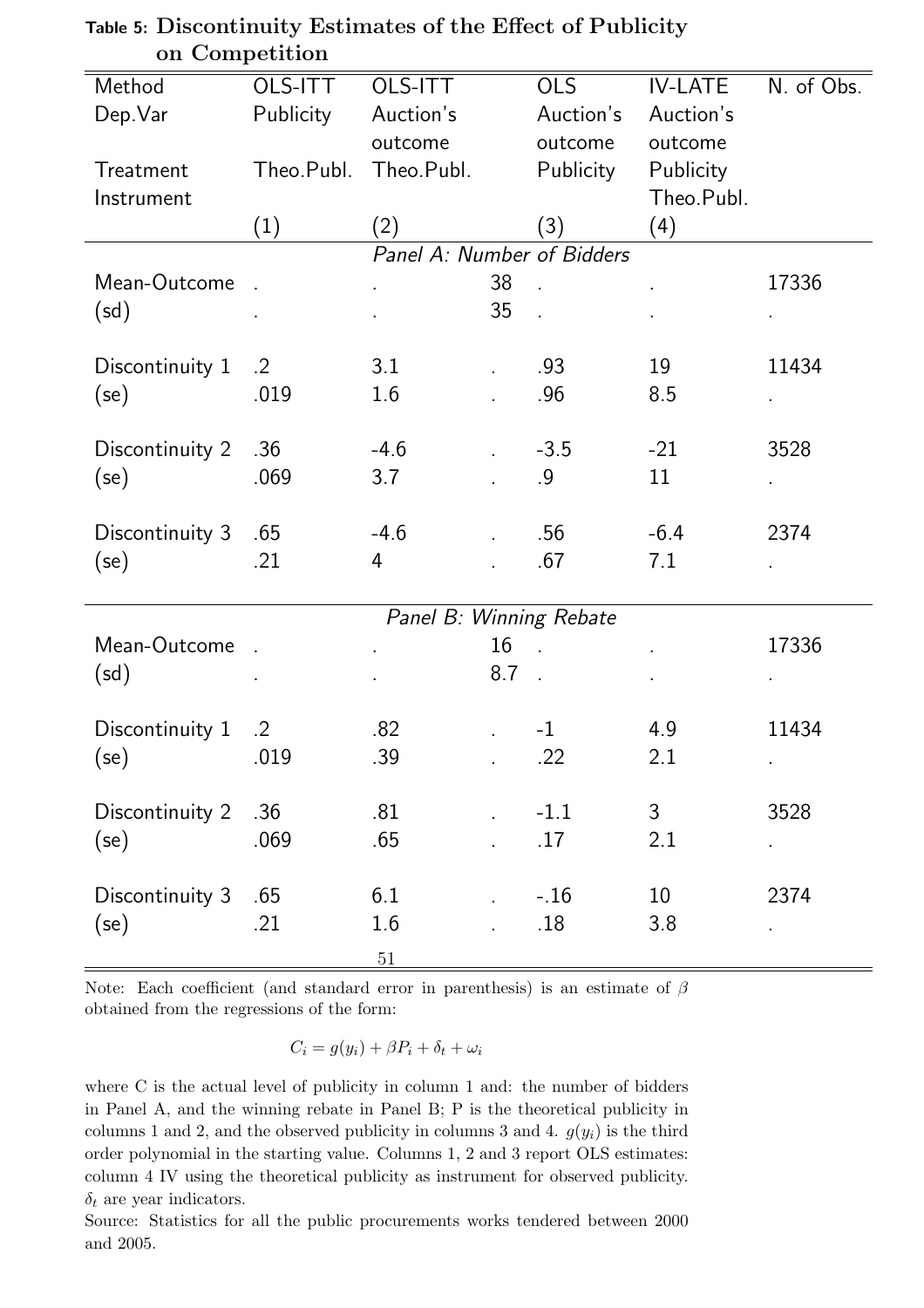Table 6: Tests for the Presence of Sorting and for the Validity of the Continuity Con-Table 6: Tests for the Presence of Sorting and for the Validity of the Continuity Conditions.

| Theo.Publ.<br>Theo.Publ. |
|--------------------------|
| LARGE                    |
| $-0.0045$                |
| .0032                    |
| 0048                     |
| .0056                    |
| 0096                     |
| .0069                    |
| $-00$ .                  |
| 014                      |
|                          |
| 0047                     |
| 0049                     |
| $-0.025$                 |
| 0079                     |
| 0081<br>.0023            |
| .013                     |
| $-0.0063$                |
| .021                     |

52

Note: Each coefficient (and standard error in parenthesis) is an estimate of  $\beta$  obtained from the regressions of the form: Note: Each coefficient (and standard error in parenthesis) is an estimate of β obtained from the regressions of the form:

$$
K_i=g(Y_i)+\beta P_i+\delta_t+\omega_i
$$

where K is the pre-treatment outcome indicated in each row of column 1. P is the theoretical publicity in columns 1 and 2, and the observed publicity in columns 3 and 4.  $g(y_i)$  is the third order polynomial in the starting value. Columns 1-4 report OLS estimates: column 4-6 IV using the theoretical publicity as instrument for observed publicity.  $\delta_t$  are year indicators. Columns 2, 4, 6 includes column 4-6 IV using the theoretical publicity as instrument for observed publicity.  $\delta_t$  are year indicators. Columns 2, 4, 6 includes indicators on the nature of the good (roads, culture, education) the administrative nature of the contracting authority (Municipality or Province), technical and financial characteristics required by the contracting authority to the bidders (RSOA, and OG) and 21 regional where K is the pre-treatment outcome indicated in each row of column 1. P is the theoretical publicity in columns 1 and 2, and the observed publicity in columns 3 and 4.  $g(y_i)$  is the third order polynomial in the starting value. Columns 1-4 report OLS estimates: indicators on the nature of the good (roads, culture, education) the administrative nature of the contracting authority (Municipality or Province), technical and financial characteristics required by the contracting authority to the bidders (RSOA, and OG) and 21 regional indicators. Statistics for all the public procurements works tendered between 2000 and 2005. indicators. Statistics for all the public procurements works tendered between 2000 and 2005.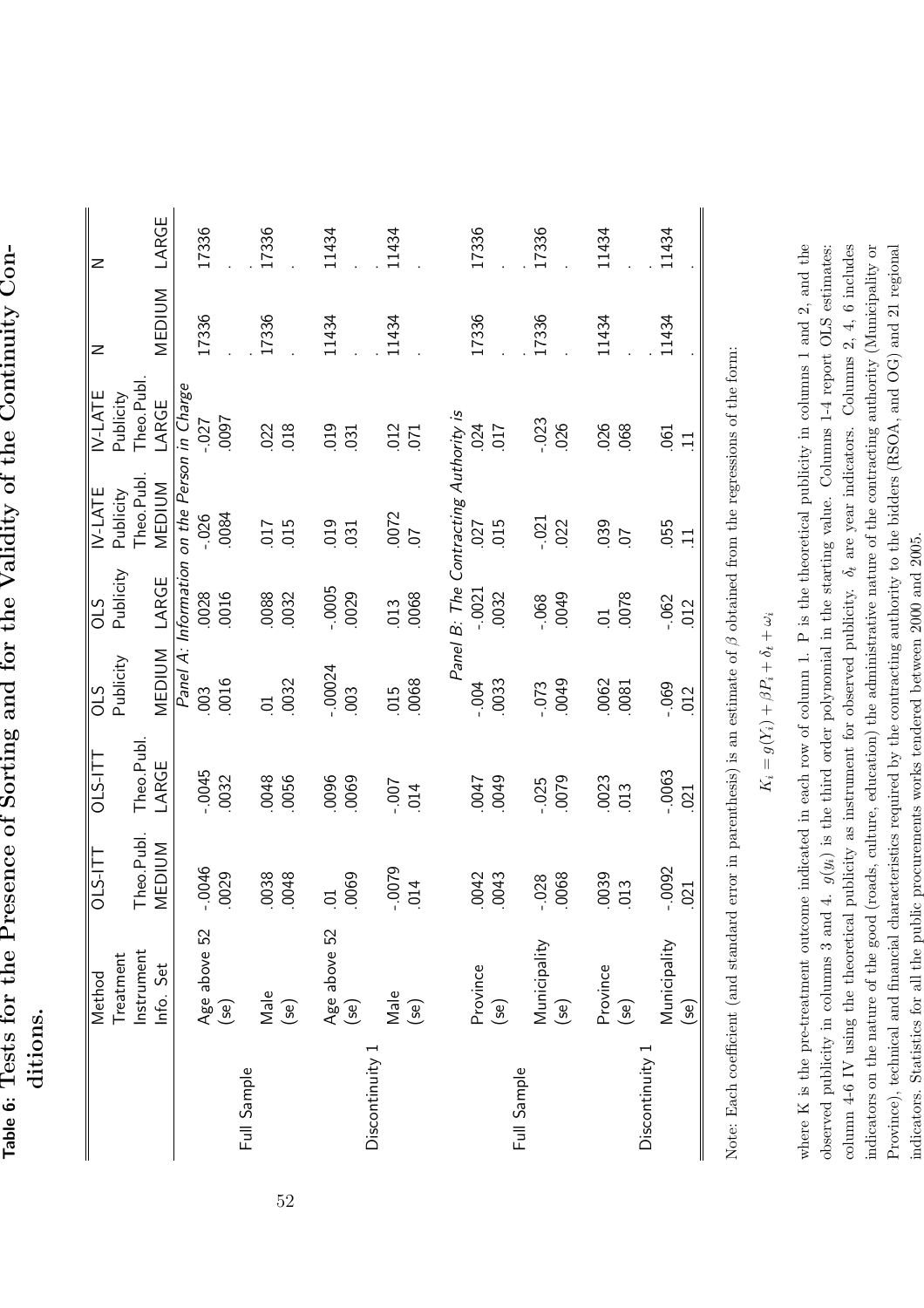|                 |                 | r ublicity on the willing rebate |                                           |                |                                |
|-----------------|-----------------|----------------------------------|-------------------------------------------|----------------|--------------------------------|
| Model           | Reduced         | $4^{th}$ Order                   | Reduced                                   | LARGE LARGE    |                                |
|                 | sample          |                                  | $polynomial$ sample $+$<br>$4^{th}$ Order | Info-Set       | $Info-Set +$<br>$4^{th}$ Order |
|                 |                 |                                  | polynomial                                |                | polynomial                     |
|                 | (1)             | (2)                              | (3)                                       | (4)            | (5)                            |
|                 |                 |                                  |                                           |                |                                |
|                 |                 | Panel A: Discontinuity 1         |                                           |                |                                |
| <b>OLS</b>      | $-.42$          | $-1.1$                           | $-.43$                                    | $-1.2$         | $-1.2$                         |
| (se)            | $.3\phantom{0}$ | .22                              | $.3\phantom{0}$                           | $.22\,$        | .22                            |
|                 |                 |                                  |                                           |                |                                |
| $\mathsf{IV}$   | 6.2             | 6.7                              | 5.6                                       | $\overline{4}$ | 5.5                            |
| (se)            | 4.4             | 2.7                              | 4.6                                       | 2.1            | 2.7                            |
|                 |                 |                                  |                                           |                |                                |
| N               | 5983            | 11434                            | 5983                                      | 11434          | 11434                          |
|                 |                 | Panel B: Discontinuity 2         |                                           |                |                                |
| <b>OLS</b>      | $-1.3$          | $-1.1$                           | $-1.3$                                    | $-1$           | $-1$                           |
| (se)            | .28             | .17                              | .28                                       | .17            | .17                            |
|                 |                 |                                  |                                           |                |                                |
| IV              | 6.9             | 2.5                              | 8                                         | 2.8            | 2.2                            |
| $(\mathsf{se})$ | 4.1             | $\overline{2}$                   | 4.6                                       | 2.1            | 2.1                            |
|                 |                 |                                  |                                           |                |                                |
| N               | 1495            | 3528                             | 1495                                      | 3528           | 3528                           |
|                 |                 |                                  |                                           |                |                                |
|                 |                 | Panel C: Discontinuity 3         |                                           |                |                                |
| <b>OLS</b>      | 1.8             | $-.18$                           | 1.6                                       | $-.093$        | $-.1$                          |
| (se)            | .65             | .18                              | .65                                       | $.18\,$        | .18                            |
|                 |                 |                                  |                                           |                |                                |
| $\mathsf{IV}$   | 12              | 9.9                              | 20                                        | 13             | 12                             |
| $(\mathsf{se})$ | 16              | 4.7                              | 50                                        | 6.7            | 6.8                            |
| N               | 209             | 2374                             | 209                                       | 2374           | 2374                           |

|                                 | Table 7: Sensitivity Analysis: Discontinuity Effects of |  |
|---------------------------------|---------------------------------------------------------|--|
| Publicity on the Winning Rebate |                                                         |  |

Note: Each coefficient (and robust standard error in parenthesis) is an estimate of  $\beta$ obtained from the regressions of the form:

 $R_i = g(Y_i) + \beta P_i + \gamma X_i + \delta_t + \omega_i$ 

where  $R$  is the winning rebate and  $P$  is the actual level of publicity,  $X_i$  a vector of observable characteristics and  $g(y_i)$  is the polynomial in the starting value. Odd rows report OLS while even rows IV-LATE estimates using the theoretical publicity as instrument for observed publicity.  $\delta_t$  are year indicators. In columns 4-5 the LARGE info-set includes indicators on the nature of the good (roads, culture, education) the administrative nature of the contracting authority (Municipality or Province), technical and financial characteristics required by the contracting authority to the bidders (RSOA, and OG). Statistics for all the public procurements works tendered between 2000 and 2005.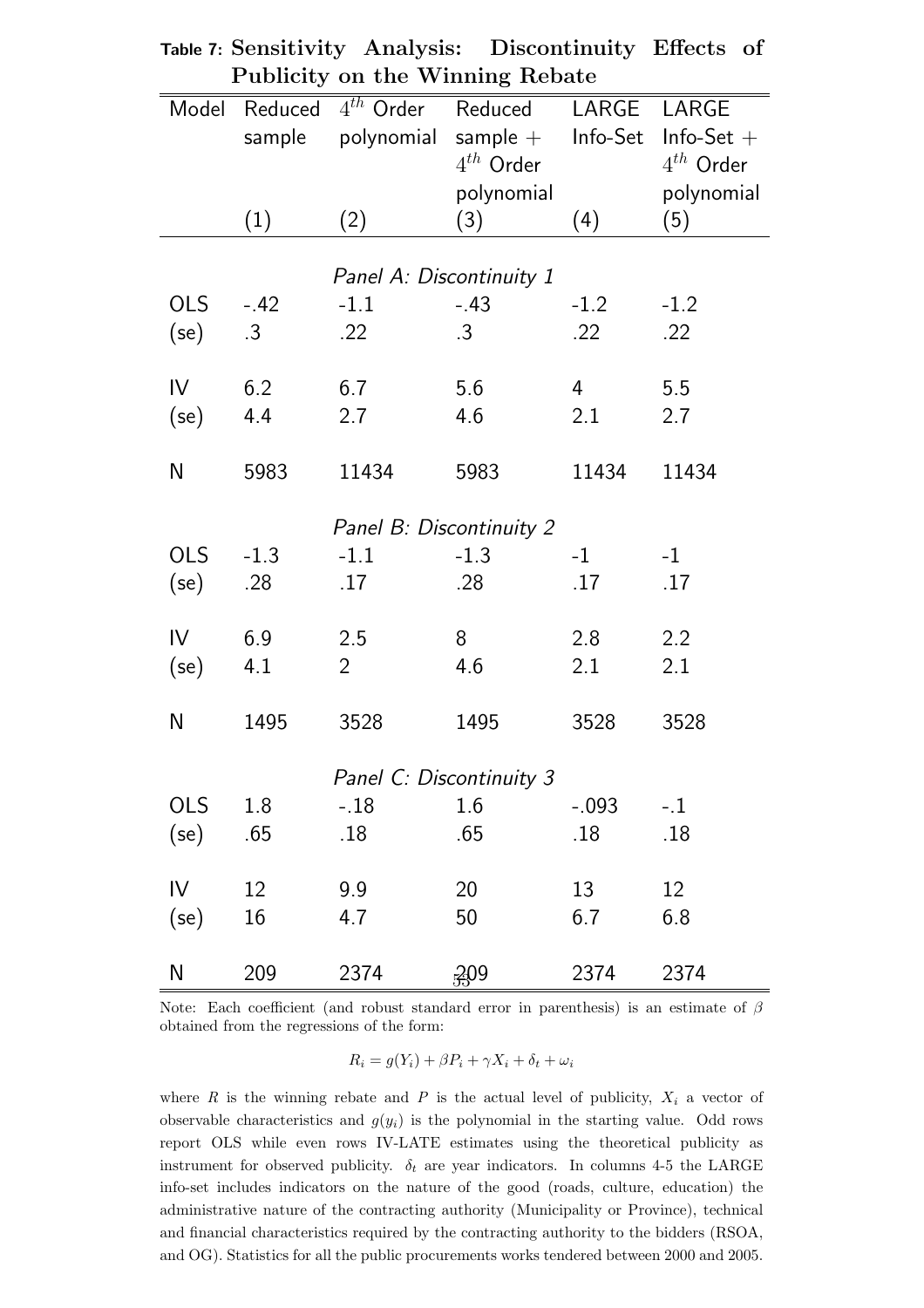Figure 7: Competition and Time to Accomplish the Works: Kaplain-Figure 7: Competition and Time to Accomplish the Works: Kaplain-Meier Estimates for Roads Meier Estimates for Roads